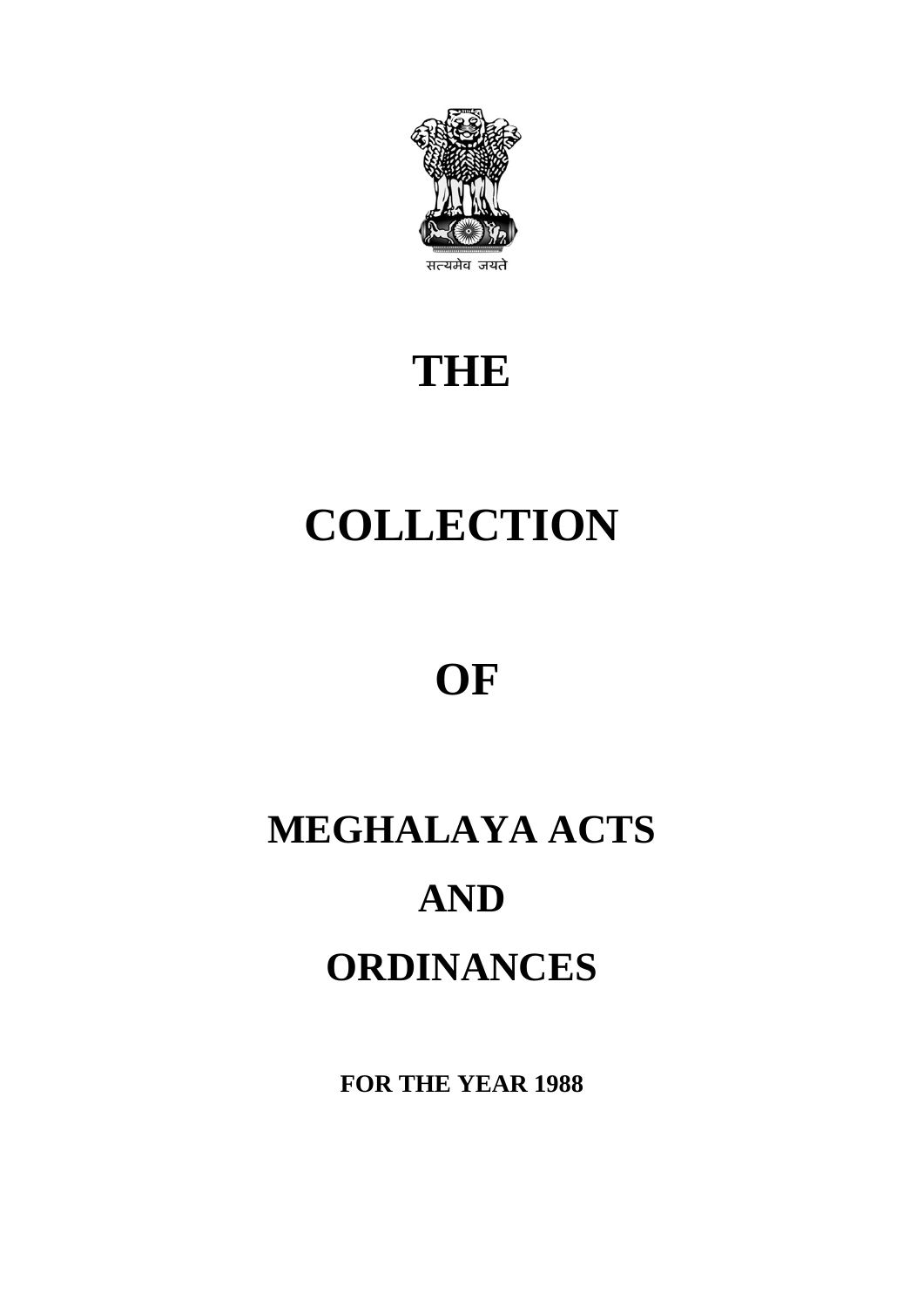## **LIST OF MEGHALAYA ACTS, 1988**

| Acts Nos.      | <b>Title of the Acts</b>                                              | Page      |
|----------------|-----------------------------------------------------------------------|-----------|
| $\mathbf{1}$   | The Meghalaya local funds (Accounts & Audit) (Amendment)<br>Act, 1988 | $1 - 2$   |
| $\overline{2}$ | The Meghalaya Appropriation (No. I) Act, 1988                         | $3 - 14$  |
| 3              | The Meghalaya Appropriation (Vote on Account) Act, 1988               | $15-29$   |
| $\overline{4}$ | The Code of Criminal Procedure (Meghalaya Amendment)                  | $30 - 32$ |
|                | Act, 1988                                                             |           |
| 5              | The Meghalaya Taxation Laws (Amendment) Act, 1988                     | $33 - 35$ |
| 6              | The Meghalaya Appropriation (No. II) Act, 1988                        | $36 - 50$ |
| $\tau$         | The Meghalaya Mineral Cess Act, 1989                                  | $51-53$   |
| 8              | The Meghalaya (Ministers Salaries and Allowances) (Amendment)         | 54-55     |
|                | Act, 1988                                                             |           |
| 9              | The Legislative Assembly of Meghalaya (Speaker and Deputy             | 56-57     |
|                | Speaker Salaries & Allowances) (Amendment) Act, 1988                  |           |
| 10             | The Legislative Assembly of Meghalaya (Members' Salaries              | 58-59     |
|                | & Allowances) (Amendment) Act, 1988                                   |           |
| 11             | The Legislative Assembly of Meghalaya (Leader of the opposition)      | 60        |
|                | (Salary & Allowances) (Amendment) Act, 1988                           |           |
| 12             | The Meghalaya Appropriation (No. III) Act, 1988                       | $61-67$   |
| 13             | The Meghalaya Board of Primary School Education Act, 1988             | 68-73     |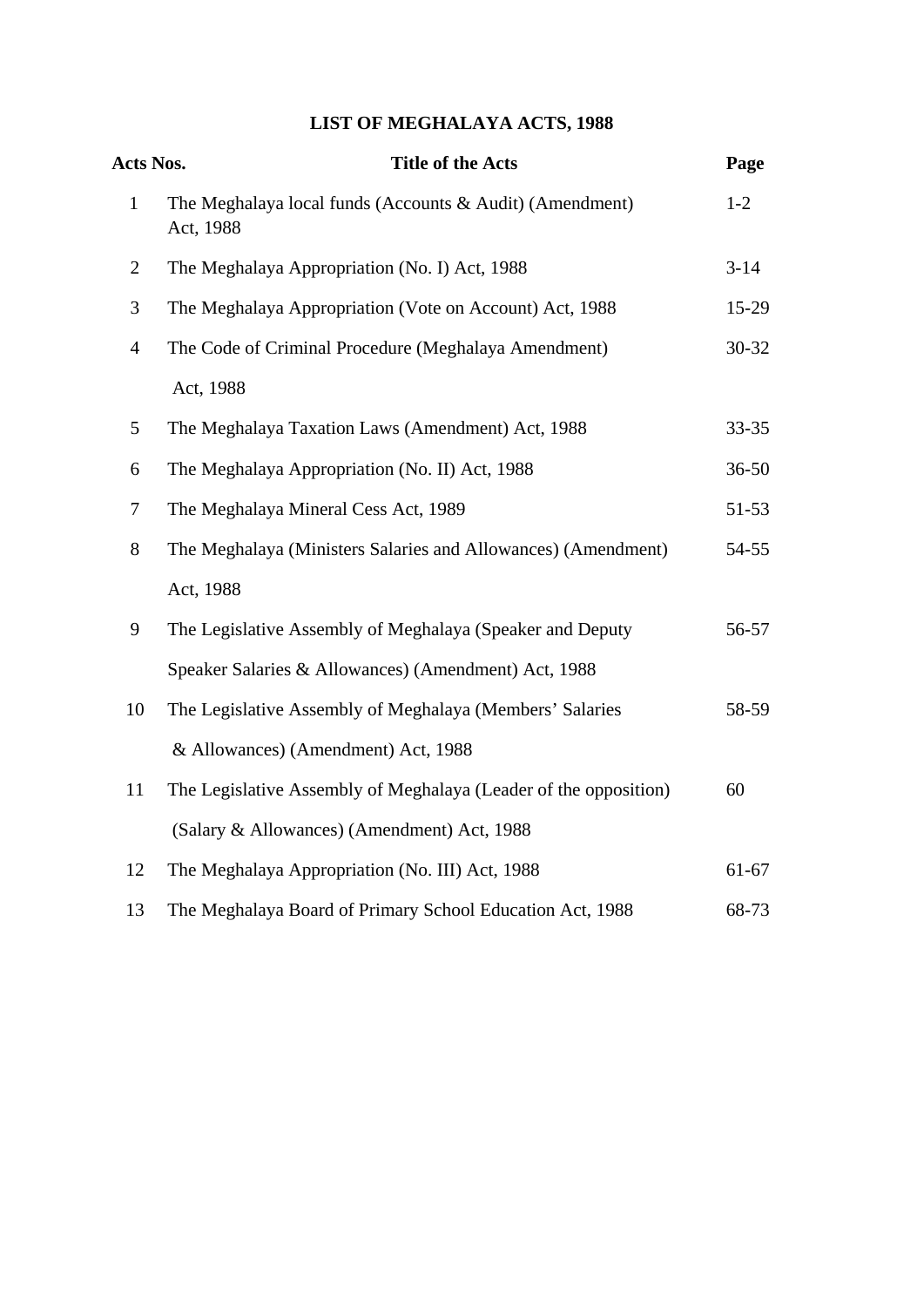#### **The 19th March, 1988**

No. LL(B) 30/8723- The following Act, of the Meghalaya Legislative Assembly which received the assent of the Governor is hereby published for general information.

#### **MEGHALAYA ACT NO. 1 OF 1988**

#### **THE MEGHALAYA LOCAL FUNDS (ACCOUNTS AND AUDIT) (AMENDMENT) ACT, 1988**

(As passed by the Assembly)

(Received the assent of the Governor on the  $17<sup>th</sup>$  March, 1988)

(Published in the Gazette of Meghalaya, Extra-ordinary, dated 19<sup>th</sup> March, 1988)

An

Act

To amend the Meghalaya Local Funds (Accounts and Audit) Act Assam Act 2 of 1930 as adapted by the State of Meghalaya (hereinafter referred to as the principal Act).

Be it enacted by the Legislature of the State of Meghalaya in the Thirty-ninth Year of the Republic of India as follows:-

| Short title and extent.    | 1 | (1) This Act may be called the Meghalaya Local Fund<br>(Accounts and Audit) (Amendment) Act, 1988<br>(2) It shall have the like extent as the principal Act.                                                                                                                                                                                                                            |
|----------------------------|---|-----------------------------------------------------------------------------------------------------------------------------------------------------------------------------------------------------------------------------------------------------------------------------------------------------------------------------------------------------------------------------------------|
| Amendment of<br>Section 2. | 2 | In Section 2 of the principal Act, for clause (1), the<br>following shall be substituted, namely:-                                                                                                                                                                                                                                                                                      |
|                            |   | (1) "Audit Officer" and "Auditor" means respectively the<br>Audit officer of Local Accounts and the Auditor<br>appointed under this Act.                                                                                                                                                                                                                                                |
| Amendment of<br>Section 4  | 3 | In Section 4 of the principal Act-<br>In sub-section (1), between the words "Examiner of<br>(i)<br>Local Accounts" and "in Meghalaya" the words<br>"and other Audit Officer of Local Accounts" shall<br>be inserted.<br>In sub-section (3), between the words "Examiner of<br>(ii)<br>Local Accounts" and "or Auditors" the punctuation<br>and words "Audit Officer" shall be inserted. |
| Amendment of<br>Section 6. | 4 | In Section 6 of the principal Act, between the words<br>and "Examiner of Local Accounts" the<br>"Auditor"<br>punctuation and words, "Audit Officers" shall be inserted.                                                                                                                                                                                                                 |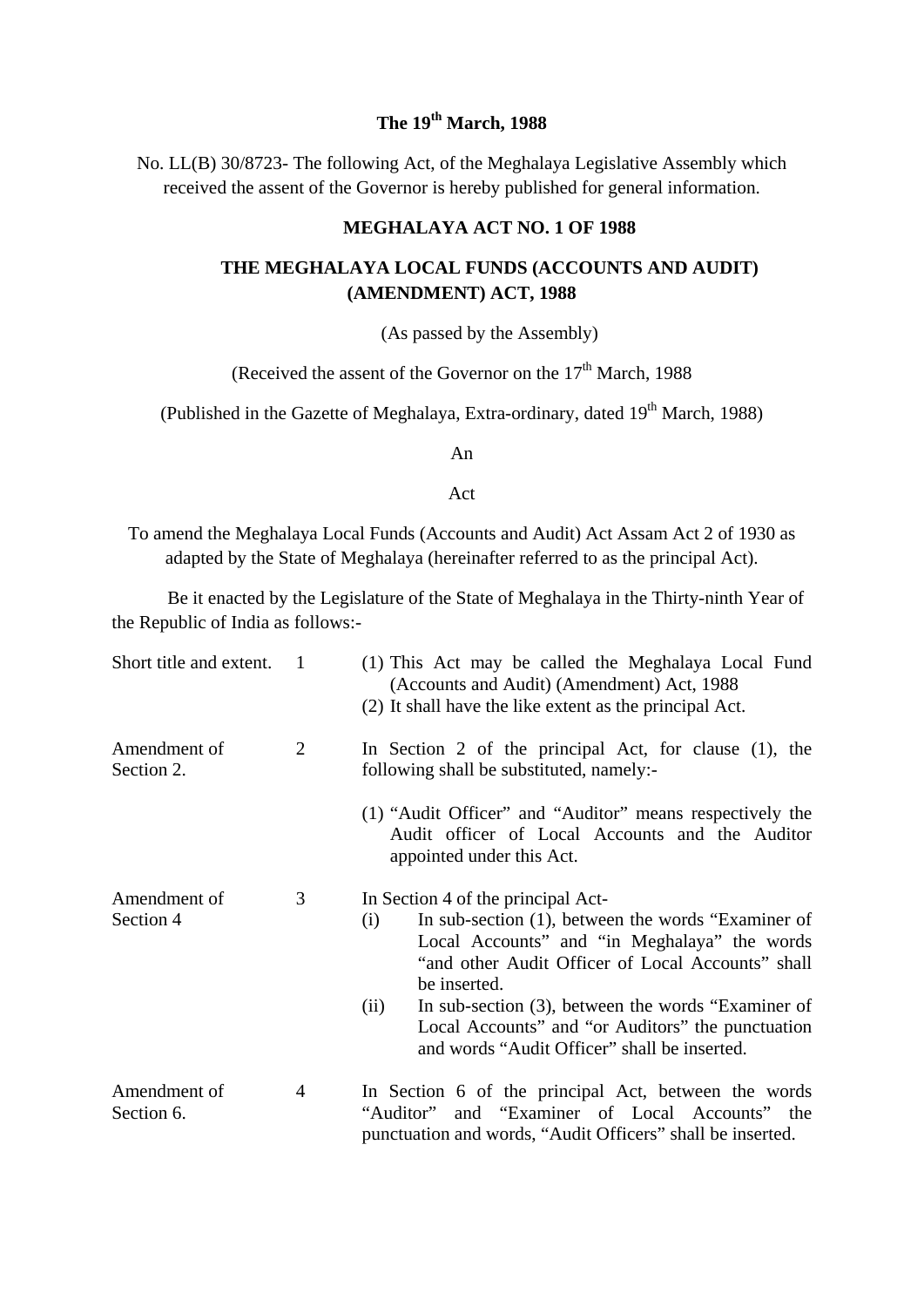| Amendment of<br>Section 15                   | $\mathcal{D}$ | In Section 15 of the principal Act, in clause (ii) of Sub-<br>section (2), between the words "Examiner of Local"<br>Account" and "Auditors" the punctuation and words,<br>"Audit Officers" shall be inserted. |
|----------------------------------------------|---------------|---------------------------------------------------------------------------------------------------------------------------------------------------------------------------------------------------------------|
| Repeal of Meghalaya 6<br>Ordinance 1 of 1987 |               | The Meghalaya Local Funds (Accounts and Audit)<br>(Amendment) Ordinance, 1987 is hereby repealed                                                                                                              |

#### E. W. MAIROM

Under Secretary to the Govt. Of Meghalaya

Law Department.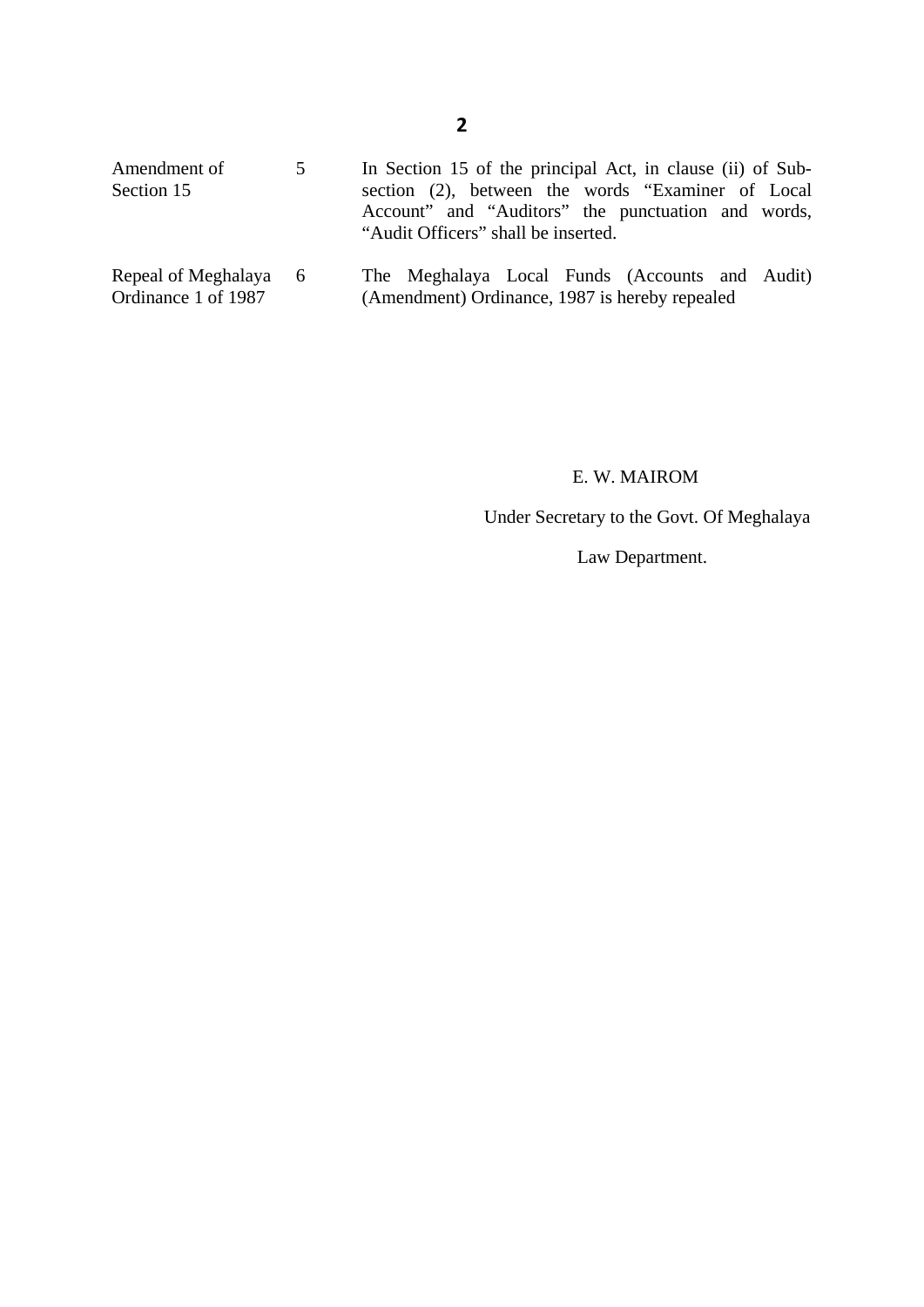#### **The 29th March, 1988**

No. LL(B) 45/87/Pt.- The following Act, of the Meghalaya Legislative Assembly which received the assent of the Governor is hereby published for general information.

#### **MEGHALAYA ACT NO. 2 OF 1988**

#### **THE MEGHALAYA APPROPRIATION (No. I) ACT, 1988**

(As passed by the Assembly)

(Received the assent of the Governor on the  $29<sup>th</sup>$  March, 1988)

(Published in the Gazette of Meghalaya, Extra-ordinary, dated  $29<sup>th</sup>$  March, 1988)

An

Act

To authorise payment and appropriation of certain further sums from and out of the Consolidated Fund of Meghalaya for the services of the financial year 1987-88

Be it enacted by the Legislature of the State of Meghalaya in the Thirty-ninth Year of the Republic of India as follows:-

| Short title                                                                                                                         | 1 | This Act may be called the Meghalaya Appropriation (No. 1)<br>Act, 1988.                                                                                                                                                                                                                                                                                                                                                                                                                  |
|-------------------------------------------------------------------------------------------------------------------------------------|---|-------------------------------------------------------------------------------------------------------------------------------------------------------------------------------------------------------------------------------------------------------------------------------------------------------------------------------------------------------------------------------------------------------------------------------------------------------------------------------------------|
| Withdrawal of Rs.<br>16,77,91,405 from<br>and out of the<br>Consolidated Fund of<br>Meghalaya for the<br>financial year 1987-<br>88 | 2 | From and out of the Consolidated Fund of Meghalaya there<br>may be paid and applied sums not exceeding those specified<br>in Column (3) of the Scheduled amounting in the aggregate<br>to the sums of sixteen crores, seventy seven lakhs, ninety one<br>thousand, four hundred five rupees towards defraying the<br>several charges which will come in the course of payment<br>during the financial year 1987-88 in respect of the services<br>specified in Column (2) of the Schedule. |
| Appropriation                                                                                                                       | 3 | The sums authorised to be paid and applied from and out of<br>the Consolidated Fund of Meghalaya by this Act, shall be<br>appropriated for the services and purposes expressed in the<br>Schedule in relation to the said year.                                                                                                                                                                                                                                                           |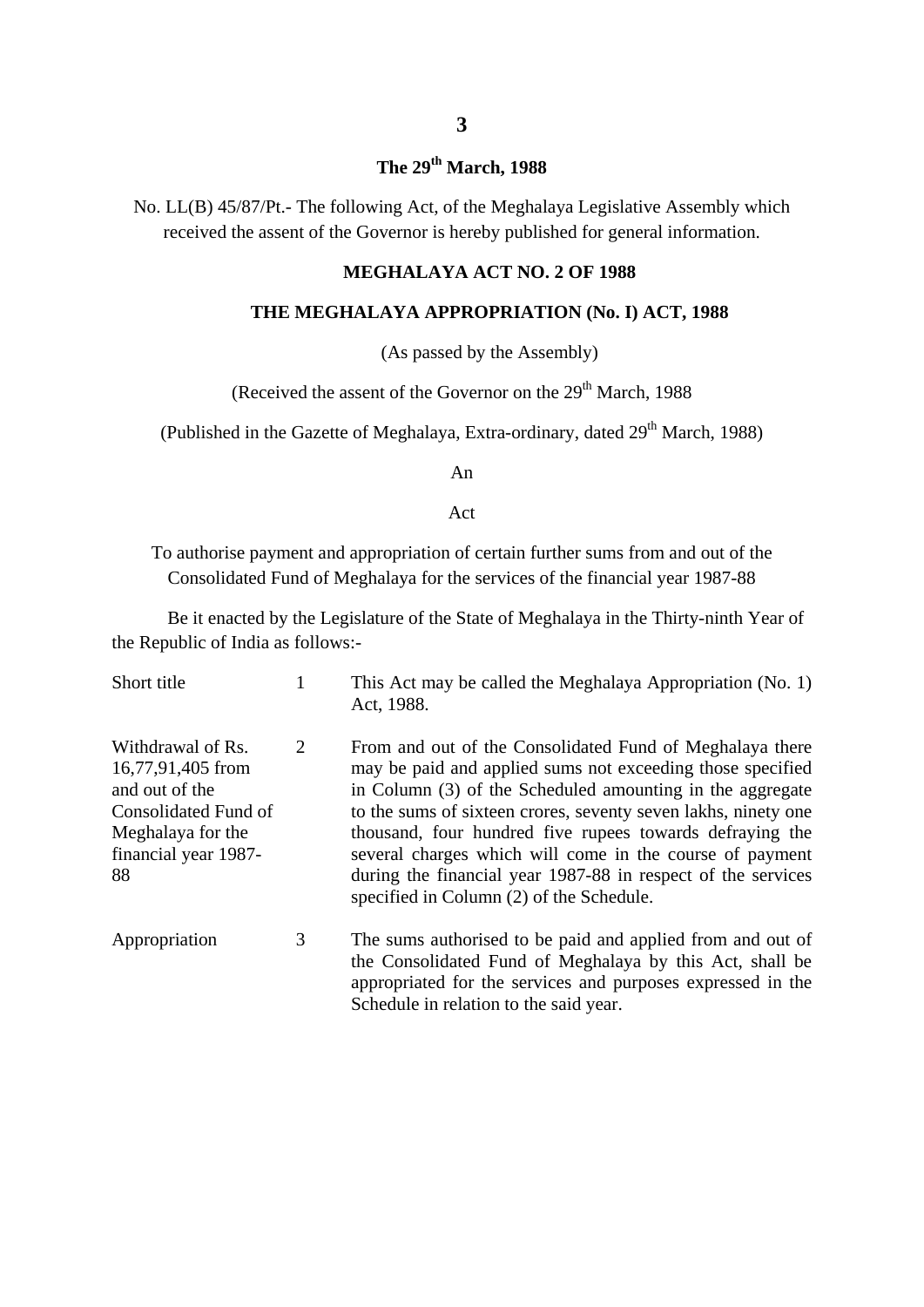## SCHEDULE (See Section 2 & 3)

| (1)             | (2)                                                                                                      |                    |           | (3)              |           |
|-----------------|----------------------------------------------------------------------------------------------------------|--------------------|-----------|------------------|-----------|
| Grant No.       | Services and Purposes                                                                                    | Sums not exceeding |           |                  |           |
|                 | (Major Heads)                                                                                            |                    |           |                  |           |
|                 |                                                                                                          |                    | Voted by  | Charged on       | Total     |
|                 |                                                                                                          |                    | the       | the Consolidated |           |
|                 |                                                                                                          |                    | Assembly  | Fund             |           |
|                 |                                                                                                          |                    | Rs.       | Rs.              | Rs.       |
|                 | 1. 2011-Parliamentary/State/Union                                                                        | Revenue            | 5,68,000  | 50,000           | 6,18,000  |
|                 | <b>Territory Legislatures</b>                                                                            |                    |           |                  |           |
| 2.              | 2012-Governor                                                                                            | Revenue            |           | 1,26,500         | 1,26,500  |
| 3.              | 2013-Council of Ministers                                                                                | Revenue            | 6,60,945  |                  | 6,60,945  |
|                 | 4. 2014-Administration of Justice                                                                        | Revenue            | 7,87,000  |                  | 7,87,000  |
| 5.              | 2015-Elections                                                                                           | Revenue            | 22,70,000 |                  | 22,70,000 |
| 7.              | 2030-Stamps and Registration                                                                             | Revenue            | 3,20,655  |                  | 3,20,655  |
| 8.              | 2039-State Excise                                                                                        | Revenue            | 4,80,000  |                  | 4,80,000  |
|                 | 2040-Sales Tax<br>2045-Other Taxes and Duties on<br><b>Commodities and Services</b>                      | <b>Revenue</b>     | 9,05,513  |                  | 9,05,513  |
| 10 <sub>5</sub> | 2041-Taxes on Vehicles<br>2070-Other Administrative<br>Services-Purchase and<br>Maintenance of Transport | Revenue            | 72,15,920 | 20,125           | 72,36,045 |
|                 | 3055-Road Transport<br>5055-Capital Outlay on Road<br>Transport                                          | Capital            |           |                  |           |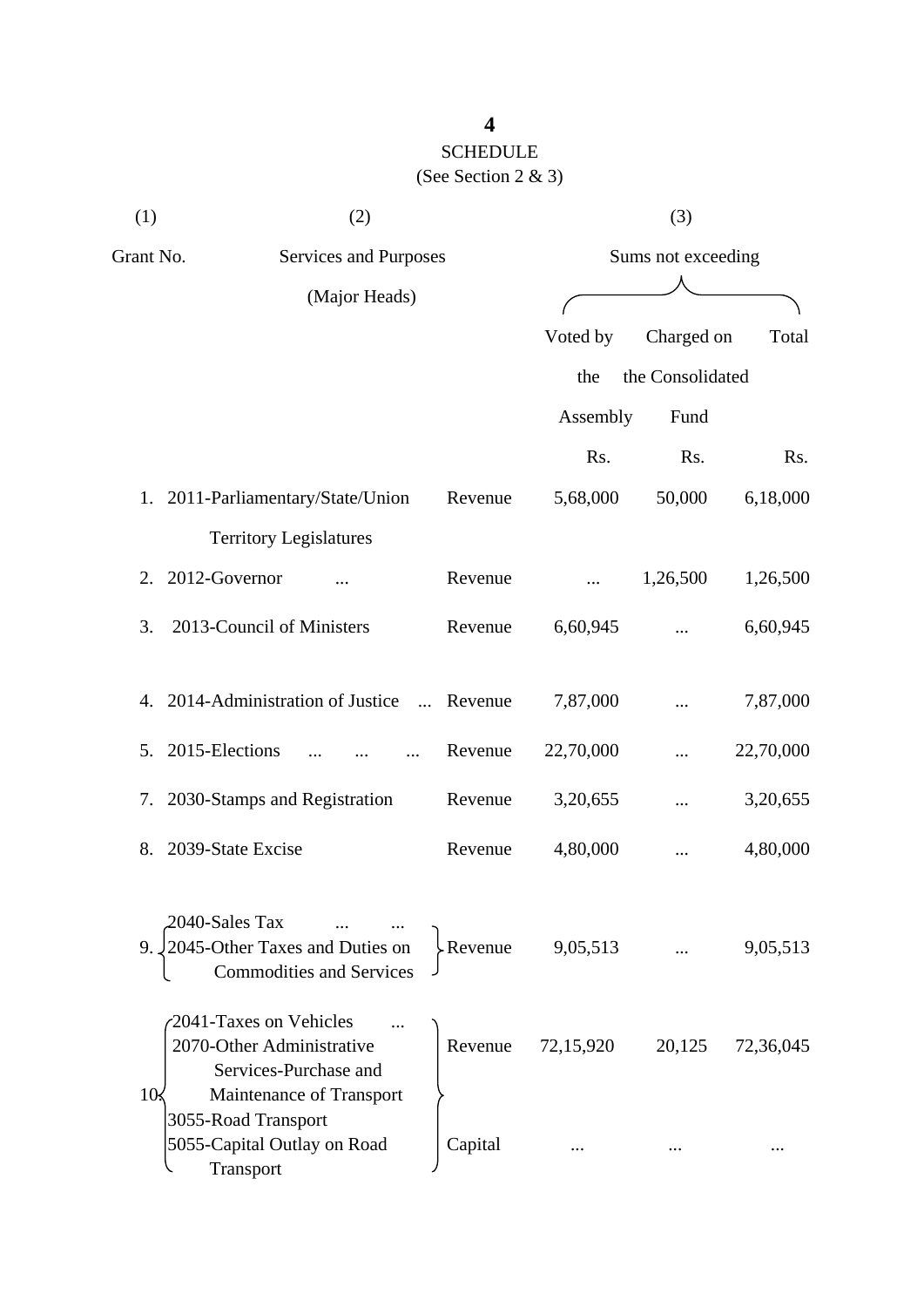| (1)       | (2)                                                                                                                                                                                                               |         |             | (3)                |             |
|-----------|-------------------------------------------------------------------------------------------------------------------------------------------------------------------------------------------------------------------|---------|-------------|--------------------|-------------|
| Grant No. | Services and Purposes                                                                                                                                                                                             |         |             | Sums not exceeding |             |
|           | (Major Heads)                                                                                                                                                                                                     |         |             |                    |             |
|           |                                                                                                                                                                                                                   |         | Voted by    | Charged on         | Total       |
|           |                                                                                                                                                                                                                   |         | the         | the Consolidated   |             |
|           |                                                                                                                                                                                                                   |         | Assembly    | Fund               |             |
|           |                                                                                                                                                                                                                   |         | Rs.         | Rs.                | Rs.         |
|           | 2045-Other Taxes and Duties on                                                                                                                                                                                    |         |             |                    |             |
| 11        | <b>Commodities and Services-</b><br>II-Inspectorate of Electricity<br>2501-Special Programme for<br>Rural Development Integrated\<br><b>Rural Energy Programme</b><br>2801-Power<br>2810-Non-Conventional Sources | Revenue | 2,03,62,000 |                    | 2,03,62,000 |
|           | of Energy<br>6801-Loans for Power Project                                                                                                                                                                         | Capital |             |                    |             |
|           | 12. 2047-Other Fiscal Services-Pro                                                                                                                                                                                | Revenue | 36,287      |                    | 36,287      |
|           | motion of small savings<br>2051-Public Services Commission<br>(Charged).                                                                                                                                          | Revenue |             | 1,69,502           | 1,69,502    |
|           | 2052-Secretariat-General Services-<br><b>I-Civil Departments</b><br>13. 2251 - Secretariat - Social Services<br>and Community Services-I-<br><b>Civil Departments</b>                                             | Revenue | 7,44,001    |                    | 7,44,001    |
|           | 3451-Secretariat-Economic<br>Services-I-Civil Departments<br>14. 2053-District Administration                                                                                                                     | Revenue | 13,75,158   |                    | 13,75,158   |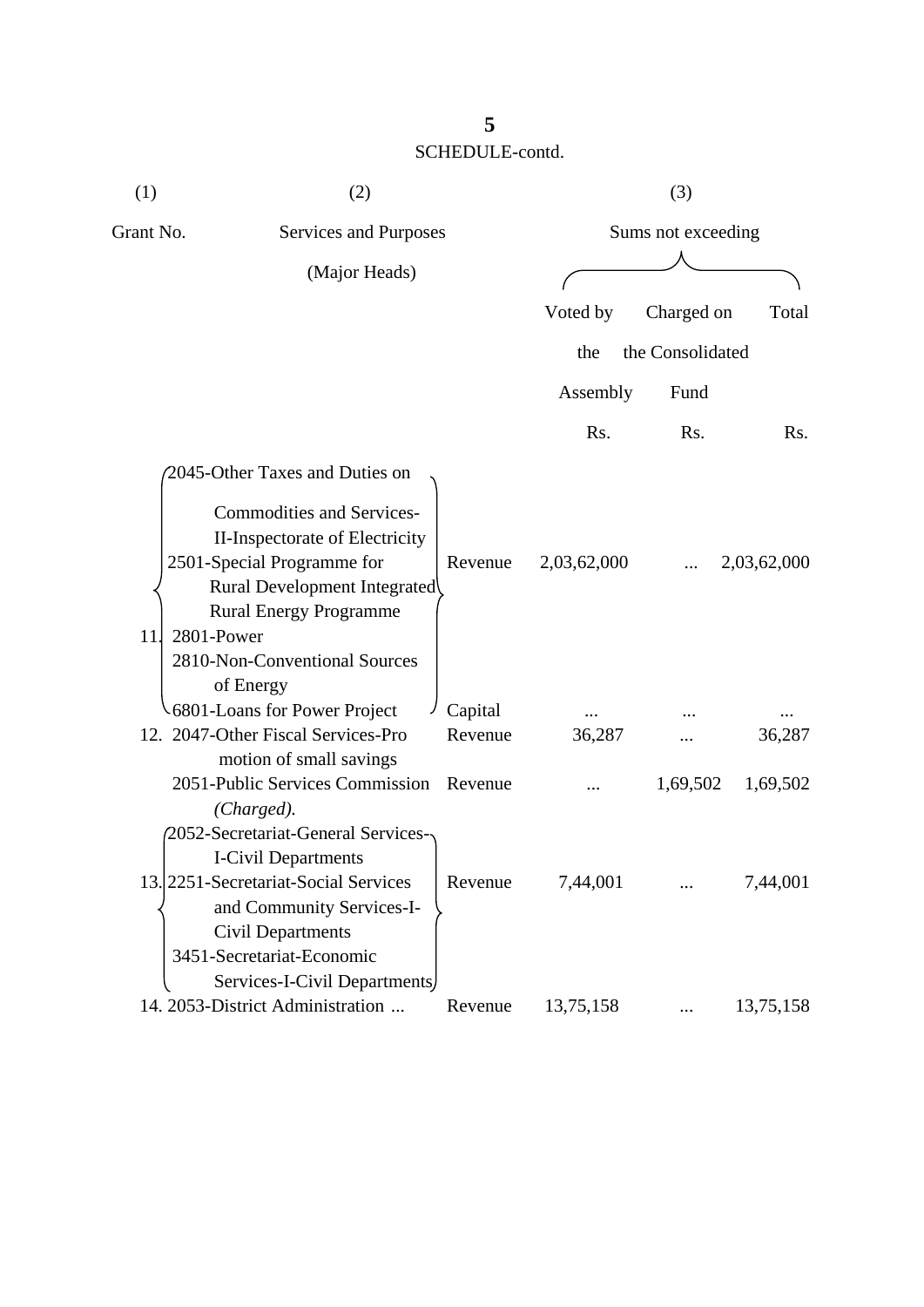| (1)                         | (2)                                                                                                                                                                                                                                       |                    |             | (3)                |             |
|-----------------------------|-------------------------------------------------------------------------------------------------------------------------------------------------------------------------------------------------------------------------------------------|--------------------|-------------|--------------------|-------------|
| Grant No.                   | Services and Purposes                                                                                                                                                                                                                     |                    |             | Sums not exceeding |             |
|                             | (Major Heads)                                                                                                                                                                                                                             |                    |             |                    |             |
|                             |                                                                                                                                                                                                                                           |                    | Voted by    | Charged on         | Total       |
|                             |                                                                                                                                                                                                                                           |                    | the         | the Consolidated   |             |
|                             |                                                                                                                                                                                                                                           |                    | Assembly    | Fund               |             |
|                             |                                                                                                                                                                                                                                           |                    | Rs.         | Rs.                | Rs.         |
| 2055-Police<br>$16\sqrt{ }$ | 2070-Other Administrative Services Revenue<br>-Fire Protection and Control<br>2216-Housing-01-Government<br><b>Residential Buildings</b><br>4059-Capital Outlay on Public<br>Works (Police)<br>4216-Capital Outlay on Housing<br>(Police) | Capital            | 1,40,66,000 |                    | 1,40,66,000 |
| $\sqrt{2056}$ -Jails        | 17,4059-Capital Outlay on Public<br>Works (Jails)                                                                                                                                                                                         | Revenue<br>Capital | 1,00,000    |                    | 1,00,000    |
| 18.                         | 2058-Stationery and Printing<br>4058-Capital Outlay on Stationery<br>and Printing                                                                                                                                                         | Revenue            | 17,31,870   |                    | 17,31,870   |
|                             | 4216-Capital Outlay on Housing-<br>01-Government Residential<br><b>Buildings</b>                                                                                                                                                          | Capital            |             |                    |             |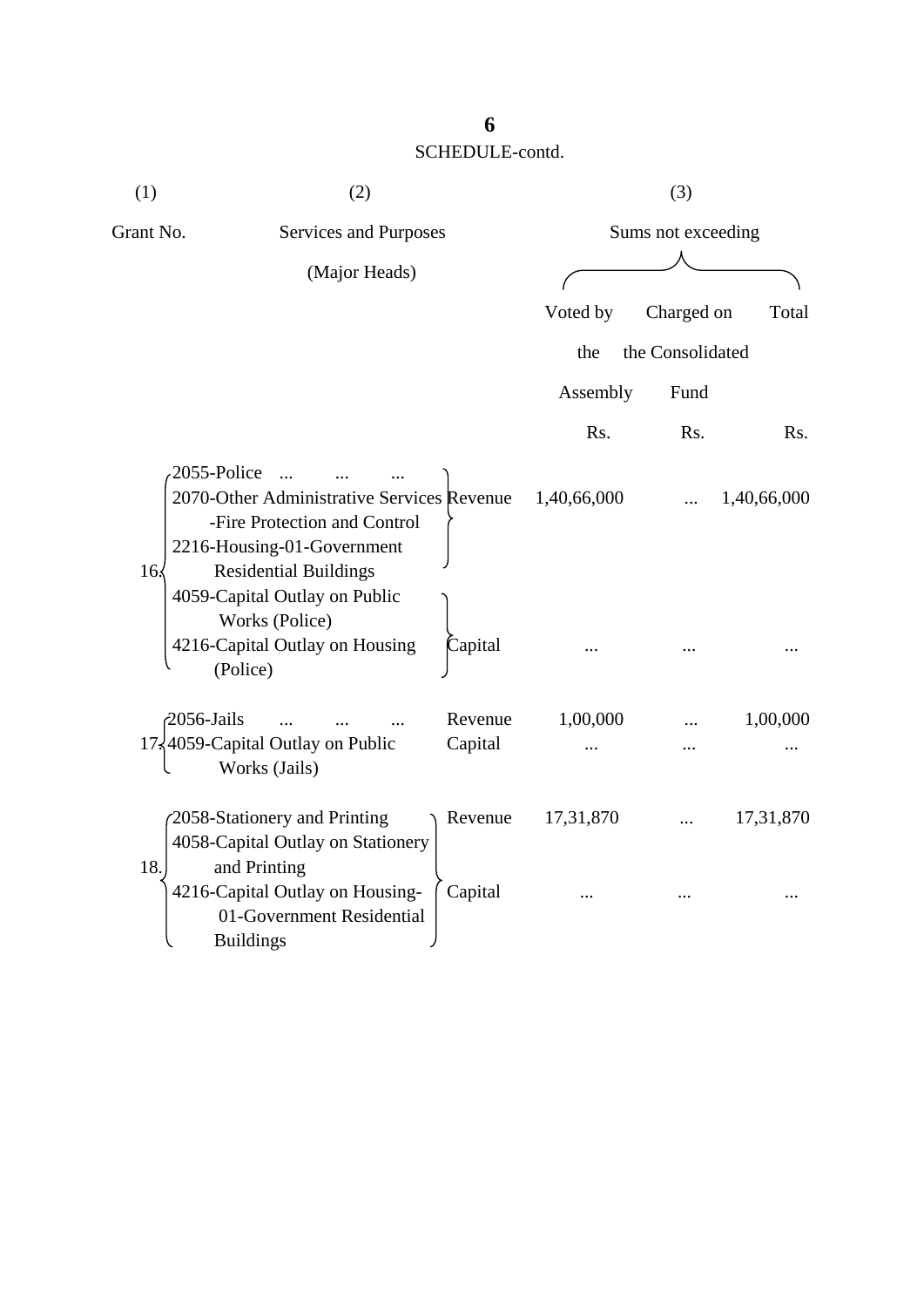| (1)       | (2)                                                                                                                                                                                                                                                                                                                                                                                                                                                    |         |                  | (3)                |             |
|-----------|--------------------------------------------------------------------------------------------------------------------------------------------------------------------------------------------------------------------------------------------------------------------------------------------------------------------------------------------------------------------------------------------------------------------------------------------------------|---------|------------------|--------------------|-------------|
| Grant No. | Services and Purposes                                                                                                                                                                                                                                                                                                                                                                                                                                  |         |                  | Sums not exceeding |             |
|           | (Major Heads)                                                                                                                                                                                                                                                                                                                                                                                                                                          |         |                  |                    |             |
|           |                                                                                                                                                                                                                                                                                                                                                                                                                                                        |         |                  |                    |             |
|           |                                                                                                                                                                                                                                                                                                                                                                                                                                                        |         | Voted by         | Charged on         | Total       |
|           |                                                                                                                                                                                                                                                                                                                                                                                                                                                        |         | the              | the Consolidated   |             |
|           |                                                                                                                                                                                                                                                                                                                                                                                                                                                        |         | Assembly         | Fund               |             |
|           |                                                                                                                                                                                                                                                                                                                                                                                                                                                        |         | R <sub>s</sub> . | Rs.                | Rs.         |
|           | <b>2052-Secretariat-General Services</b><br>-II-Public Works Department-<br>Secretariat<br>2059-Public Works<br>2202-General Education<br>2203-Technical Education Buildings<br>2204-Sports, etc., Buildings<br>2205-Art and Culture<br>2210-Medical and Public Health.<br>19. 2216-Housing-01-Government<br><b>Residential Buildings</b><br>(I.C.P.W.D)<br>4059-Capital Outlay on Public<br>Works<br>4202-Capital Outlay on Education,<br>Sports etc. | Revenue |                  |                    |             |
|           | 4210-Capital Outlay on Medical<br>and Public Health<br>4216-Capital Outlay on Housing-<br>01-Government Residential<br>Building (I/C.P.W.D)<br>4403-Capital Outlay on Animal<br>Husbandry<br>4404-Capital Outlay on Dairy<br>Development                                                                                                                                                                                                               | Capital | 1,48,85,000      |                    | 1,48,85,000 |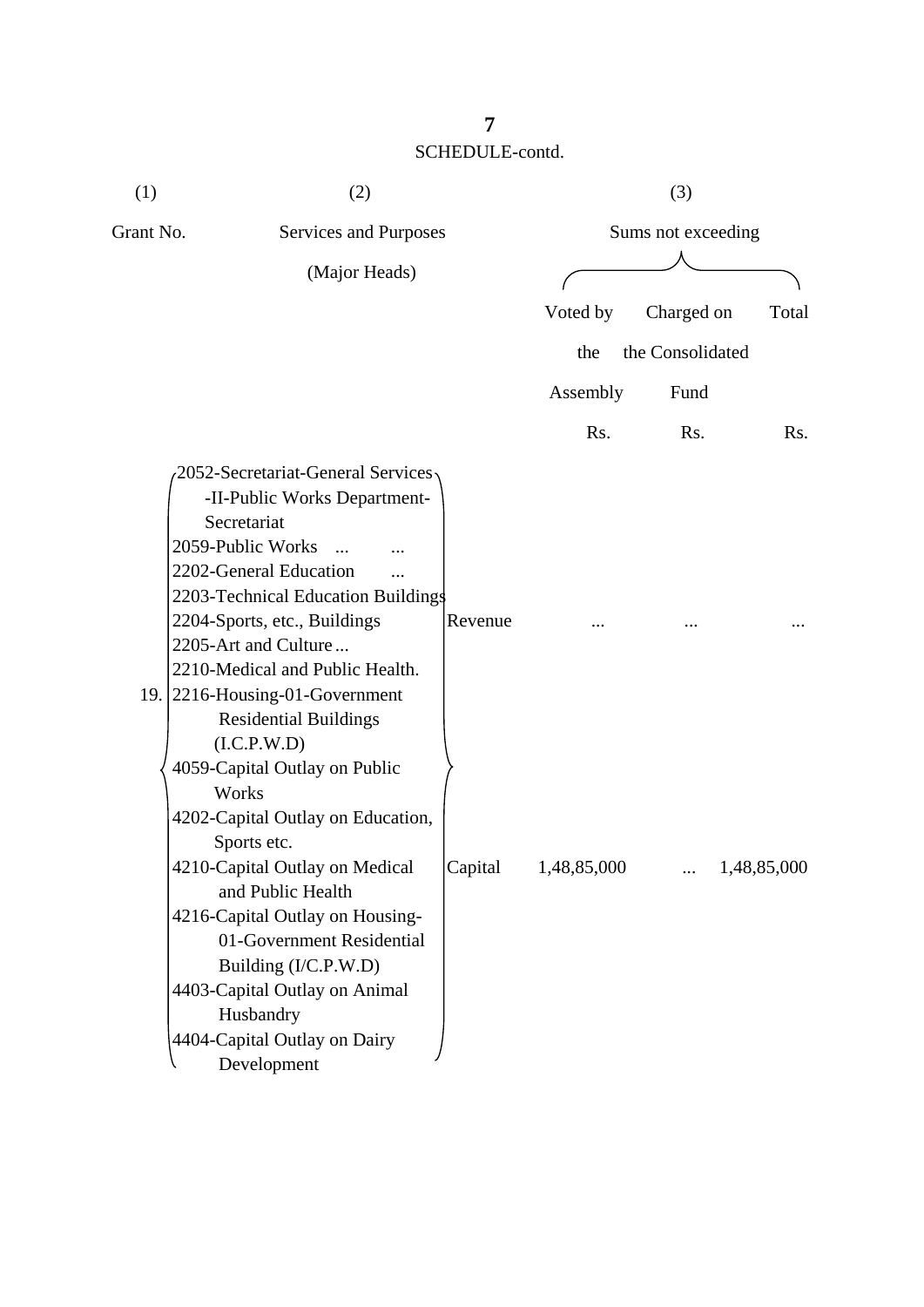| (1)       | (2)                                                                                                                                                                                                                                                              |         |           | (3)                |           |
|-----------|------------------------------------------------------------------------------------------------------------------------------------------------------------------------------------------------------------------------------------------------------------------|---------|-----------|--------------------|-----------|
| Grant No. | Services and Purposes                                                                                                                                                                                                                                            |         |           | Sums not exceeding |           |
|           | (Major Heads)                                                                                                                                                                                                                                                    |         |           |                    |           |
|           |                                                                                                                                                                                                                                                                  |         | Voted by  | Charged on         | Total     |
|           |                                                                                                                                                                                                                                                                  |         | the       | the Consolidated   |           |
|           |                                                                                                                                                                                                                                                                  |         | Assembly  | Fund               |           |
|           |                                                                                                                                                                                                                                                                  |         | Rs.       | Rs.                | Rs.       |
|           | 2070-Other Administrative Services, Revenue<br>-Civil defence and Home                                                                                                                                                                                           |         | 53,30,683 | $\cdots$           | 53,30,683 |
|           | Guards<br>20.]4059-Capital Outlay on Public<br>Works (Civil Defence and<br>Home Guards)<br>2075-Miscellaneous General<br>Services-104-Pensions and<br>Award on consideration and<br>Distinguished Services<br>2202-General Education<br>2203-Technical Education | Capital |           |                    |           |
| 21.       | 2204-Sports and Youth Services<br>2205-Art and Culture<br>2236-Nutrition<br><br>3425-Scientific Research<br><br>3454-Census, Survey and<br><b>Statistics</b><br>3454-Census, Survey and<br><b>Statistics</b>                                                     | Revenue | 6,31,092  | 25,370             | 6,56,462  |
|           | 4202-Capital Outlay on Education,                                                                                                                                                                                                                                |         |           |                    |           |
|           | Sport, Art and Culture<br>6202-Loans for Education, Sports,<br>Art and Culture                                                                                                                                                                                   | Capital |           |                    |           |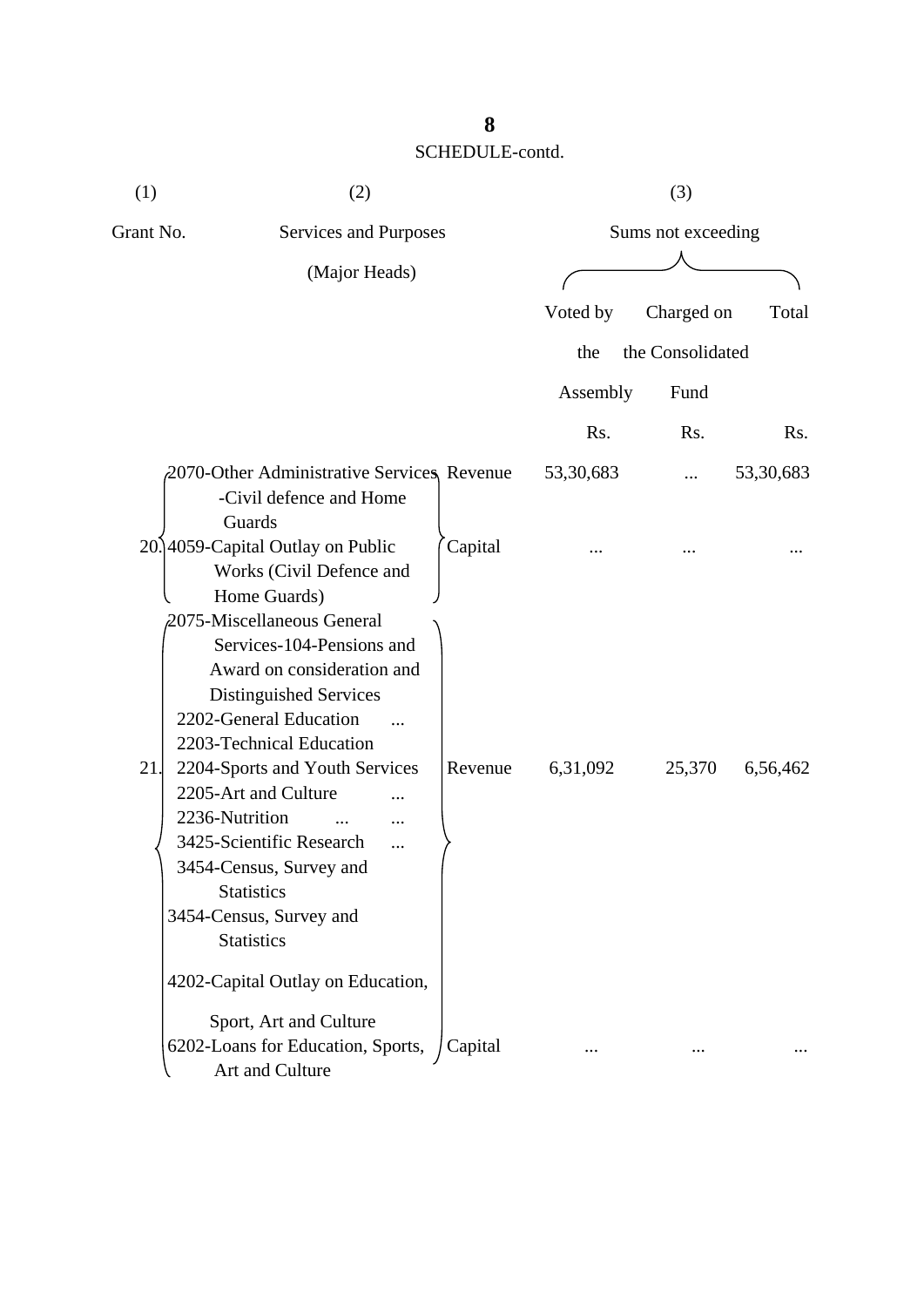| (1)       | (2)                                                                                                                                                |         |           | (3)                |           |  |
|-----------|----------------------------------------------------------------------------------------------------------------------------------------------------|---------|-----------|--------------------|-----------|--|
| Grant No. | Services and Purposes                                                                                                                              |         |           | Sums not exceeding |           |  |
|           | (Major Heads)                                                                                                                                      |         |           |                    |           |  |
|           |                                                                                                                                                    |         | Voted by  | Charged on         | Total     |  |
|           |                                                                                                                                                    |         | the       | the Consolidated   |           |  |
|           |                                                                                                                                                    |         | Assembly  | Fund               |           |  |
|           |                                                                                                                                                    |         | Rs.       | Rs.                | Rs.       |  |
| 22.3      | 2070-Other Administrative<br>Services-IV-Guest House<br>Government Hostels etc<br>2216-Housing-01-Government<br>Residential Buildings (i/c. G.A.D) | Revenue | 18,04,000 |                    | 18,04,000 |  |
|           | 4059-Capital Outlay on Public<br>Works (i/c. G.A.D)<br>23. 2070-Other administrative Services-<br>V-Training, Vigilance,                           | Capital |           |                    |           |  |
|           | Administration of Citizenship Revenue<br>Act, etc                                                                                                  |         | 5,30,000  |                    | 5,30,000  |  |
|           | 2210-Medical and Public Health                                                                                                                     |         |           |                    |           |  |
| 26.       | 2211-Family Welfare<br>4210-Capital Outlay on Medical<br>and Public Health                                                                         | Revenue | 19,87,290 |                    | 19,87,290 |  |
|           | 4211-Capital Outlay on Family<br>Welfare<br>4219-Capital Outlay on Medical<br>and Public Health                                                    | Capital | 16,65,000 |                    | 16,65,000 |  |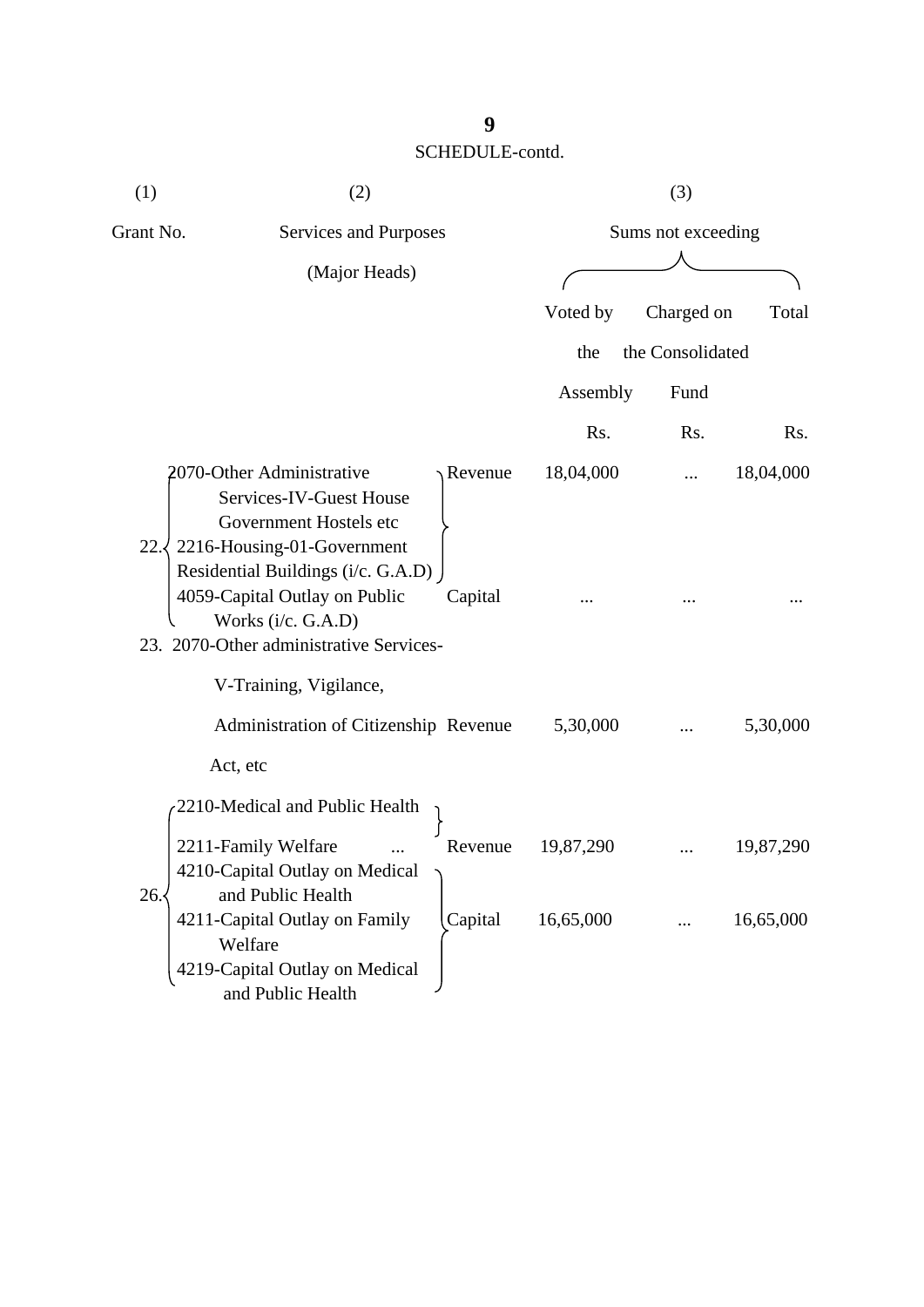| (1)       | (2)                                                                                                                                                                                                   |         |             | (3)                |             |
|-----------|-------------------------------------------------------------------------------------------------------------------------------------------------------------------------------------------------------|---------|-------------|--------------------|-------------|
| Grant No. | Services and Purposes                                                                                                                                                                                 |         |             | Sums not exceeding |             |
|           | (Major Heads)                                                                                                                                                                                         |         |             |                    |             |
|           |                                                                                                                                                                                                       |         | Voted by    | Charged on         | Total       |
|           |                                                                                                                                                                                                       |         | the         | the Consolidated   |             |
|           |                                                                                                                                                                                                       |         | Assembly    | Fund               |             |
|           |                                                                                                                                                                                                       |         | Rs.         | Rs.                | Rs.         |
| 27.       | 2215-Water Supply and Sanitation Revenue<br>2216-Housing<br>4215-Capital Outlay on Water<br><b>Supply and Sanitation</b>                                                                              |         | 25, 21, 121 |                    | 25, 21, 121 |
|           | 4216-Capital Outlay on Housing<br>-01-Government Residential<br><b>Buildings</b><br>6215-Loans for Sanitation and<br><b>Water Supply</b>                                                              | Capital | 8,00,000    |                    | 8,00,000    |
|           | 2217-Urban Development<br>$\dddotsc$                                                                                                                                                                  | Revenue | 36, 53, 755 |                    | 36, 53, 755 |
| 29.       | 4216-Capital Outlay on Housing<br>4217-Capital Outlay on Urban                                                                                                                                        | Capital |             |                    |             |
|           | Development<br>2217-Urban Development<br>$\ddots$                                                                                                                                                     | Revenue | 51,12,000   |                    | 51,12,000   |
| 30.       | 4216-Capital Outlay on Housing<br>4217-Capital Outlay on Urban<br>Development                                                                                                                         | Capital |             |                    |             |
| 32.1      | 2230-Labour and Employment-<br>01-Labour<br>2230-Labour and Employment-<br>$01-(A)$ -Inspectorate of<br><b>Factories and Steam Boiler</b><br>2230-Labour and Employment-<br>02-Employment-03-Training | Revenue | 5,00,000    |                    | 5,00,000    |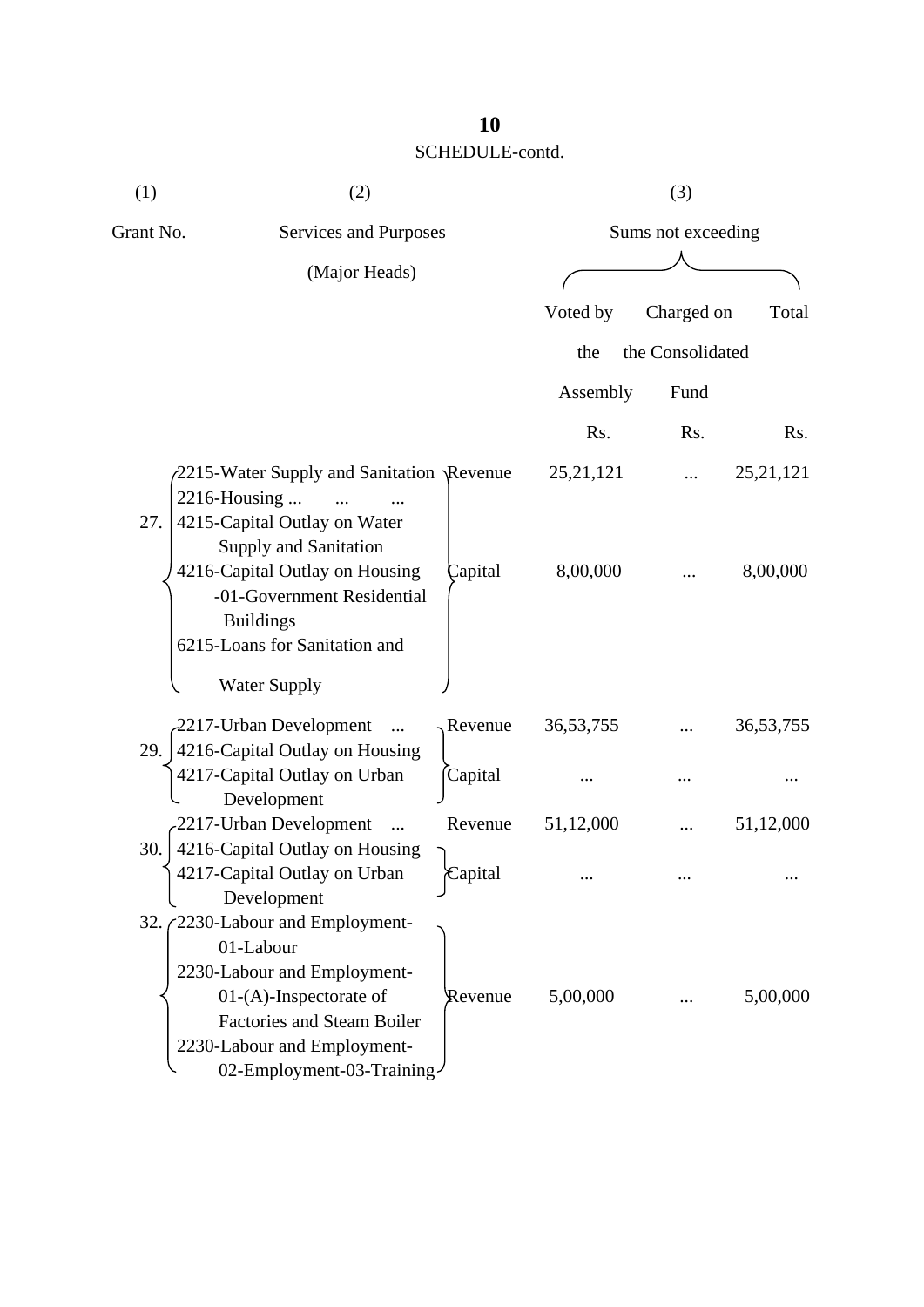| (1)       | (2)                                                                                                                             |                    |           | (3)                |                  |
|-----------|---------------------------------------------------------------------------------------------------------------------------------|--------------------|-----------|--------------------|------------------|
| Grant No. | Services and Purposes                                                                                                           |                    |           | Sums not exceeding |                  |
|           | (Major Heads)                                                                                                                   |                    |           |                    |                  |
|           |                                                                                                                                 |                    | Voted by  | Charged on         | Total            |
|           |                                                                                                                                 |                    | the       | the Consolidated   |                  |
|           |                                                                                                                                 |                    | Assembly  | Fund               |                  |
|           |                                                                                                                                 |                    | Rs.       | Rs.                | R <sub>s</sub> . |
| 33.       | 3456-Civil Supplies<br>2408-Food Storage and<br>Warehousing                                                                     | $\gamma$ Revenue   | 8,50,000  |                    | 8,50,000         |
|           | 4408-Capital Outlay on Food<br>Storage and Warehousing                                                                          | Capital            |           |                    |                  |
|           | 36. (2235- Social Security and Welfare,<br>-60-Other Social Security<br>and Welfare Programme<br>6235-Loans for Social Security | Revenue            | 21,285    |                    | 21,285           |
|           | and Welfare-I-Other Social<br>Security and Welfare<br>Programme                                                                 | Capital            |           |                    |                  |
|           | 37. 2235-Social Security and Welfare-<br><b>II-Other Social Security</b>                                                        | Revenue            | 50,07,000 |                    | 50,07,000        |
|           | and Welfare Programmes                                                                                                          |                    |           |                    |                  |
| 41.       | 2552-North Eastern Areas<br>4552-Capital Outlay on North<br><b>Eastern Areas</b><br>6552-Loans for North Eastern                | Revenue<br>Capital | 11,50,000 |                    | 11,50,000        |
|           | Areas<br>42. 3454-Census, Surveys and<br>Statistics-02- Surveys and<br><b>Statistics</b>                                        | Revenue            | 7,15,994  |                    | 7,15,994         |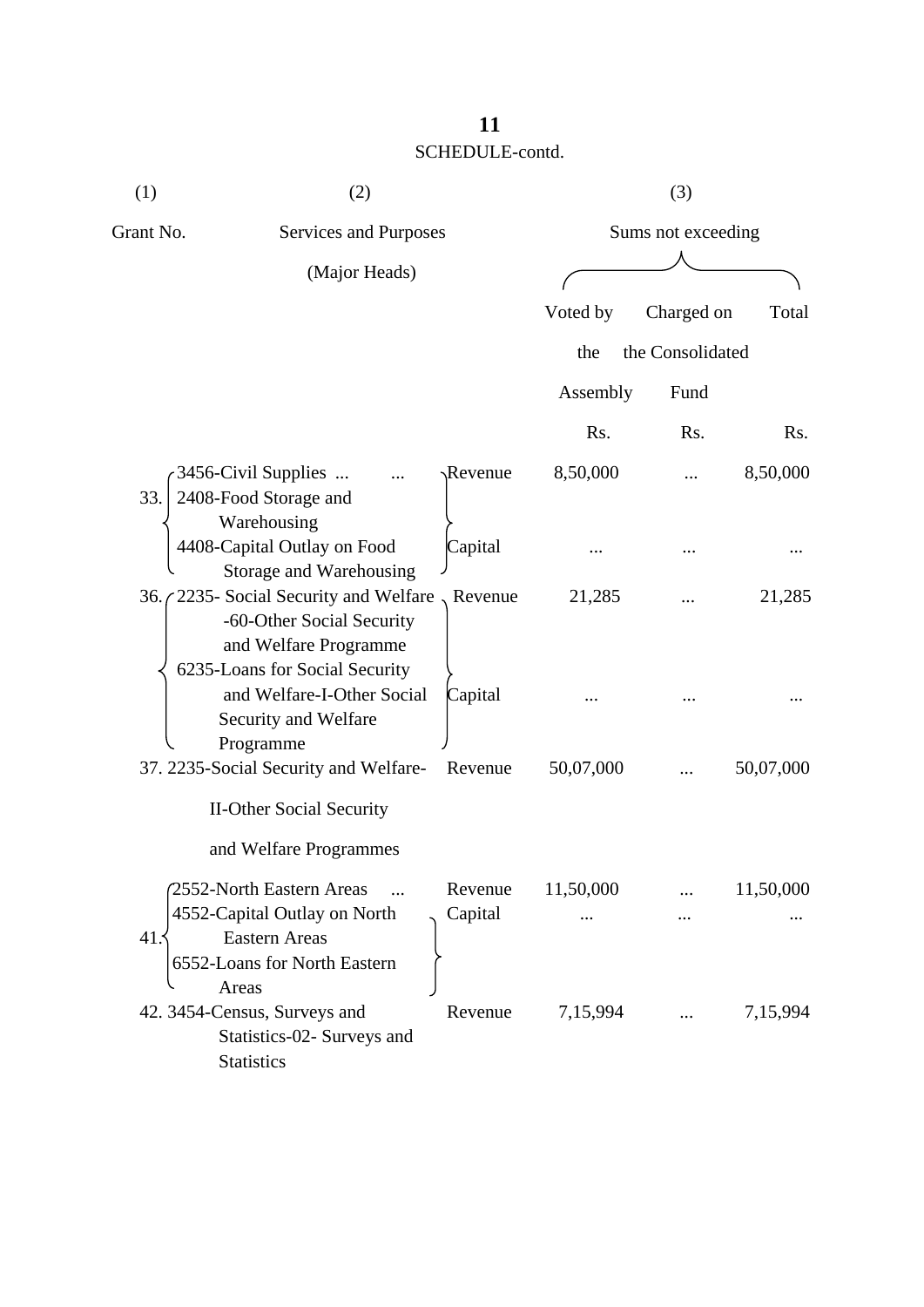| (1)       | (2)                                                                                                                                                                                                                                                                          |         | (3)                |                  |             |  |
|-----------|------------------------------------------------------------------------------------------------------------------------------------------------------------------------------------------------------------------------------------------------------------------------------|---------|--------------------|------------------|-------------|--|
| Grant No. | Services and Purposes                                                                                                                                                                                                                                                        |         | Sums not exceeding |                  |             |  |
|           | (Major Heads)                                                                                                                                                                                                                                                                |         |                    |                  |             |  |
|           |                                                                                                                                                                                                                                                                              |         | Voted by           | Charged on       | Total       |  |
|           |                                                                                                                                                                                                                                                                              |         | the                | the Consolidated |             |  |
|           |                                                                                                                                                                                                                                                                              |         | Assembly           | Fund             |             |  |
|           |                                                                                                                                                                                                                                                                              |         |                    |                  |             |  |
|           |                                                                                                                                                                                                                                                                              |         | Rs.                | Rs.              | Rs.         |  |
| 44.       | 2491-Crop Husbandry<br>2415-Agricultural Research and<br>Education<br>2435-Other Agricultural<br>Programmes<br>2702-Minor Irrigation<br>2250-Other Social Services<br>2216-Housing<br>4401-Capital Outlay on Crop<br>Husbandry<br>4702-Capital Outlay on Minor<br>Irrigation | Revenue | 34,01,000          |                  | 34,01,000   |  |
|           | 4416-Investments in Agricultural<br><b>Financial INST</b><br>6401-Loans for Crop Husbandry                                                                                                                                                                                   | Capital |                    |                  |             |  |
| 46.       | 2402-Soil and Water Conservatiom Revenue<br>2415-Agricultural Research and<br>Education<br>2216-Housing-01-Government<br><b>Residential Buildings</b>                                                                                                                        |         | 67, 62, 256        |                  | 67, 62, 256 |  |
| 48.       | 2403-Animal Husbandry<br>2415-Agricultural Research and<br>Education (Animal Husbandry)<br>2216-Housing-01-Government<br><b>Residential Building</b><br>4059-Capital Outlay on Public<br>Works                                                                               | Revenue | 42,17,500          |                  | 42,17,500   |  |
|           | 6403-Loans for Animal Husbandry Capital                                                                                                                                                                                                                                      |         |                    |                  |             |  |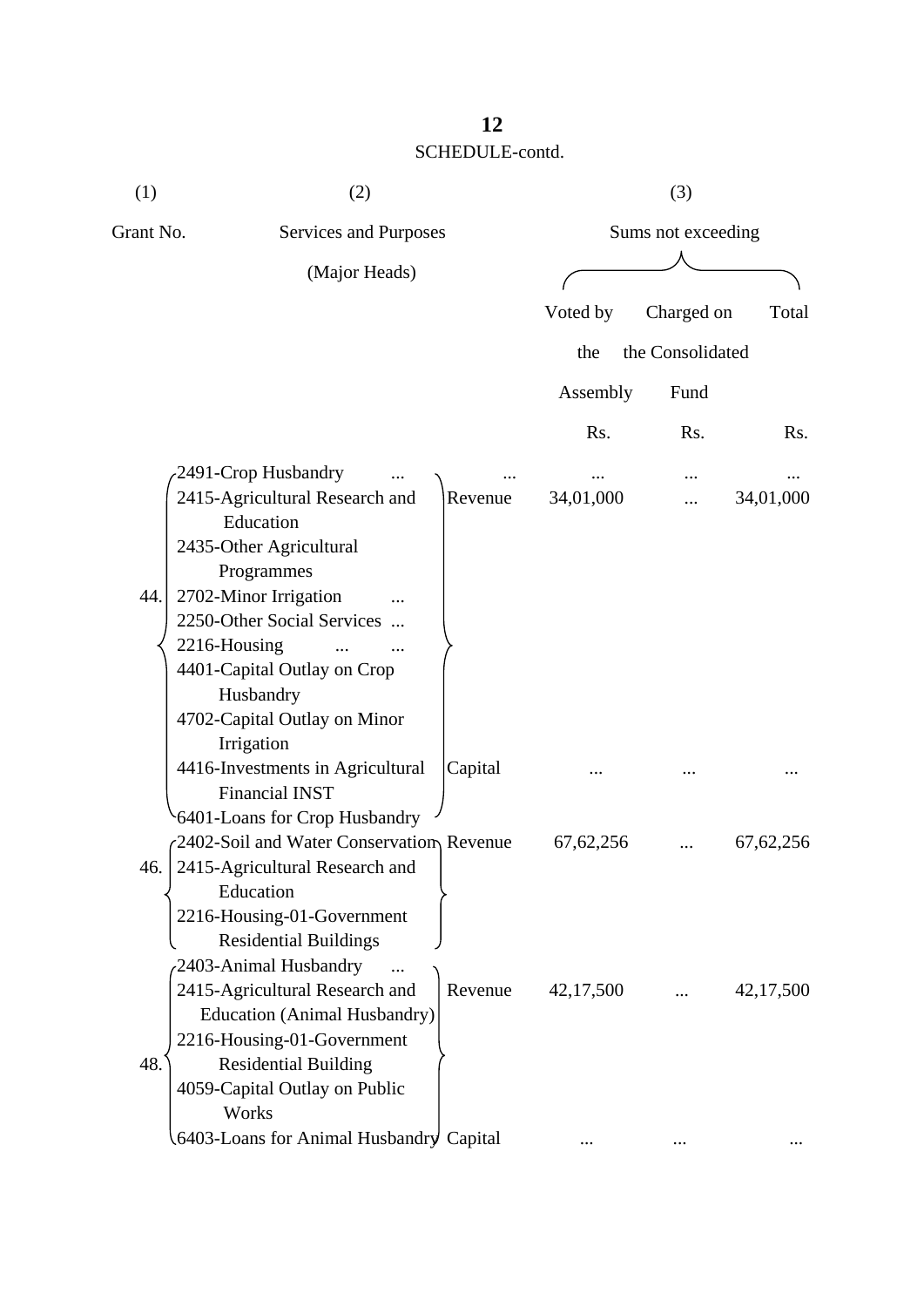| (1)       | (2)                                                                                                                                                                       |                    |                    | (3)              |             |
|-----------|---------------------------------------------------------------------------------------------------------------------------------------------------------------------------|--------------------|--------------------|------------------|-------------|
| Grant No. | Services and Purposes                                                                                                                                                     |                    | Sums not exceeding |                  |             |
|           | (Major Heads)                                                                                                                                                             |                    |                    |                  |             |
|           |                                                                                                                                                                           |                    | Voted by           | Charged on       | Total       |
|           |                                                                                                                                                                           |                    | the                | the Consolidated |             |
|           |                                                                                                                                                                           |                    | Assembly           | Fund             |             |
|           |                                                                                                                                                                           |                    | Rs.                | Rs.              | Rs.         |
|           | 2406-Forestry and Wild Life                                                                                                                                               |                    |                    |                  |             |
| 51.       | 2415-Agricultural Research and                                                                                                                                            | Revenue            | 61,03,000          | 9,255            | 61, 12, 255 |
|           | Education<br>4406-Capital Outlay on Forests  Capital<br>2515-Other Rural Development                                                                                      |                    | 6,45,000           |                  | 6,45,000    |
| 52.       | Programmes<br>2216-Housing-01-Government<br><b>Residential Buildings</b><br>2236-Nutrition                                                                                | Revenue            | 1,60,20,000        |                  | 1,60,20,000 |
|           | 2505-Rural Employment<br>2416-Capital Outlay on Housing<br>2852-Industries<br>4885-Capital Outlay on Industries                                                           | Capital<br>Revenue | 25,00,000          |                  | 25,00,000   |
| 53.       | and Mineral<br>4858-Capital Outlay on Engineering<br>Industries<br>4860-Capital Outlay on Consumer Capital<br>Industries<br>6885-Loans for other Industries               |                    |                    |                  |             |
| 54.       | and Minerals<br>2851-Village and Small Industries<br>2216-Housing-01-Government<br><b>Residential Buildings</b><br>4851-Capital Outlay on Village<br>and Small Industries | Revenue            | 12,62,000          |                  | 12,62,000   |
|           | 6851-Loans for Village and Small<br>Industries                                                                                                                            | Capital            |                    |                  |             |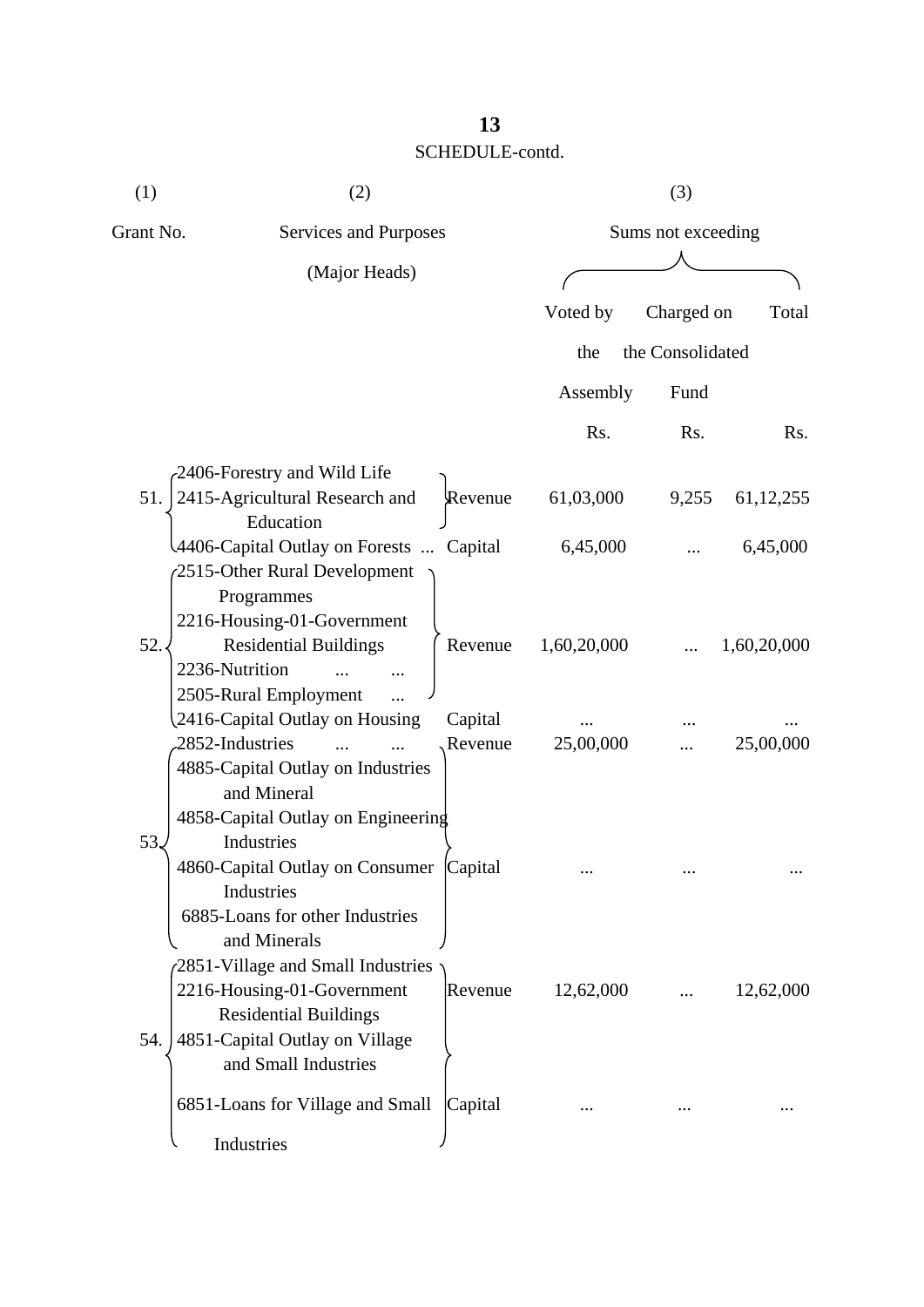| (1)       | (2)                                                                                                                                        |                    |                                    | (3)              |             |
|-----------|--------------------------------------------------------------------------------------------------------------------------------------------|--------------------|------------------------------------|------------------|-------------|
| Grant No. | Services and Purposes                                                                                                                      | Sums not exceeding |                                    |                  |             |
|           | (Major Heads)                                                                                                                              |                    |                                    |                  |             |
|           |                                                                                                                                            |                    | Voted by                           | Charged on       | Total       |
|           |                                                                                                                                            |                    | the                                | the Consolidated |             |
|           |                                                                                                                                            |                    | Assembly                           | Fund             |             |
|           |                                                                                                                                            |                    | Rs.                                | Rs.              | Rs.         |
|           | 2851-Village and Small Industries, Revenue<br>2216-Housing-01-Government<br><b>Residential Buildings</b><br>4216 Capital Outlay on Housing |                    | 1,20,00,078                        | $\dddotsc$       | 1,20,00,078 |
| 55.       | 4851-Capital Outlay on Village<br>and Small Industries                                                                                     | Capital            | 6,10,000                           |                  | 6,10,000    |
|           | 3054-Roads and Bridges                                                                                                                     | Revenue            | 51,58,000                          |                  | 51,58,000   |
| 57.       | 5054-Capital Outlay on Roads<br>and Bridges                                                                                                | Capital            |                                    |                  |             |
| 58.       | 3452-Tourism<br>4059-Capital Outlay on Public<br>Works (Tourism)<br>5275-Capital Outlay on other<br><b>Communication Services</b>          | Revenue<br>Capital | <br>3,00,000                       |                  | 3,00,000    |
|           | 60. 5465-Investment in General<br><b>Financial and Training</b><br>Institutions                                                            | Capital            | 3,75,000                           |                  | 3,75,000    |
|           | 61.7610-Loans to Government<br>Servants etc                                                                                                | Capital            | 88,48,250                          |                  | 88,48,250   |
|           |                                                                                                                                            | Total-             | 16,73,90,653 4,00,752 16,77,91,405 |                  |             |

 $\overline{\phantom{a}}$  ,  $\overline{\phantom{a}}$  ,  $\overline{\phantom{a}}$  ,  $\overline{\phantom{a}}$  ,  $\overline{\phantom{a}}$  ,  $\overline{\phantom{a}}$  ,  $\overline{\phantom{a}}$  ,  $\overline{\phantom{a}}$  ,  $\overline{\phantom{a}}$  ,  $\overline{\phantom{a}}$  ,  $\overline{\phantom{a}}$  ,  $\overline{\phantom{a}}$  ,  $\overline{\phantom{a}}$  ,  $\overline{\phantom{a}}$  ,  $\overline{\phantom{a}}$  ,  $\overline{\phantom{a}}$ 

#### E. W. MAIROM

Under Secy. to the Govt. Of Meghalaya

Law Department.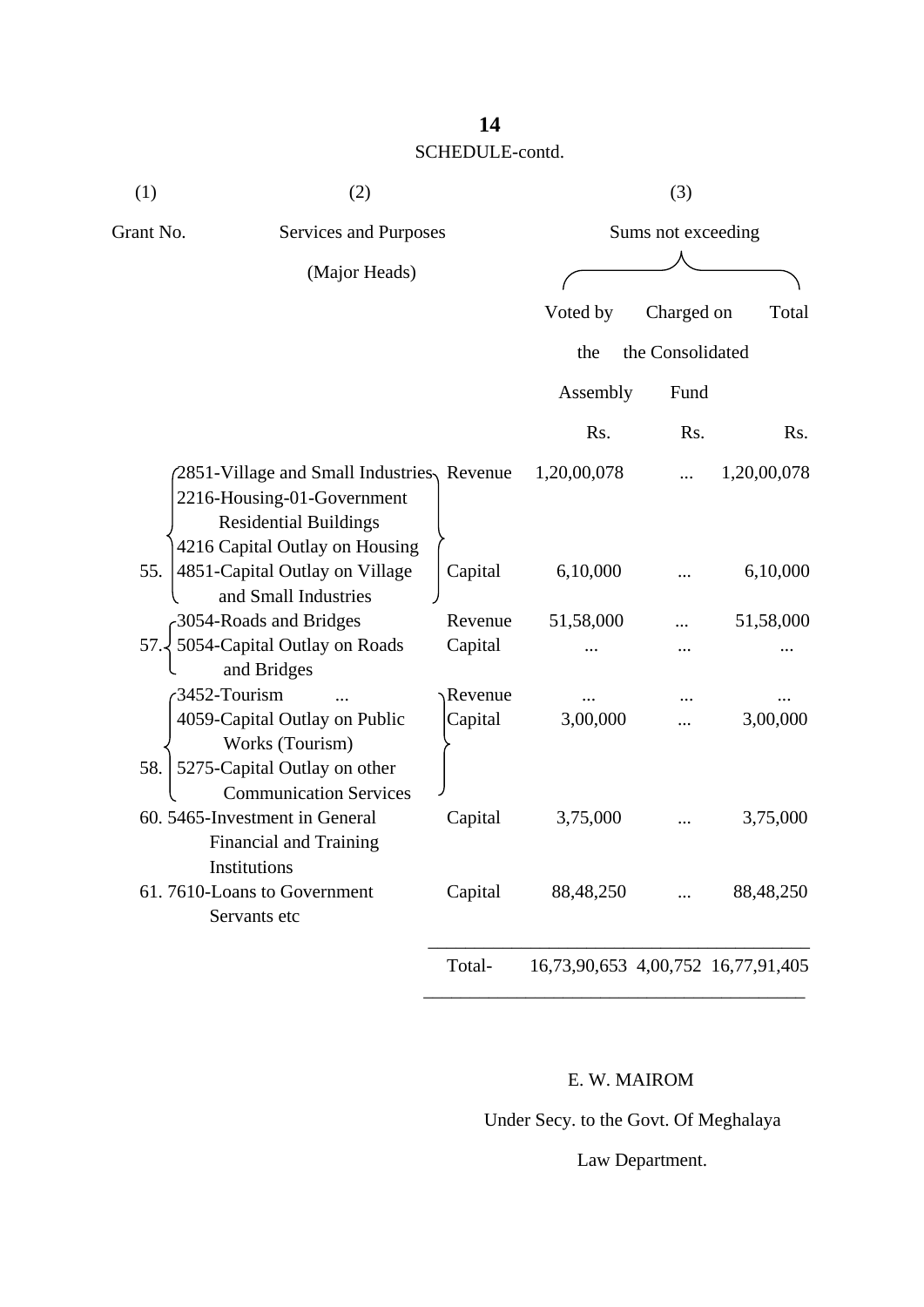#### **The 29th March, 1988**

No. LL(B) 46/85/Pt.- The following Act, of the Meghalaya Legislative Assembly which received the assent of the Governor is hereby published for general information.

#### **MEGHALAYA ACT NO. 3 OF 1988**

#### **THE MEGHALAYA APPROPRIATION (VOTE-ON-ACCOUNT) ACT, 1988**

(As passed by the Assembly)

(Received the assent of the Governor on the  $29<sup>th</sup>$  March, 1988)

(Published in the Gazette of Meghalaya, Extra-ordinary, dated  $29<sup>th</sup>$  March, 1988)

An

Act

To provide for the withdrawal of certain sums from and out of the Consolidated Fund of Meghalaya for the services of a part of financial year 1988-89

Be it enacted by the Legislature of the State of Meghalaya in the Thirty-ninth Year of the Republic of India as follows:-

| Short title and<br>commencement                                                                                                           |   | (1) This Act may be called the Meghalaya Appropriation<br>(Vote-on-Account) Act, 1988.                                                                                                                                                                                                                                                                                                                                                                                                                                            |
|-------------------------------------------------------------------------------------------------------------------------------------------|---|-----------------------------------------------------------------------------------------------------------------------------------------------------------------------------------------------------------------------------------------------------------------------------------------------------------------------------------------------------------------------------------------------------------------------------------------------------------------------------------------------------------------------------------|
| Withdrawal of Rs.<br>90,86,96,675 from<br>and out of the<br><b>Consolidated Fund</b><br>of Meghalaya for<br>the financial year<br>1988-89 | 2 | From and out of the Consolidated Fund of Meghalaya there<br>may be withdrawn sums not exceeding those specified in<br>Column (3) of the Scheduled amounting in the aggregate to the<br>sums of ninety crores, eighty six lakhs, ninety six thousand, six<br>hundred seventy five rupees towards defraying the several<br>charges which will come in the course of payment during the<br>period of three months beginning on the first day of April 1988<br>in respect of the services specified in Column (2) of the<br>Schedule. |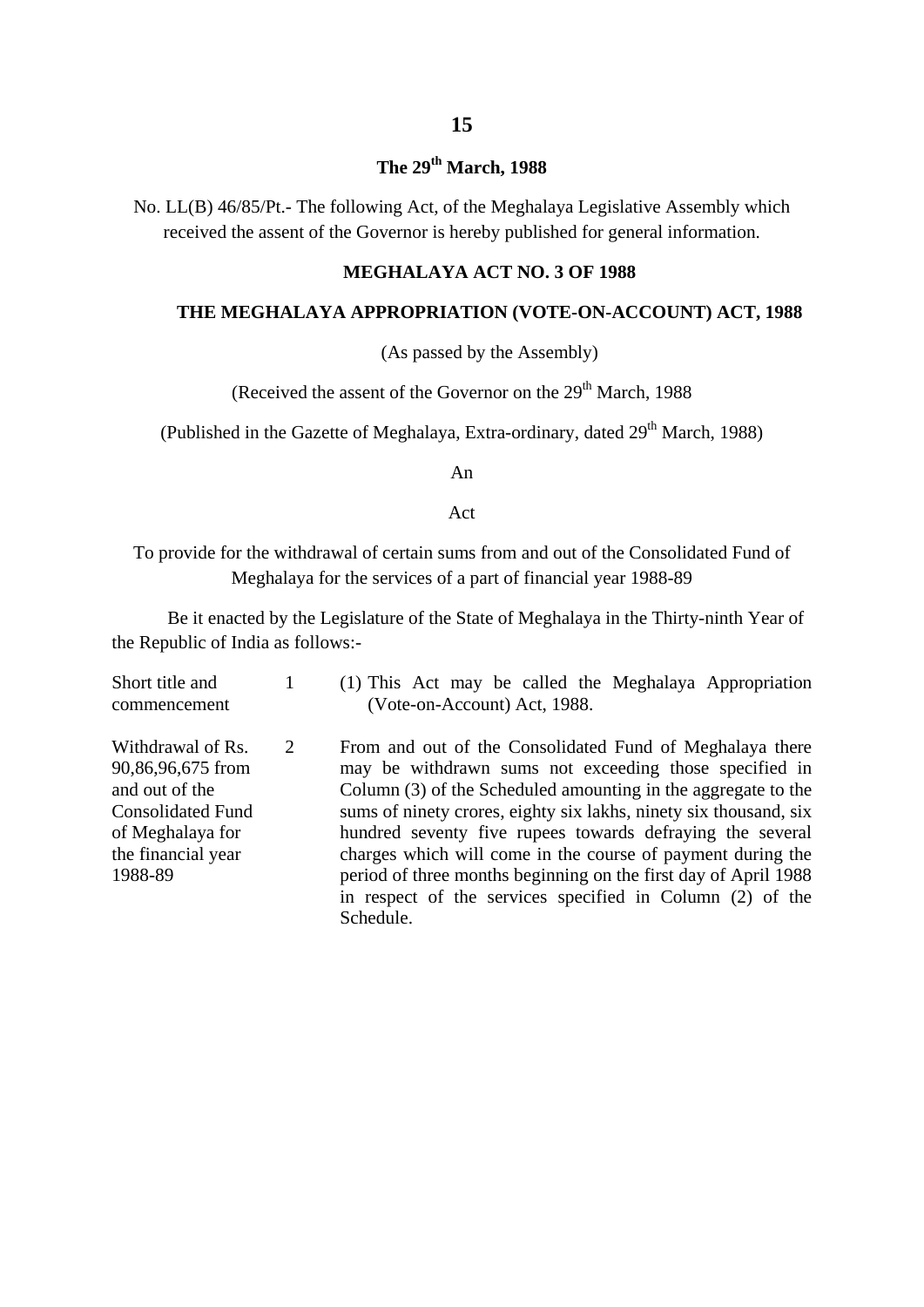## **16** SCHEDULE

(See Section 2 & 3)

| (1)       | (2)                                                                                                                                                                          |                    | (3)       |                  |           |
|-----------|------------------------------------------------------------------------------------------------------------------------------------------------------------------------------|--------------------|-----------|------------------|-----------|
| Grant No. | Services and Purposes                                                                                                                                                        | Sums not exceeding |           |                  |           |
|           | (Major Heads)                                                                                                                                                                |                    |           |                  |           |
|           |                                                                                                                                                                              |                    | Voted by  | Charged on       | Total     |
|           |                                                                                                                                                                              |                    |           |                  |           |
|           |                                                                                                                                                                              |                    | the       | the Consolidated |           |
|           |                                                                                                                                                                              |                    | Assembly  | Fund             |           |
|           |                                                                                                                                                                              |                    | Rs.       | Rs.              | Rs.       |
| 1.        | 2011-Parliamentary/State/Union                                                                                                                                               | Revenue            | 29,95,000 | 1,12,500         | 31,07,500 |
|           | <b>Territory Legislature</b>                                                                                                                                                 |                    |           |                  |           |
| 2.        | 2012-Governor                                                                                                                                                                | Revenue            | 2,500     | 16,37,250        | 16,39,750 |
| 3.        | 2013-Council of Ministers                                                                                                                                                    | Revenue            | 16,85,000 |                  | 16,85,000 |
| 4.        | 2014-Administration of Justice<br>$\dddotsc$                                                                                                                                 | Revenue            | 15,48,250 | 2,51,750         | 10,00,000 |
| 5.        | 2015-Elections                                                                                                                                                               | Revenue            | 23,89,000 |                  | 23,89,000 |
|           | 2029-Land Revenue<br>2245-Relief on account of Natural<br>Calamities<br>2245-Other Social Services<br>3475-Other General Economic<br>Services-201-Land Ceilings              | Revenue            | 34,85,000 |                  | 34,85,000 |
| 6.        | 6225-Loans for Welfare of<br>Scheduled Castes, Scheduled<br>Tribes and other Backward<br>Classes<br>6250-Loans for Other Social<br>Services<br>6401-Loans for Crop Husbandry | Capital            | 5,000     |                  | 5,000     |
| 7.        | 2030-Stamps and Registration                                                                                                                                                 | Revenue            | 1,76,250  |                  | 1,76,250  |
| 8.        | 2039-State Excise                                                                                                                                                            | Revenue            | 15,15,000 |                  | 15,15,000 |
|           | 2040-Sales Tax                                                                                                                                                               |                    |           |                  |           |
|           | 9. 2045-Other Taxes and Duties on<br><b>Commodities and Services</b>                                                                                                         | <b>Revenue</b>     | 11,05,000 |                  | 11,05,000 |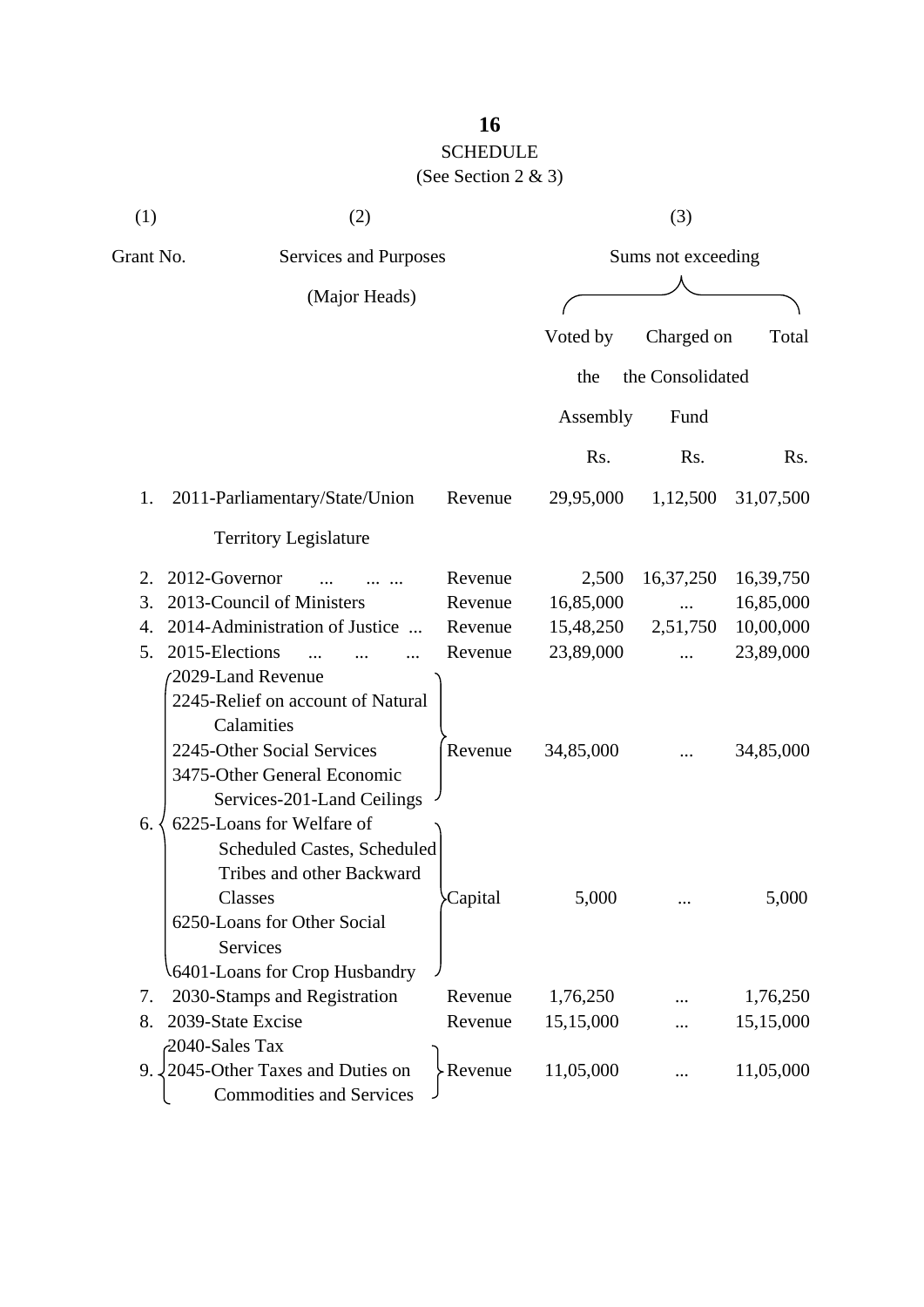| (1)       | (2)                                                                                                                                                                                                                                                                   |                    |                       | (3)                     |                         |  |  |
|-----------|-----------------------------------------------------------------------------------------------------------------------------------------------------------------------------------------------------------------------------------------------------------------------|--------------------|-----------------------|-------------------------|-------------------------|--|--|
| Grant No. | Services and Purposes                                                                                                                                                                                                                                                 |                    |                       | Sums not exceeding      |                         |  |  |
|           | (Major Heads)                                                                                                                                                                                                                                                         |                    |                       |                         |                         |  |  |
|           |                                                                                                                                                                                                                                                                       |                    | Voted by              | Charged on              | Total                   |  |  |
|           |                                                                                                                                                                                                                                                                       |                    | the                   | the Consolidated        |                         |  |  |
|           |                                                                                                                                                                                                                                                                       |                    | Assembly              | Fund                    |                         |  |  |
|           |                                                                                                                                                                                                                                                                       |                    | Rs.                   | Rs.                     | Rs.                     |  |  |
|           | 2041-Taxes on vehicles<br>2070-Other Administrative<br>Services-Purchase and<br>Maintenance of Transport                                                                                                                                                              | Revenue            | 98,43,750             |                         | 98, 43, 750             |  |  |
|           | 10. 3055-Road Transports<br>5055-Capital Outlay on Road<br>Transport                                                                                                                                                                                                  | Capital            | 82,58,250             |                         | 82,58,250               |  |  |
| 11.       | 2045-Other Taxes and Duties on<br><b>Commodities and Services-II</b><br>Inspectorate of Electricity<br>2501-Special Programme for<br>Rural Development-04-<br><b>Integrated Rural Energy</b><br>Programme<br>2801-Power<br>2810-Non-Conventional Sources<br>of Energy | Revenue            | 1, 11, 57, 500        |                         | 1,11,57,500             |  |  |
|           | 6801-Loans for Power Project<br>12. 2047-Other Fiscal Services                                                                                                                                                                                                        | Capital<br>Revenue | 4,36,25,000<br>51,250 |                         | 4,36,25,000<br>51,250   |  |  |
|           | Promotion of Small Savings<br>2048-Appropriation for Reduction<br>or Avoidance of Debt (charged)                                                                                                                                                                      | Revenue            |                       |                         |                         |  |  |
|           | 2049-Interest Payments (charged)<br>2051-Public Services Commission<br>(charged)                                                                                                                                                                                      | Revenue<br>Revenue |                       | 3,06,07,500<br>4,03,750 | 3,06,07,500<br>4,03,750 |  |  |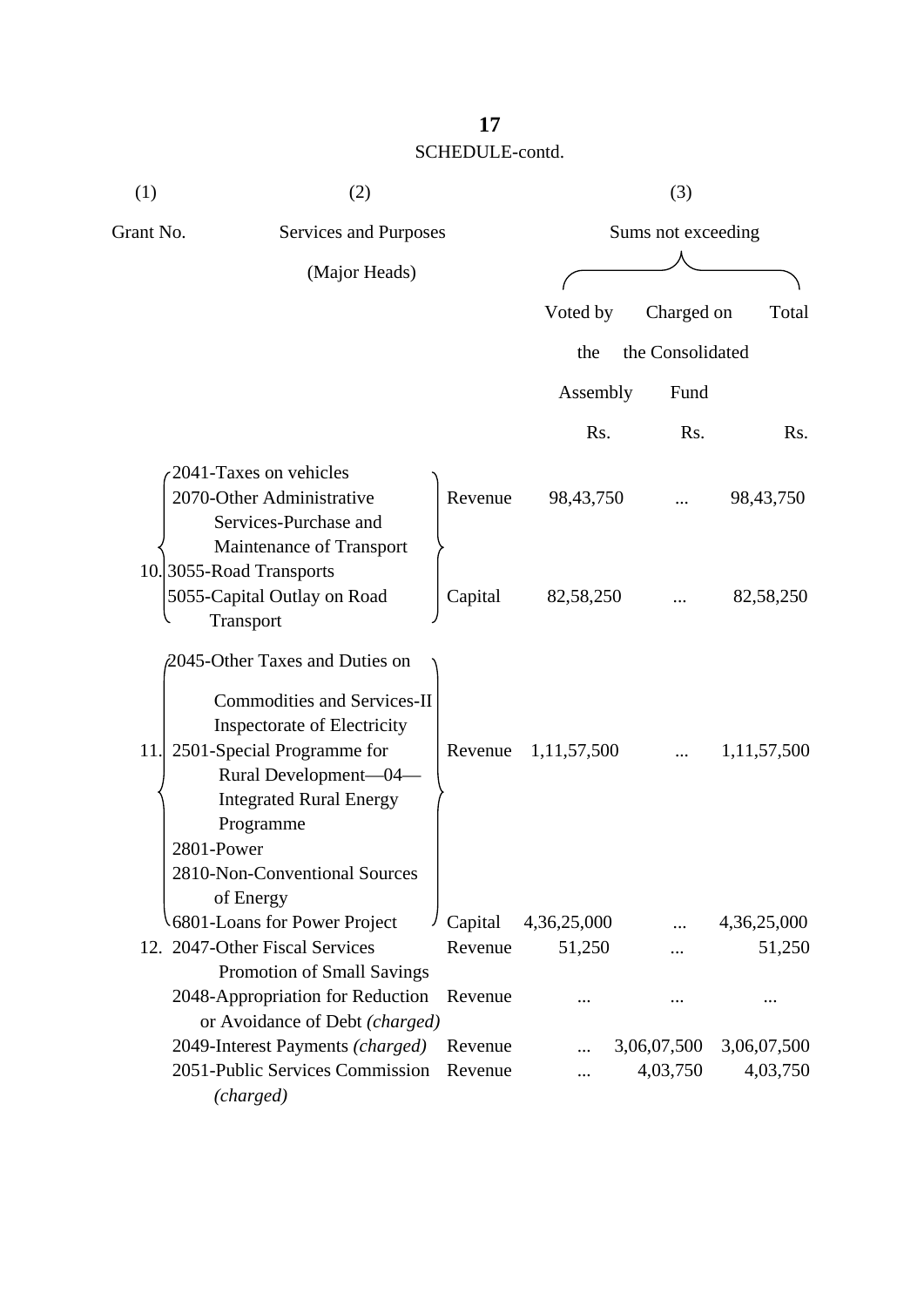| (1)       | (2)                                                                                                   |         |                    | (3)              |                    |  |
|-----------|-------------------------------------------------------------------------------------------------------|---------|--------------------|------------------|--------------------|--|
| Grant No. | Services and Purposes                                                                                 |         | Sums not exceeding |                  |                    |  |
|           | (Major Heads)                                                                                         |         |                    |                  |                    |  |
|           |                                                                                                       |         | Voted by           | Charged on       | Total              |  |
|           |                                                                                                       |         |                    | the Consolidated |                    |  |
|           |                                                                                                       |         | the                |                  |                    |  |
|           |                                                                                                       |         | Assembly           | Fund             |                    |  |
|           |                                                                                                       |         | Rs.                | Rs.              | Rs.                |  |
|           | 2052-Secretariat General Services<br>-I-Civil Departments<br>2251-Secretariat-Social and              | Revenue | 1,10,86,250        |                  | 1,10,86,250        |  |
| 13.       | Community Services-I-Civil<br>Departments<br>3451-Secretariat Economic<br>Services-I-Civil Department |         |                    |                  |                    |  |
|           | 14. 2053-District Administration                                                                      | Revenue | 40,12,500          |                  | 40,12,500          |  |
|           | 15. 2054-Treasury and Accounts<br>Administration<br>2055-Police<br>$\dddotsc$                         | Revenue | 20,39,500          |                  | 20,39,500          |  |
|           | 2070-Other Administrative<br>Services-108-Fire Protection<br>and control                              | Revenue | 5,14,58,000        |                  | 12,500 5,14,70,500 |  |
| 16.       | 2216-Housing-01-Government<br><b>Residential Buildings</b><br>4059-Capital Outlay on Public<br>Works  |         |                    |                  |                    |  |
|           | 4216-Capital Outlay on Housing<br>(Police)                                                            | Capital | 80,18,250          |                  | 80,18,250          |  |
|           | 2056-Jails                                                                                            | Revenue | 17,50,000          |                  | 17,50,000          |  |
|           | 17, 4059-Capital Outlay on Public<br>Works (Jails)                                                    | Capital | 17,86,500          |                  | 17,86,500          |  |
|           | 2058-Stationery and Printing<br>4058-Capital Outlay on Stationery                                     | Revenue | 46, 31, 250        |                  | 46, 31, 250        |  |
| 18.       | and Printing<br>4216-Capital Outlay on Housing<br>-01-Government Residential<br><b>Buildings</b>      | Capital | 8,93,750           |                  | 8,93,750           |  |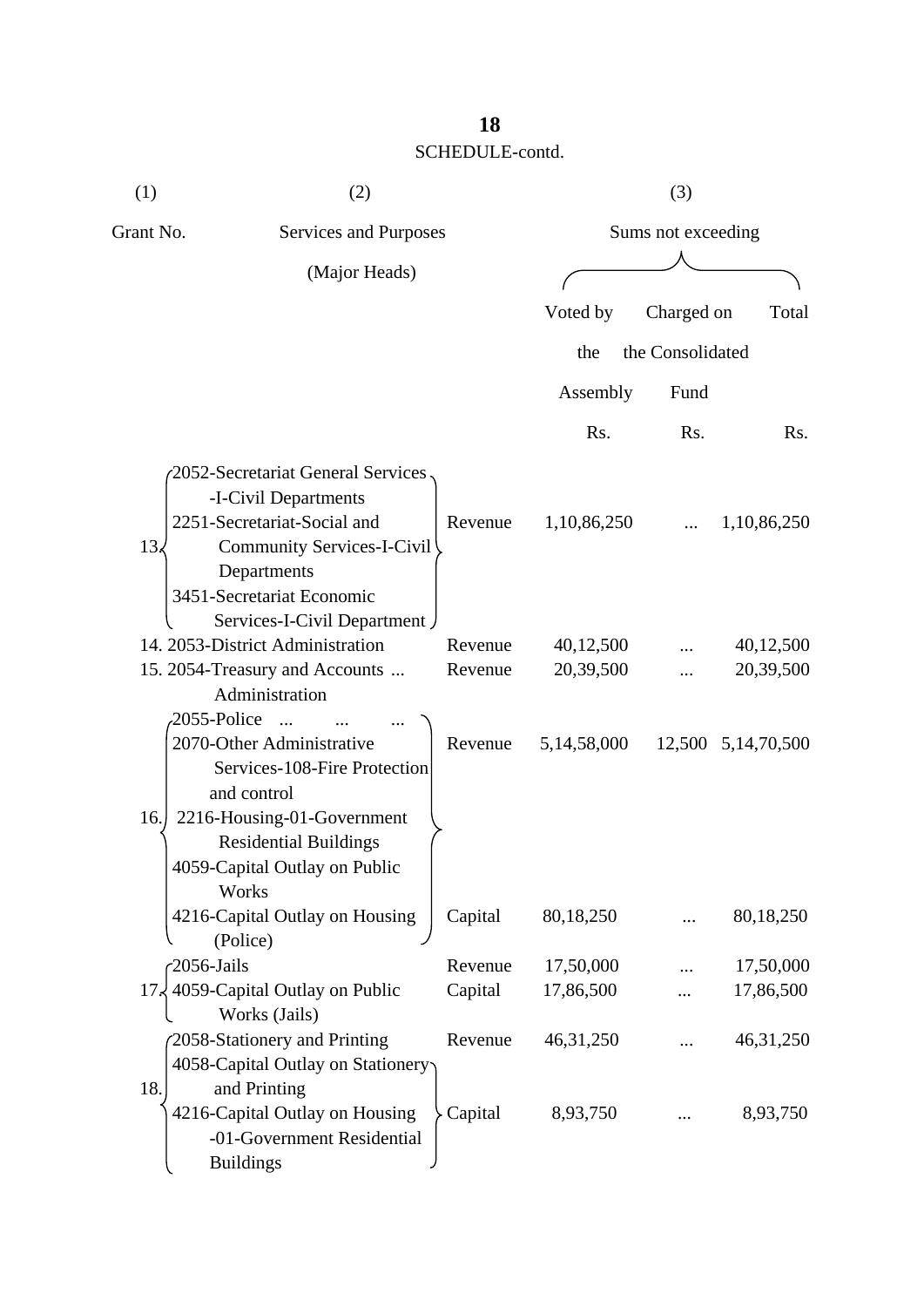| (1)       | (2)                                                                                                                                                                                                                                                                                                                                                   |         |                  | (3)                |             |
|-----------|-------------------------------------------------------------------------------------------------------------------------------------------------------------------------------------------------------------------------------------------------------------------------------------------------------------------------------------------------------|---------|------------------|--------------------|-------------|
| Grant No. | Services and Purposes                                                                                                                                                                                                                                                                                                                                 |         |                  | Sums not exceeding |             |
|           | (Major Heads)                                                                                                                                                                                                                                                                                                                                         |         |                  |                    |             |
|           |                                                                                                                                                                                                                                                                                                                                                       |         | Voted by         | Charged on         | Total       |
|           |                                                                                                                                                                                                                                                                                                                                                       |         | the              | the Consolidated   |             |
|           |                                                                                                                                                                                                                                                                                                                                                       |         |                  |                    |             |
|           |                                                                                                                                                                                                                                                                                                                                                       |         | Assembly         | Fund               |             |
|           |                                                                                                                                                                                                                                                                                                                                                       |         | R <sub>s</sub> . | Rs.                | Rs.         |
|           | 2052-Secretariat General Services<br>-II-Public Works Department<br>Secretariat<br>2059-Public Works<br>2202-General Education<br>2203-Techinical Education<br><b>Buildings</b><br>2204-Sports etc. buildings<br>2205-Art and Culture<br>2210-Medical and Public Health<br>2216-Housing-01-Government<br><b>Residential Buildings</b><br>(i/c. P.W.D) | Revenue | 3,07,50,750      |                    | 3,07,50,750 |
| 19        | 4059-Capital Outlay on Public<br>Works<br>4202-Capital Outlay on Education,<br>Sports etc.<br>4210-Capital Outlay on Medical<br>and Public Health<br>4216-Capital Outlay on Housing-01\Capital<br>-Government Residential<br>Buildings (i/c. P.W.D)<br>4403-Capital Outlay on Animal<br>Husbandry<br>4404-Capital Outlay on Dairy<br>Development      |         | 2,08,14,750      |                    | 2,08,14,750 |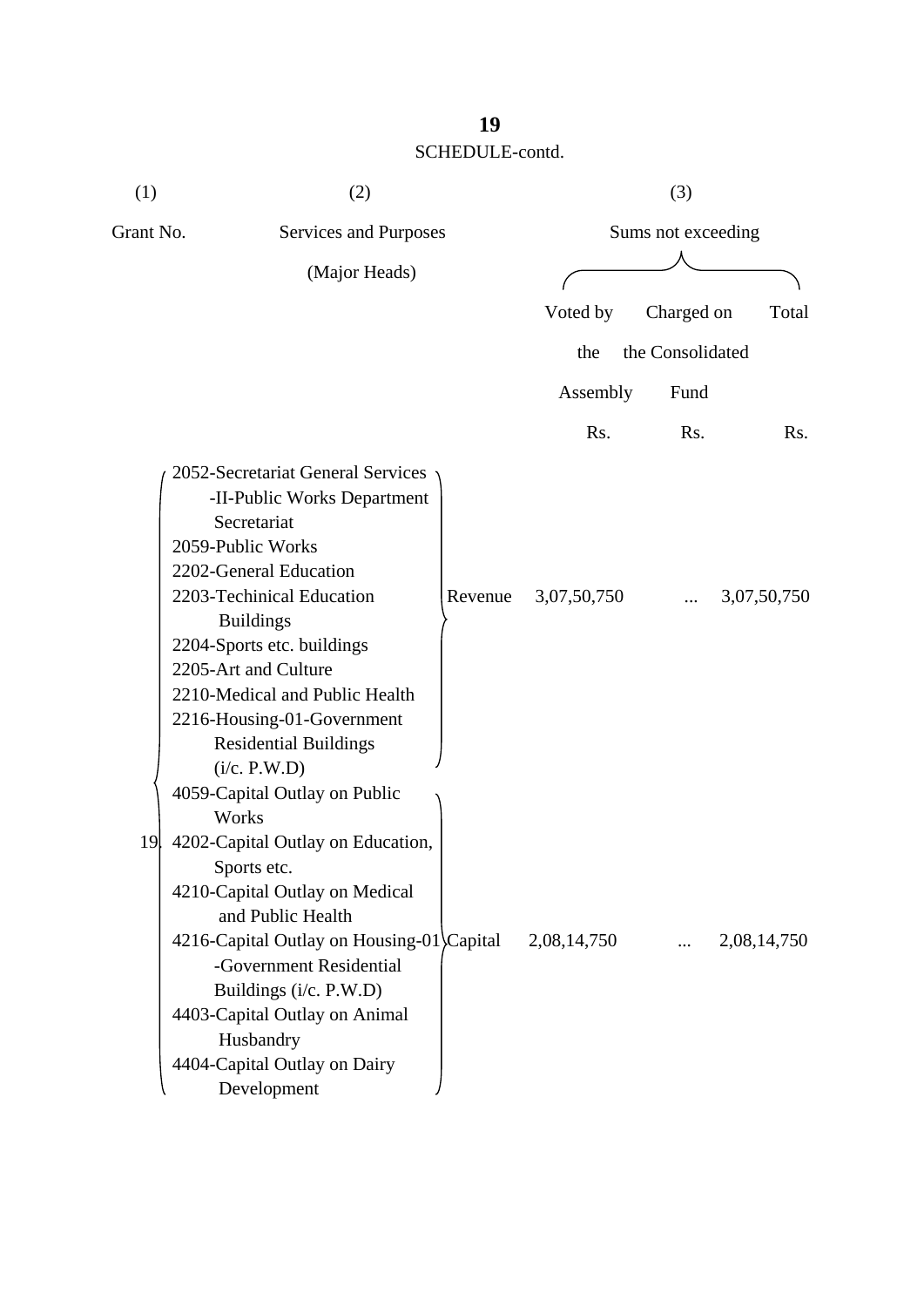| (1)       | (2)                                                                                                                                                                                                                             |         |                    | (3)              |             |  |
|-----------|---------------------------------------------------------------------------------------------------------------------------------------------------------------------------------------------------------------------------------|---------|--------------------|------------------|-------------|--|
| Grant No. | Services and Purposes                                                                                                                                                                                                           |         | Sums not exceeding |                  |             |  |
|           | (Major Heads)                                                                                                                                                                                                                   |         |                    |                  |             |  |
|           |                                                                                                                                                                                                                                 |         | Voted by           | Charged on       | Total       |  |
|           |                                                                                                                                                                                                                                 |         | the                | the Consolidated |             |  |
|           |                                                                                                                                                                                                                                 |         | Assembly           | Fund             |             |  |
|           |                                                                                                                                                                                                                                 |         | Rs.                | Rs.              | Rs.         |  |
|           | 2070-Other Administrative<br>Services Civil Defence and                                                                                                                                                                         | Revenue | 56,25,000          |                  | 56,25,000   |  |
| 20.       | 107-Home Guards<br>4059-Capital Outlay on Public<br>Works (Civil Defence and<br>Home Guards)                                                                                                                                    | Capital |                    |                  |             |  |
|           | 2075-Miscellaneous General<br>Services-104-Pensions and<br>Awards in consideration of<br>Distinguished Services<br>2202-General Education<br>2203-Technical Education<br>2204-Sports and Youth Services<br>2205-Art and Culture | Revenue | 9,58,86,250        |                  | 9,58,86,250 |  |
| 21.       | 2236-Nutrition<br>3425- Scientific Research<br>3454-Census, Survey and<br><b>Statistics</b>                                                                                                                                     |         |                    |                  |             |  |
|           | 4202-Capital Outlay on Education, Capital<br>6202-Loans for Education, sports,<br>Art and Culture                                                                                                                               |         | 26,99,500          |                  | 26,99,500   |  |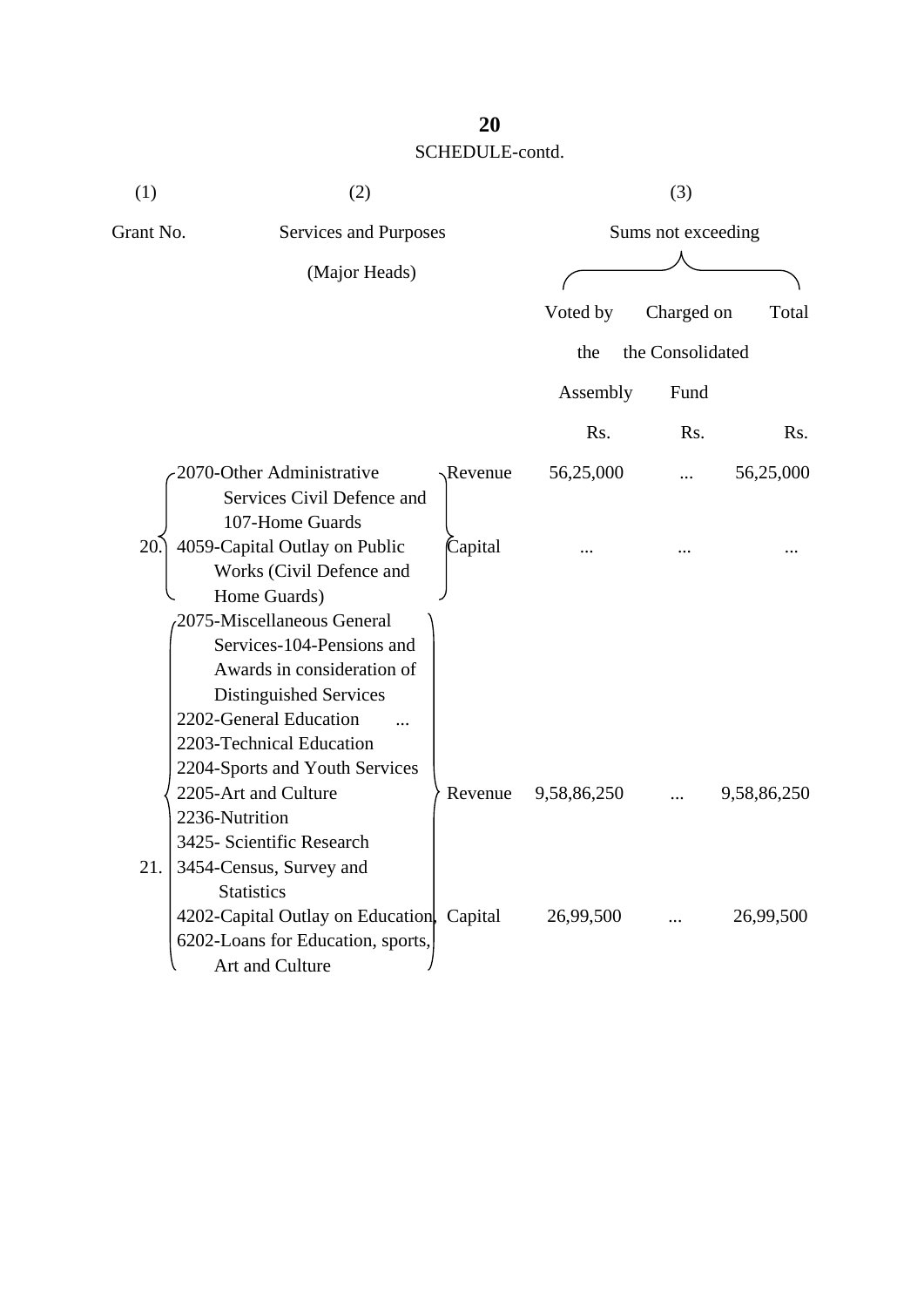| (1)           | (2)                                                                                                                                             |         |                    | (3)              |             |
|---------------|-------------------------------------------------------------------------------------------------------------------------------------------------|---------|--------------------|------------------|-------------|
| Grant No.     | Services and Purposes                                                                                                                           |         | Sums not exceeding |                  |             |
| (Major Heads) |                                                                                                                                                 |         |                    |                  |             |
|               |                                                                                                                                                 |         | Voted by           | Charged on       | Total       |
|               |                                                                                                                                                 |         |                    |                  |             |
|               |                                                                                                                                                 |         | the                | the Consolidated |             |
|               |                                                                                                                                                 |         | Assembly           | Fund             |             |
|               |                                                                                                                                                 |         | Rs.                | Rs.              | Rs.         |
| 22.           | 2070-Other Administrative<br>Services-IV-Guest Houses,<br>Government Hostels etc.<br>2216-Housing-01-Government<br><b>Residential Buildings</b> | Revenue | 30,00,000          |                  | 30,00,000   |
|               | (i/c. G.A.D)                                                                                                                                    |         |                    |                  |             |
|               | 4059-Capital Outlay on Public<br>Works-80-General<br>(i/c. GAD)                                                                                 | Capital |                    |                  |             |
|               | 23. 2070-Other Administrative<br>Services-V-Training<br>Vigilance, Administration of                                                            | Revenue | 2,49,750           |                  | 2,49,750    |
|               | Citizenship Act, etc<br>24. 2071-Pensions and other<br><b>Retirements Benefits</b>                                                              | Revenue | 75,00,000          |                  | 75,00,000   |
|               | $256$ 2070-Other Administrative<br>Services-VI-State Lotteries<br>2075-Miscellaneous General<br>Services                                        | Revenue | 1,85,000           |                  | 1,85,000    |
|               | 2210-Medical and Public Health $\gamma$ Revenue 4,26,39,000<br>2211-Family Welfare<br>4210-Capital Outlay on Medical                            |         |                    |                  | 4,26,39,000 |
| 26.           | and Public Health<br>4211-Capital Outlay on Family<br>Welfare<br>4219-Capital Outlay on Medical<br>and Public Health                            | Capital | 42,38,250          |                  | 42, 38, 250 |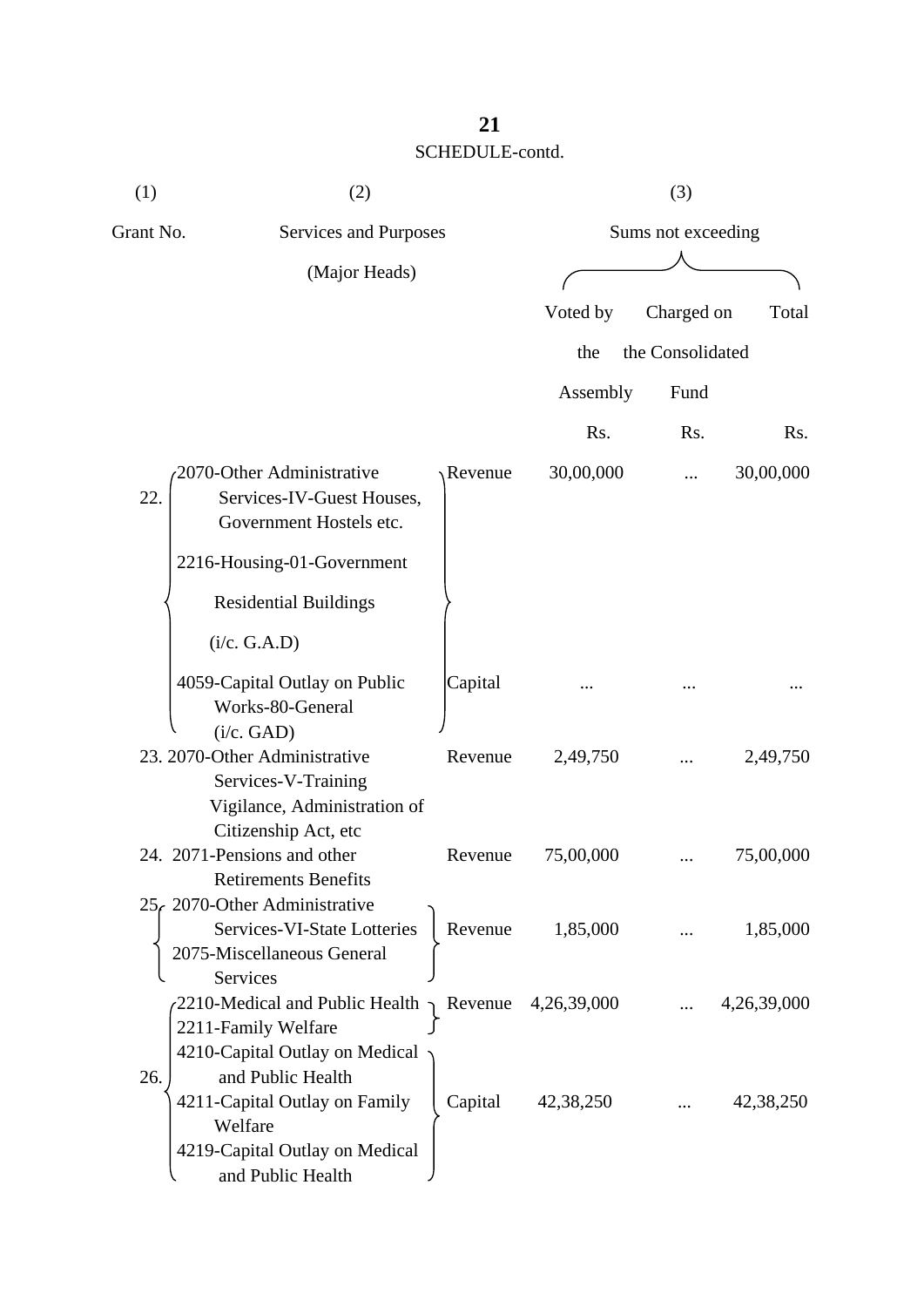| (1)          | (2)                                                                                                                                                                            |         |                  | (3)                |             |
|--------------|--------------------------------------------------------------------------------------------------------------------------------------------------------------------------------|---------|------------------|--------------------|-------------|
| Grant No.    | Services and Purposes                                                                                                                                                          |         |                  | Sums not exceeding |             |
|              | (Major Heads)                                                                                                                                                                  |         |                  |                    |             |
|              |                                                                                                                                                                                |         | Voted by         | Charged on         | Total       |
|              |                                                                                                                                                                                |         | the              | the Consolidated   |             |
|              |                                                                                                                                                                                |         | Assembly         | Fund               |             |
|              |                                                                                                                                                                                |         | R <sub>s</sub> . | Rs.                | Rs.         |
| 2216-Housing | 2215-Water Supply and Sanitation, Revenue                                                                                                                                      |         | 2,48,53,750      | $\cdots$           | 2,48,53,750 |
| 27.          | 4215-Capital Outlay on Water<br>Supply and Sanitation<br>4216-Capital Outlay on Housing<br>-01-Government Residential<br><b>Buildings</b><br>6215-Loans for Sanitation and     | Capital | 3,63,12,500      |                    | 3,63,12,500 |
| 2216-Housing | <b>Water Supply</b><br>28. $\frac{1}{2}$ 4216-Capital Outlay on Housing                                                                                                        | Revenue | 10,55,000        |                    | 10,55,000   |
|              | -6216-Loand for Housing                                                                                                                                                        | Capital | 50,00,000        |                    | 50,00,000   |
|              | 2217-Urban Development<br>$\cdots$                                                                                                                                             | Revenue | 29,25,000        |                    | 29,25,000   |
|              | $29.\frac{20.17}{20.0000}$ for Urban Develop-                                                                                                                                  | Capital | $\cdots$         |                    |             |
|              | ment<br>30. $c2217$ -Urban Development<br>4216-Capital Outlay on Housing )                                                                                                     | Revenue | 44,00,000        |                    | 44,00,000   |
|              | 4217-Capital Outlay on Urban<br>Development                                                                                                                                    | Capital | 10,37,500        |                    | 10,37,500   |
| 31.<br>32.7  | 2220-Information and Publicity<br>2230-Labour and Employment-01                                                                                                                | Revenue | 18,55,000        |                    | 18,55,000   |
|              | -Labour<br>2230-Labour and Employment-01<br>-Labour-(A)-Inspectorate of<br><b>Factories and Steam Boilers</b><br>2230-Labour and Employment-02<br>-Employment and -03-Training | Revenue | 32,86,750        |                    | 32,86,750   |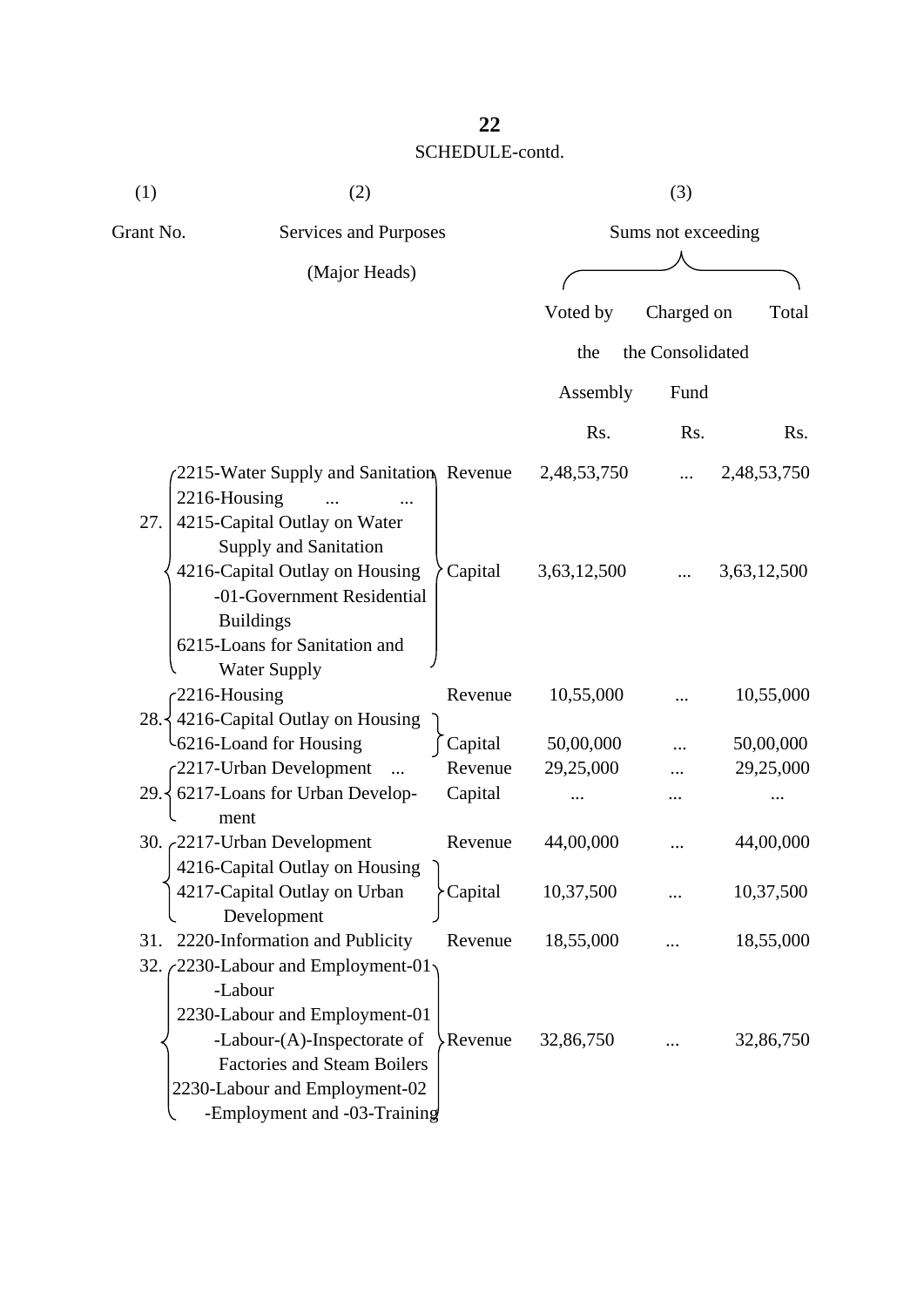| (1)       | (2)                                                                                                         |                    |             | (3)              |                  |  |
|-----------|-------------------------------------------------------------------------------------------------------------|--------------------|-------------|------------------|------------------|--|
| Grant No. | Services and Purposes                                                                                       | Sums not exceeding |             |                  |                  |  |
|           | (Major Heads)                                                                                               |                    |             |                  |                  |  |
|           |                                                                                                             |                    | Voted by    | Charged on       | Total            |  |
|           |                                                                                                             |                    | the         | the Consolidated |                  |  |
|           |                                                                                                             |                    | Assembly    | Fund             |                  |  |
|           |                                                                                                             |                    | Rs.         | Rs.              | R <sub>s</sub> . |  |
|           | 3456-Civil Supplies                                                                                         |                    |             |                  |                  |  |
| 33.       | 2408-Food Storage and Warehou- Revenue<br>sing                                                              |                    | 18,25,000   |                  | 18,25,000        |  |
|           | 4408-Capital Outlay on Food<br>Storage and Warehousing                                                      | Capital            | 20,750      |                  | 20,750           |  |
|           | 34. <sub>(2235</sub> -Social Security and Welfare-Revenue<br>-01-Rehabilitation                             |                    |             |                  |                  |  |
|           | 6235-Loans for Social Security<br>and Welfare-60-Other Social<br>Security and Welfare<br>Programmes         | Capital            |             |                  |                  |  |
|           | 2225-Welfare of Scheduled Castes,<br>Scheduled Tribes and other<br><b>Backward Classes</b>                  |                    |             |                  |                  |  |
| 35.       | 2235-Social Security and Welfare<br>2236-Nutrition (Social Welfare)                                         | Revenue            | 1,14,83,750 |                  | 1,14,83,750      |  |
|           | 4059-Capital Outlay on Public                                                                               | Capital            | 3,75,000    |                  | 3,75,000         |  |
|           | Works (Social Welfare)                                                                                      |                    |             |                  |                  |  |
|           | 36./2235- Social Security and Welfare- Revenue<br>60-Other Social Security and<br><b>Welfare Programmes</b> |                    | 81,250      |                  | 81,250           |  |
|           | 6235-Loans for Social Security and Capital<br>Welfare-I-Other Social<br>Security and Welfare<br>Programmes  |                    |             |                  |                  |  |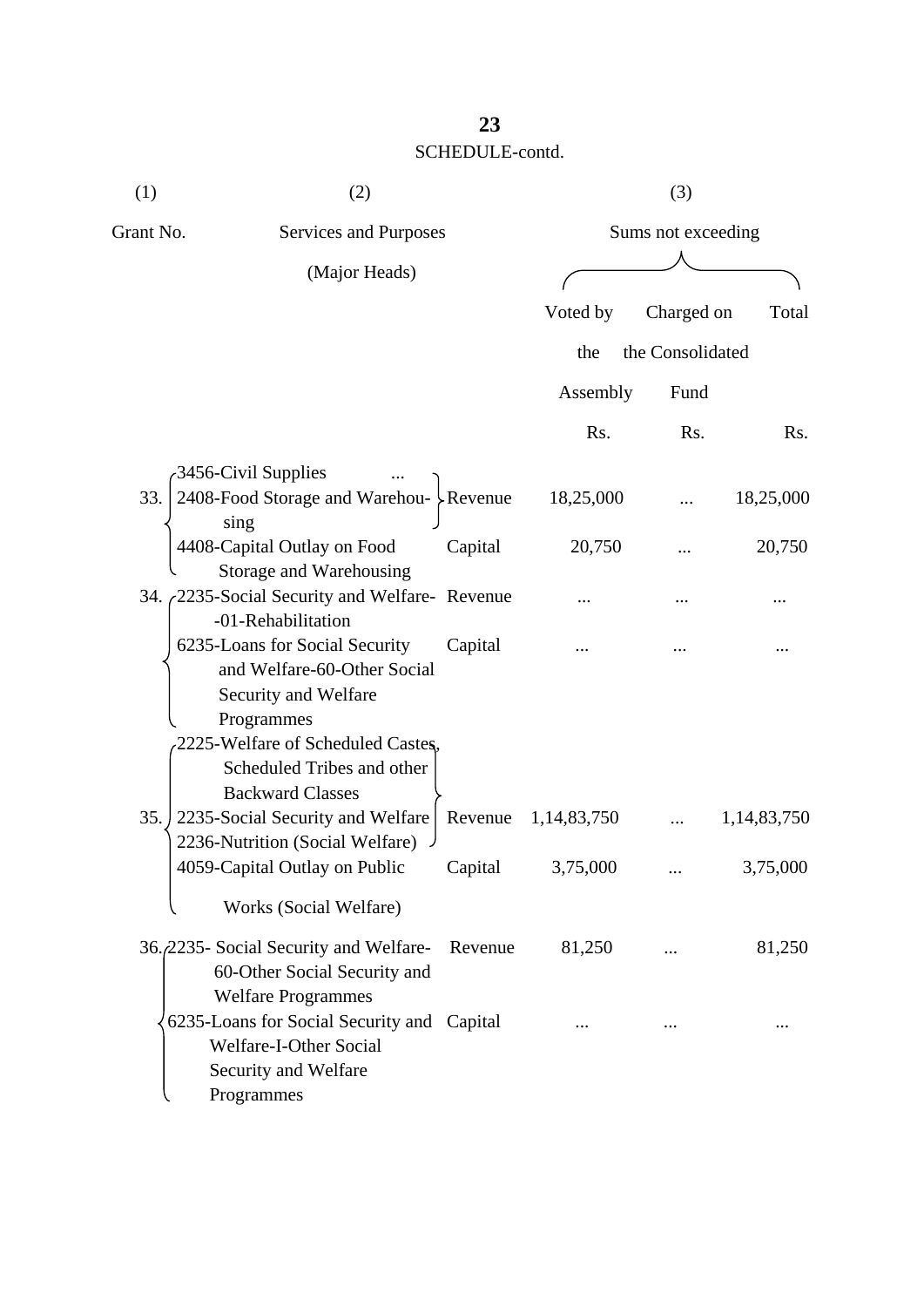| (1)                             | (2)                                                                                                                                                |                    |                    | (3)                |                    |
|---------------------------------|----------------------------------------------------------------------------------------------------------------------------------------------------|--------------------|--------------------|--------------------|--------------------|
| Grant No.                       | Services and Purposes                                                                                                                              |                    |                    | Sums not exceeding |                    |
|                                 | (Major Heads)                                                                                                                                      |                    |                    |                    |                    |
|                                 |                                                                                                                                                    |                    | Voted by           | Charged on         | Total              |
|                                 |                                                                                                                                                    |                    | the                | the Consolidated   |                    |
|                                 |                                                                                                                                                    |                    | Assembly           | Fund               |                    |
|                                 |                                                                                                                                                    |                    | Rs.                | Rs.                | Rs.                |
|                                 | 37. 2235-Social Security and Welfare-Revenue<br><b>II-Other Social Security</b>                                                                    |                    | 1,87,500           |                    | 1,87,500           |
|                                 | and Welfare Programmes<br>38. 2252-Other Social Services<br>39. 3451-Secretariat-Economic                                                          | Revenue<br>Revenue | 7,250<br>25,04,750 |                    | 7,250<br>25,04,750 |
|                                 | Services-II-Planning Board<br>and attached Offices                                                                                                 |                    |                    |                    |                    |
| 40. <i>(2425-Co-operation</i> ) | 4425-Capital Outlay on<br>Co-operation                                                                                                             | Revenue            | 56,67,500          |                    | 56,67,500          |
|                                 | 4435-Capital Outlay on other<br><b>Agricultural Programmes</b>                                                                                     | Capital            | 36, 36, 250        |                    | 36, 36, 250        |
|                                 | 6425-Loans for Co-operation<br>41. 2552-North Eastern Areas<br>4552-Capital Outlay on North                                                        | Revenue            | 52,68,750          |                    | 52,68,750          |
|                                 | Eastern Areas                                                                                                                                      | Capital            | 1,81,00,000        |                    | 1,81,00,000        |
|                                 | 6552-Loans for North Eastern                                                                                                                       |                    |                    |                    |                    |
| Areas                           |                                                                                                                                                    |                    |                    |                    |                    |
| <b>Statistics</b>               | 42. 3454-Census, Surveys and<br>Statistics-02-Survey and                                                                                           | Revenue            | 16,50,000          |                    | 16,50,000          |
| 43                              | 3475-Other General Economic<br>Services-Regulation of<br><b>Weights and Measures</b><br>2216-Housing-01-Government<br><b>Residential Buildings</b> | Revenue            | 7,01,250           |                    | 7,01,250           |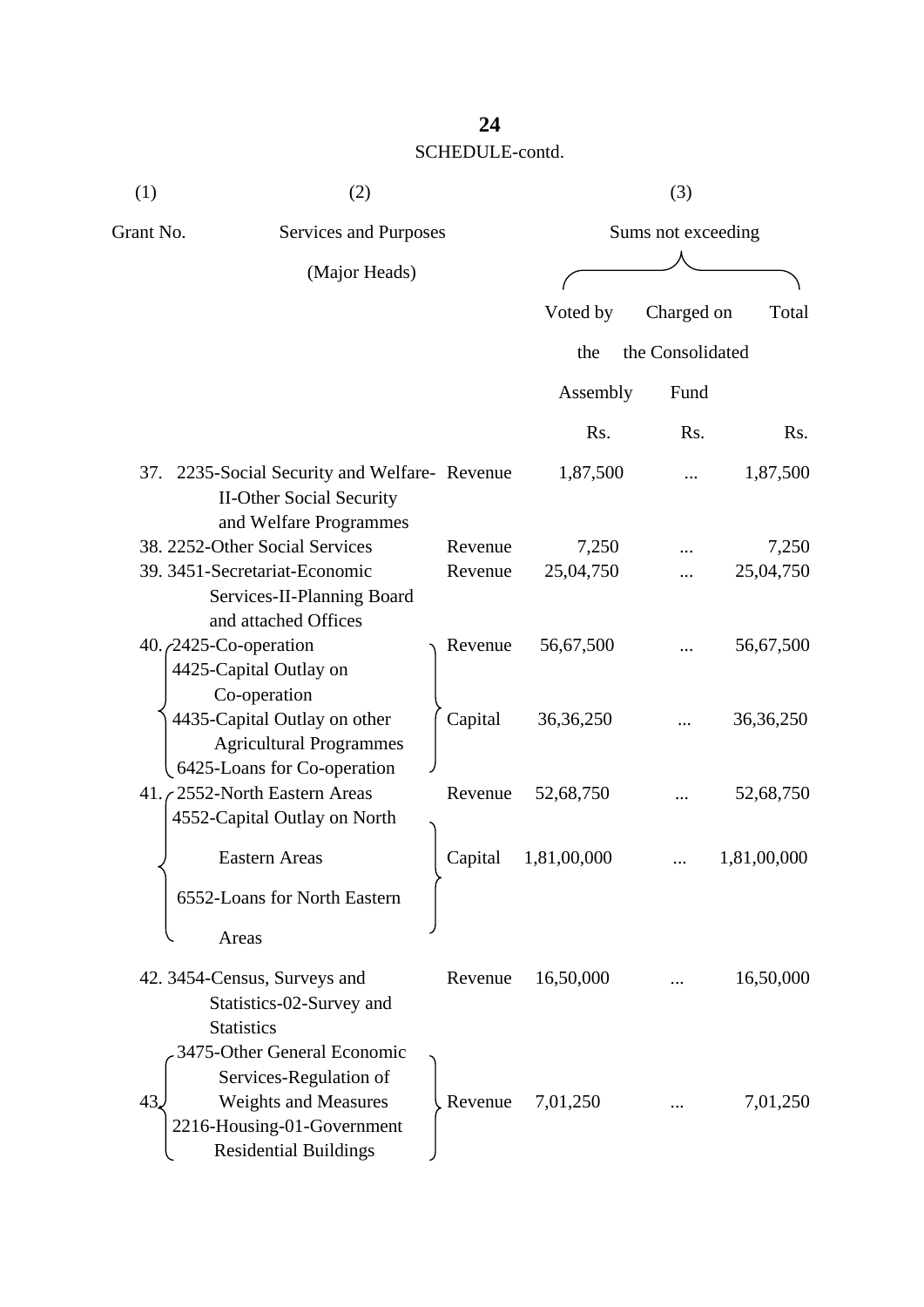| (1)       | (2)                                                                                                                                                                                                                                                                                              |         |                    | (3)              |             |  |
|-----------|--------------------------------------------------------------------------------------------------------------------------------------------------------------------------------------------------------------------------------------------------------------------------------------------------|---------|--------------------|------------------|-------------|--|
| Grant No. | Services and Purposes                                                                                                                                                                                                                                                                            |         | Sums not exceeding |                  |             |  |
|           | (Major Heads)                                                                                                                                                                                                                                                                                    |         |                    |                  |             |  |
|           |                                                                                                                                                                                                                                                                                                  |         | Voted by           | Charged on       | Total       |  |
|           |                                                                                                                                                                                                                                                                                                  |         | the                | the Consolidated |             |  |
|           |                                                                                                                                                                                                                                                                                                  |         | Assembly           | Fund             |             |  |
|           |                                                                                                                                                                                                                                                                                                  |         | Rs.                | Rs.              | Rs.         |  |
| 44,       | 2401-Crop Husbandry<br>2415-Agricultural Research and<br>Education<br>2435-Other Agricultural<br>Programmes<br>2702-Minor Irrigation<br>2250-Other Social Services<br>2216-Housing<br>4216-Capital Outlay on Housing<br>4401-Capital Outlay on Crop<br>Husbandry<br>4702-Capital Outlay on Minor | Revenue | 2,67,00,500        |                  | 2,67,00,500 |  |
|           | Irrigation<br>4416-Investments in Agricultural<br><b>Financial Institutions</b><br>6401-Loans for Crop Husbandry                                                                                                                                                                                 | Capital | 1,01,68,250        |                  | 1,01,68,250 |  |
| 45.       | 2701-Medium Irrigation-II-Works<br><b>Under Embankment and</b><br>Drainage Wing P.W.D<br><b>Medium Irrigation Projects</b><br>2711-Irrigation Navigation,<br>Drainage and Flood Control<br>Projects<br>4701-Capital Outlay on Medium                                                             | Revenue | 4,62,500           |                  | 4,62,500    |  |
|           | Irrigation<br>4711-Capital Outlay on Flood<br><b>Control Projects</b>                                                                                                                                                                                                                            | Capital | 15,00,000          |                  | 15,00,000   |  |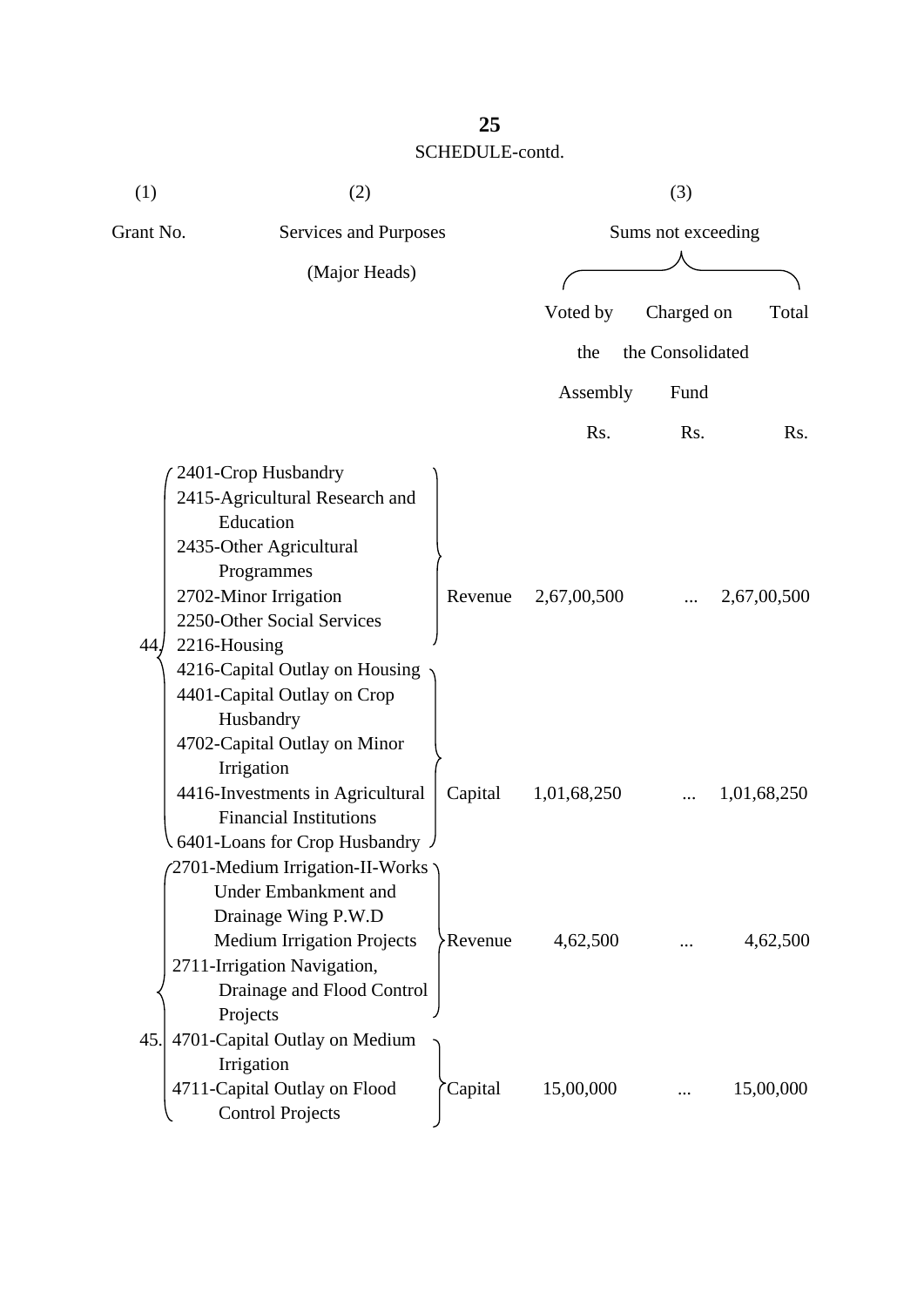| (1)       | (2)                                                        |         |                       | (3)                |                  |  |
|-----------|------------------------------------------------------------|---------|-----------------------|--------------------|------------------|--|
| Grant No. | Services and Purposes                                      |         |                       | Sums not exceeding |                  |  |
|           | (Major Heads)                                              |         |                       |                    |                  |  |
|           |                                                            |         | Voted by              | Charged on         | Total            |  |
|           |                                                            |         | the                   | the Consolidated   |                  |  |
|           |                                                            |         | Assembly              | Fund               |                  |  |
|           |                                                            |         | R <sub>s</sub> .      | Rs.                | R <sub>s</sub> . |  |
|           | 2302-Soil and Water Conservation                           |         |                       |                    |                  |  |
|           | 46. 2415-Agricultural Research and                         |         |                       |                    |                  |  |
|           | Education                                                  | Revenue | 1,67,66,750           |                    | 1,67,66,750      |  |
|           | 2216-Housing-01-Government<br><b>Residential Buildings</b> |         |                       |                    |                  |  |
|           | 47 c 2501-Special Programmes for                           | Revenue | 63,65,000             |                    | 63,65,000        |  |
|           | <b>Rural Development</b>                                   |         |                       |                    |                  |  |
|           | 6402-Loans for Soil and Water                              | Capital |                       |                    |                  |  |
|           | Conservation<br>2403-Animal Husbandry                      |         |                       |                    |                  |  |
|           | 2415-Agricultural Research and                             |         |                       |                    |                  |  |
|           | Education (Animal Husbandry)                               |         | Revenue $1,14,56,500$ |                    | 1,14,56,500      |  |
|           | 2216-Housing-01-Government                                 |         |                       |                    |                  |  |
|           | <b>Residential Buildings</b>                               |         |                       |                    |                  |  |
| 48.       | 4059-Capital Outlay on Public                              |         |                       |                    |                  |  |
|           | Works                                                      | Capital | 2,25,000              |                    | 2,25,000         |  |
|           | 5403-Loans for Animal Husbandry                            |         |                       |                    |                  |  |
|           |                                                            |         |                       |                    |                  |  |
|           | $49/2404$ -Dairy Development                               |         |                       |                    |                  |  |
|           | 2216-Housing-01-Government<br><b>Residential Buildings</b> | Revenue | 25,82,500             |                    | 25,82,500        |  |
|           |                                                            |         |                       |                    |                  |  |
|           | 2515-Agricultural Research and                             |         |                       |                    |                  |  |
|           | Education                                                  |         |                       |                    |                  |  |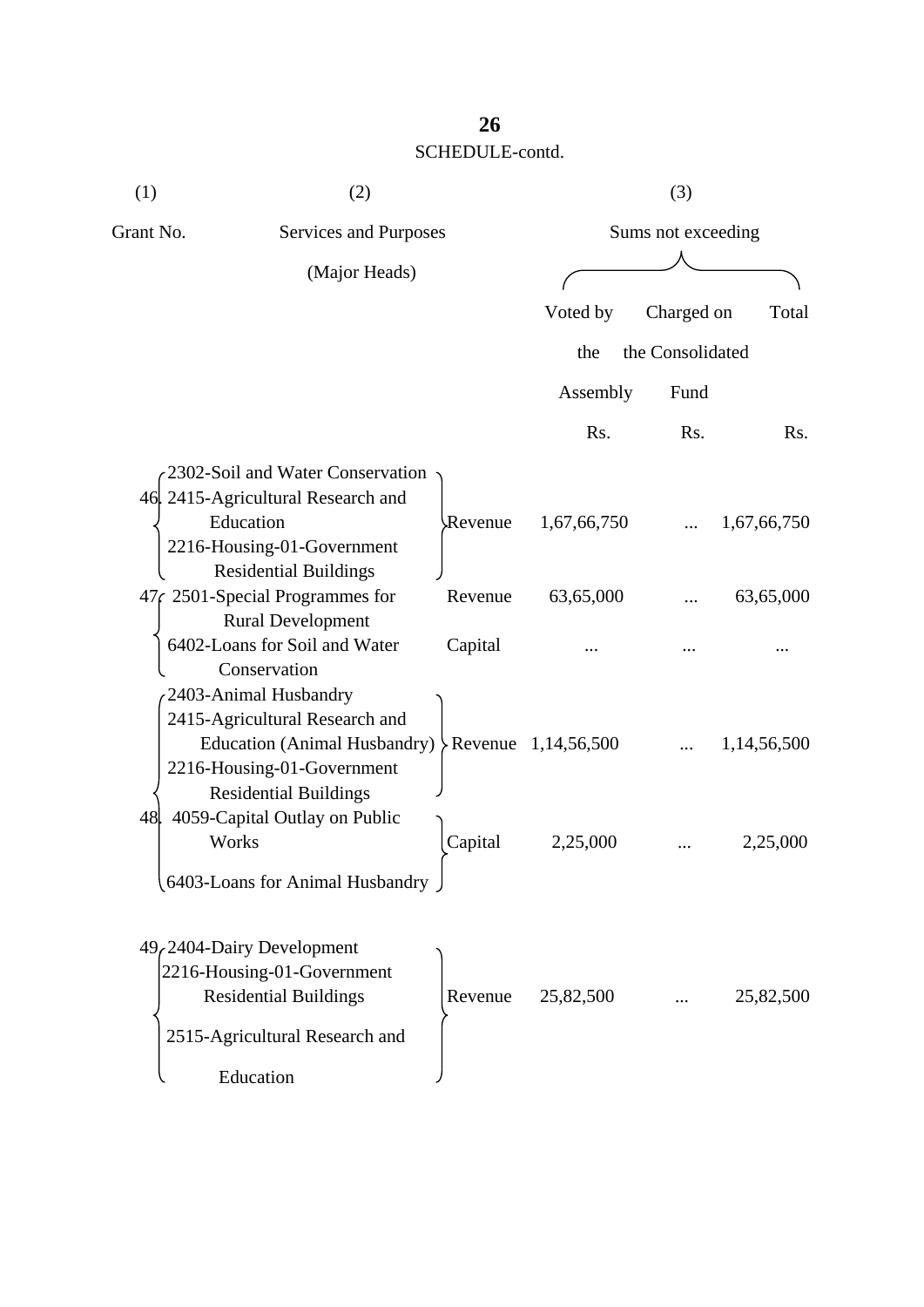| (1) | (2)                                                                                                                                                                    |                                   | (3)                     |                  |                         |  |
|-----|------------------------------------------------------------------------------------------------------------------------------------------------------------------------|-----------------------------------|-------------------------|------------------|-------------------------|--|
|     | Grant No.<br>Services and Purposes                                                                                                                                     |                                   | Sums not exceeding      |                  |                         |  |
|     | (Major Heads)                                                                                                                                                          |                                   |                         |                  |                         |  |
|     |                                                                                                                                                                        |                                   | Voted by                | Charged on       | Total                   |  |
|     |                                                                                                                                                                        |                                   | the                     | the Consolidated |                         |  |
|     |                                                                                                                                                                        |                                   | Assembly                | Fund             |                         |  |
|     |                                                                                                                                                                        |                                   | Rs.                     | Rs.              | R <sub>s</sub> .        |  |
| 50. | 2405-Fisheries<br>2415-Agricultural Research and<br>Education<br>2216-Housing-01-Government                                                                            | Revenue                           | 24,65,750               |                  | 24,65,750               |  |
|     | <b>Residential Buildings</b><br>4216-Capital Outlay on Housing<br>4405-Capital Outlay on Fisheries $\int$ Capital<br>2406-Forestry and Wild Life                       |                                   | 1,25,000                |                  | 1,25,000                |  |
| 51. | 2415-Agricultural Research and<br>Education<br>4406-Capital Outlay on Forestry                                                                                         | Revenue<br>Capital                | 4,19,64,000<br>6,25,000 |                  | 4,19,64,000<br>6,25,000 |  |
| 52. | 2515-Other Rural Development<br>Programmes<br>2216-Housing-01-Government<br><b>Residential Buildings</b><br>2236-Nutrition<br>2505-Rural Employment                    |                                   | Revenue 1,94,48,500     |                  | 1,94,48,500             |  |
|     | 2461-Capital Outlay on Housing<br>2852-Industries<br>4885-Capital Outlay on Industries<br>and Mineral                                                                  | $\overline{C}$ Capital<br>Revenue | 9,00,000<br>28,62,500   |                  | 9,00,000<br>28,62,500   |  |
| 53. | 4858-Capital Outlay on Engineering<br>Industries<br>4860-Capital Outlay on Consumer <i>(Capital</i> )<br>Industries<br>6885-Loans for other Industries<br>and Minerals |                                   | 1,31,25,000             |                  | 1,31,25,000             |  |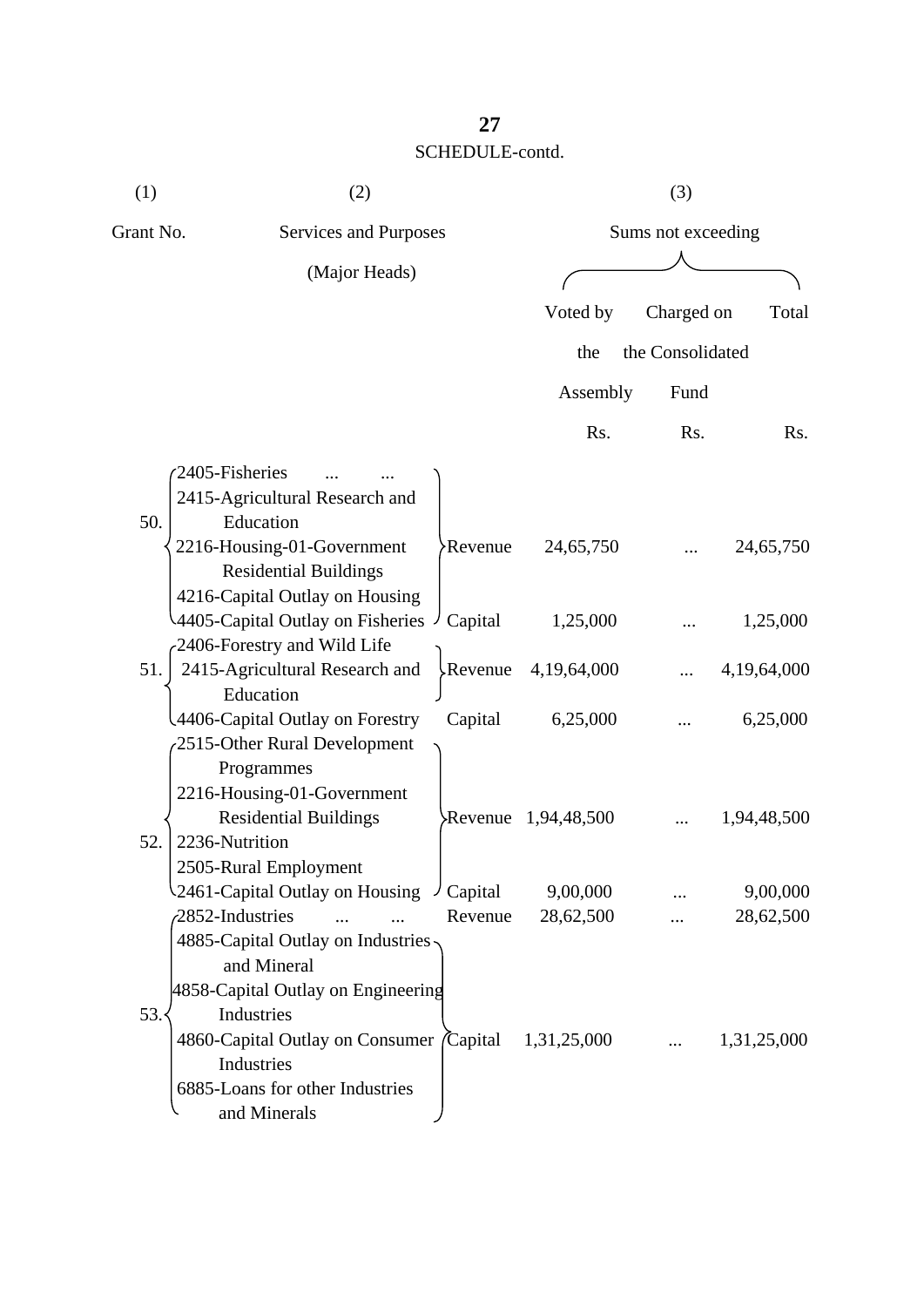| (1)       | (2)                                                                                                                                                                       |         | (3)                 |                  |             |  |
|-----------|---------------------------------------------------------------------------------------------------------------------------------------------------------------------------|---------|---------------------|------------------|-------------|--|
| Grant No. | Services and Purposes                                                                                                                                                     |         | Sums not exceeding  |                  |             |  |
|           | (Major Heads)                                                                                                                                                             |         |                     |                  |             |  |
|           |                                                                                                                                                                           |         | Voted by            | Charged on       | Total       |  |
|           |                                                                                                                                                                           |         |                     |                  |             |  |
|           |                                                                                                                                                                           |         | the                 | the Consolidated |             |  |
|           |                                                                                                                                                                           |         | Assembly            | Fund             |             |  |
|           |                                                                                                                                                                           |         | Rs.                 | Rs.              | Rs.         |  |
| 54.       | 2851-Village and Small Industries-<br>2216-Housing-01-Government<br><b>Residential Buildings</b><br>4851-Capital Outlay on Village                                        | Revenue | 53,95,000           |                  | 53,95,000   |  |
|           | and Small Industries<br>6851-Loans for Village and Small<br>Industries                                                                                                    | Capital | 2,55,000            |                  | 2,55,000    |  |
|           | 2851-Village and Small Industries<br>2216-Housing-01-Government<br><b>Residential Buildings</b>                                                                           | Revenue | 1,01,96,250         |                  | 1,01,96,250 |  |
| 55.       | 4216-Capital Outlay on Housing<br>4851-Capital Outlay on Village<br>and Small Scale Industries                                                                            | Capital | 27,56,250           |                  | 27,56,250   |  |
|           | 2853-Non-Ferrous Mining and                                                                                                                                               | Revenue | 21,32,500           |                  | 21,32,500   |  |
|           | <b>Metallurgical Industries</b><br>-02-Regulation and Deve-<br>lopment of Mines<br>4216-Capital Outlay on Housing-01<br><b>Government Residential</b><br><b>Buildings</b> |         |                     |                  |             |  |
|           | 56 4853-Capital Outlay on Non-Ferrous Capital<br>Mining and Metallurgical<br>Industries-02-Non-Ferrous Metals-                                                            |         | 1,50,000            |                  | 1,50,000    |  |
|           | -3054-Roads and Bridges                                                                                                                                                   |         | Revenue 2,91,55,000 |                  | 2,91,55,000 |  |
|           | 57 5054-Capital Outlay on Roads<br>and Bridges                                                                                                                            | Capital | 4,69,26,750         |                  | 4,69,26,750 |  |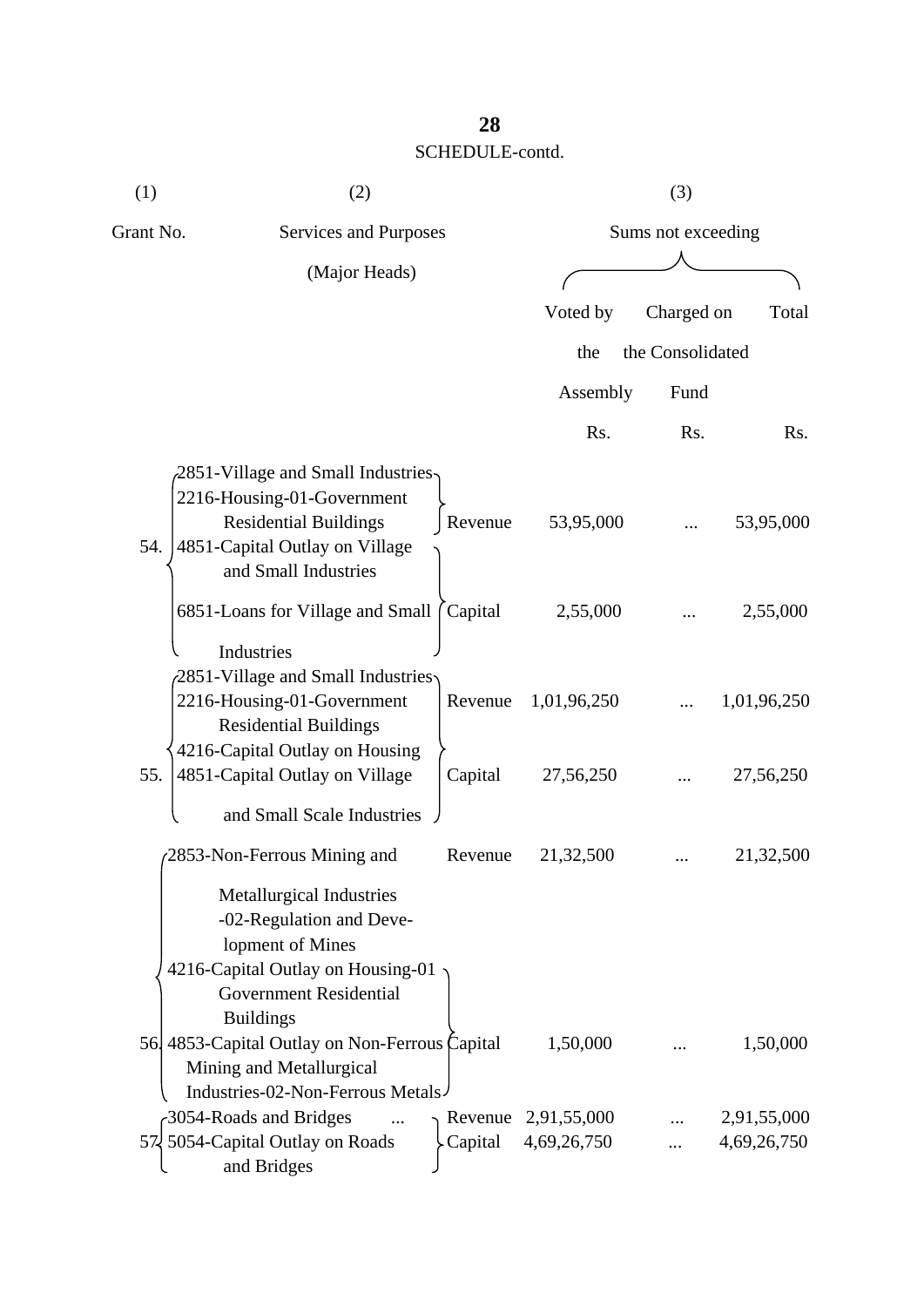| (1)       | (2)                                                                                                                                              |         |                                       | (3)                |                         |  |  |
|-----------|--------------------------------------------------------------------------------------------------------------------------------------------------|---------|---------------------------------------|--------------------|-------------------------|--|--|
| Grant No. | Services and Purposes                                                                                                                            |         |                                       | Sums not exceeding |                         |  |  |
|           | (Major Heads)                                                                                                                                    |         |                                       |                    |                         |  |  |
|           |                                                                                                                                                  |         | Voted by                              | Charged on         | Total                   |  |  |
|           |                                                                                                                                                  |         | the                                   | the Consolidated   |                         |  |  |
|           |                                                                                                                                                  |         | Assembly                              | Fund               |                         |  |  |
|           |                                                                                                                                                  |         | R <sub>s</sub> .                      | Rs.                | R <sub>s</sub> .        |  |  |
|           | 3452-Tourism<br>4059-Capital Outlay on Public                                                                                                    | Revenue | 9,75,000                              |                    | 9,75,000                |  |  |
|           | Works (Tourism)<br>58. 5275-Capital Outlay on other<br><b>Communication Services</b><br>5452-Capital Outlay on Tourism<br>7452-Loans for Tourism | Capital | 14,25,000                             |                    | 14,25,000               |  |  |
|           | 59. 3606-Aid Materials and Equipment                                                                                                             | Revenue | 6,90,000                              |                    | 6,90,000                |  |  |
|           | 6003-Internal Debt of the State<br>Government (Charged)                                                                                          | Capital |                                       |                    | 5,20,64,500 5,20,64,500 |  |  |
|           | 6004-Loans and Advances from the<br>Central Government (Charged)                                                                                 | Capital |                                       |                    | 3,68,80,425 3,68,80,425 |  |  |
|           | 60. 5465-Investment in General<br>Financial and Trading                                                                                          | Capital |                                       |                    |                         |  |  |
|           | Institutions<br>61.7610-Loans to Government<br>Servants etc                                                                                      | Capital | 79,50,000                             |                    | 79,50,000               |  |  |
|           | 62.7615-Miscellaneous Loans                                                                                                                      | Capital |                                       |                    |                         |  |  |
|           | 63. 7810-Inter-State Settlement                                                                                                                  | Capital | 16,36,500                             |                    | 16,36,500               |  |  |
|           | 64. 7999-Appropriation to Contingency Capital<br>Fund                                                                                            |         |                                       |                    |                         |  |  |
|           | Total<br>$\cdot$                                                                                                                                 |         | 78,67,26,500 12,19,70,175 90,8696,675 |                    |                         |  |  |

#### E. W. MAIROM

Under Secy. to the Govt. Of Meghalaya

Law Department.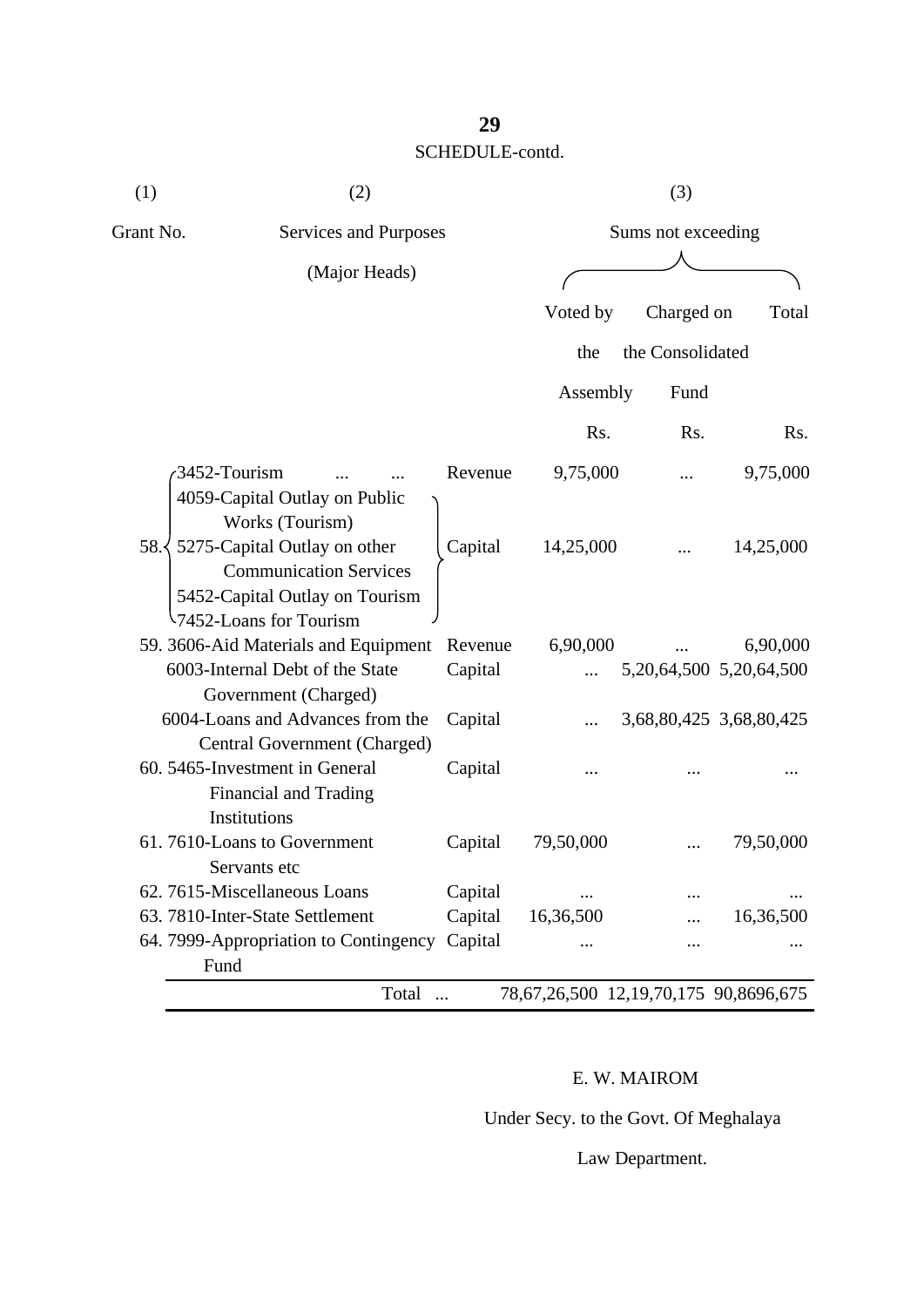## **The 2nd April, 1988**

No. LJ(B) 145/87/62.- The following Act, of the Meghalaya Legislative Assembly which received the assent of the Governor is hereby published for general information.

#### **MEGHALAYA ACT NO. 4 OF 1988**

#### **THE CODE OF CRIMINAL PROCEDURE (MEGHALAYA AMENDMENT) ACT, 1988**

(As passed by the Assembly)

[Received the assent of the President of India on 31<sup>st</sup> March, 1988]

(Published in the Gazette of Meghalaya, Extra-ordinary, dated 2<sup>nd</sup> April, 1988)

An

Act

To amend the Code of Criminal Procedure, 1973 (Act 2 of 1974) in its application to the areas within the limits of the Municipality of Shillong.

Be it enacted by the Legislature of the State of Meghalaya in the Thirty-ninth Year of the Republic of India as follows:-

| Short title,<br>commencement and<br>duration | $\mathbf{1}$ | (1) This Act may be called the Code of Criminal Procedure<br>(Meghalaya Amendment) Act, 1988<br>(2) It shall come into force at once and shall cease to operate<br>on the expiry of six months from the date of its<br>commencement and Section 22 of the Meghalaya<br>Interpretation of General Clause Act, 1972 (Act 7 of 1972)<br>shall apply upon such cesser of operation of this Act as if it<br>had been repealed by an enactment.                                                                                                                                                                 |
|----------------------------------------------|--------------|-----------------------------------------------------------------------------------------------------------------------------------------------------------------------------------------------------------------------------------------------------------------------------------------------------------------------------------------------------------------------------------------------------------------------------------------------------------------------------------------------------------------------------------------------------------------------------------------------------------|
| Definitions                                  | 2            | In this Act, unless the context otherwise require-<br>(a) "Assistant to the Deputy Director" means the officer of the<br>State Government appointed as such Assistant to the<br>Deputy Commissioner under the law for the time being in<br>force for trial of cases in the tribal areas of the State<br>Government.<br>(b) "Code" means the Code of Criminal Procedure, 1973<br>(c) "Deputy Commissioner" means the Deputy Commissioner<br>of the District of East Khasi Hills appointed as such by the<br>State Government.<br>(d) "State Government" means the Government of the State of<br>Meghalaya. |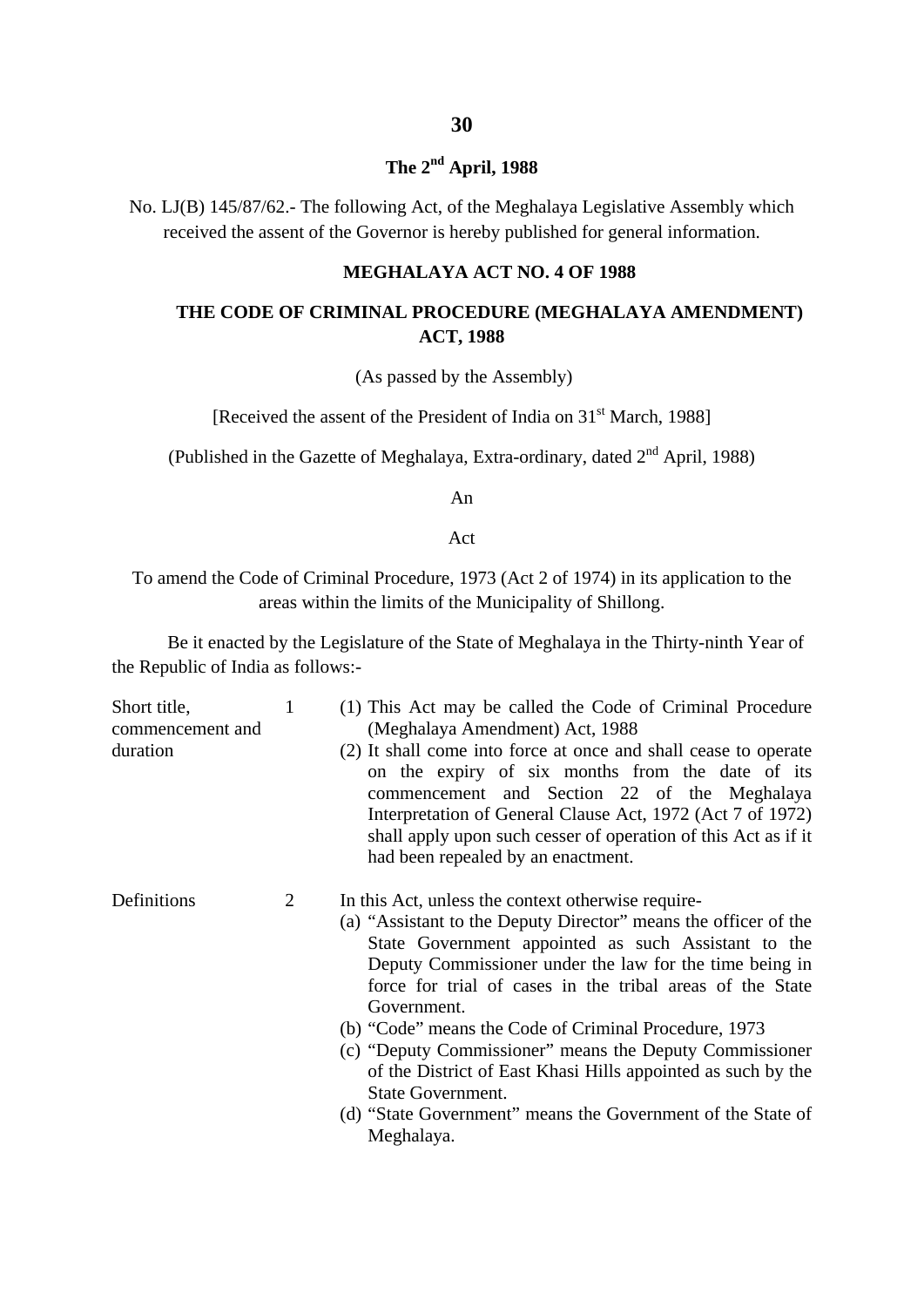Conferment of temporary powers on the Deputy Commissioner, East Khasi Hills.

3

4

Amendment of Section 167 of the Code.

Notwithstanding anything contained in the Code during the period this Act is in force in the areas within the local limits of the municipality of Shillong, in East Khasi Hills District, Section 167 of the Code shall have effect subject to amendments hereinafter contained.

- In Section 167 of the Code-
	- (i) In sub-section (1)
		- (i) For the words "nearest Judicial magistrate" the words "Deputy Commissioner or Assistant to the Deputy Commissioner" shall be substituted.
		- (ii) For the words "such Magistrate" occurring at the end, the word "him" shall be substituted.
	- (ii) In sub-section (2), for the word "Magistrate" occurring at the beginning, the words "deputy Commissioner or Assistant to the Deputy Commissioner" and for the words "such Magistrate" occurring between the words "as" and thinks the word "he" shall be substituted.
	- (iii)In the provisos (a), (b) and the explanation below proviso (c) to sub-section (2) for the word "Magistrate" wherever it occurs the words "Deputy Commissioner or Assistant to the Deputy Commissioner" shall be substituted
	- (iv)In the proviso (c) to sub-section (2), for the word "magistrate" the words "Assistant to the Deputy Commissioner" shall be substituted.
	- (v) In sub-section (3), for the words "A Magistrate" the words "The Deputy Commissioner or Assistant to the Deputy Commissioner" shall be substituted.
	- (vi)That for sub-section (4), the following shall be substituted, namely-

"(4) Any Assistant to the Deputy Commissioner making such order shall forward a copy of his order, with his reasons for making it, to the Deputy Commissioner"

- (vii) In sub-section (5), for the words "a Magistrate occurring at the beginning and "magistrate" occurring elsewhere, the words "an Assistant to the Deputy Commissioner" respectively shall be substituted.
- (viii) In sub-section (6) for the words "Sessions Judge" the words "Deputy Commissioner" shall be substituted.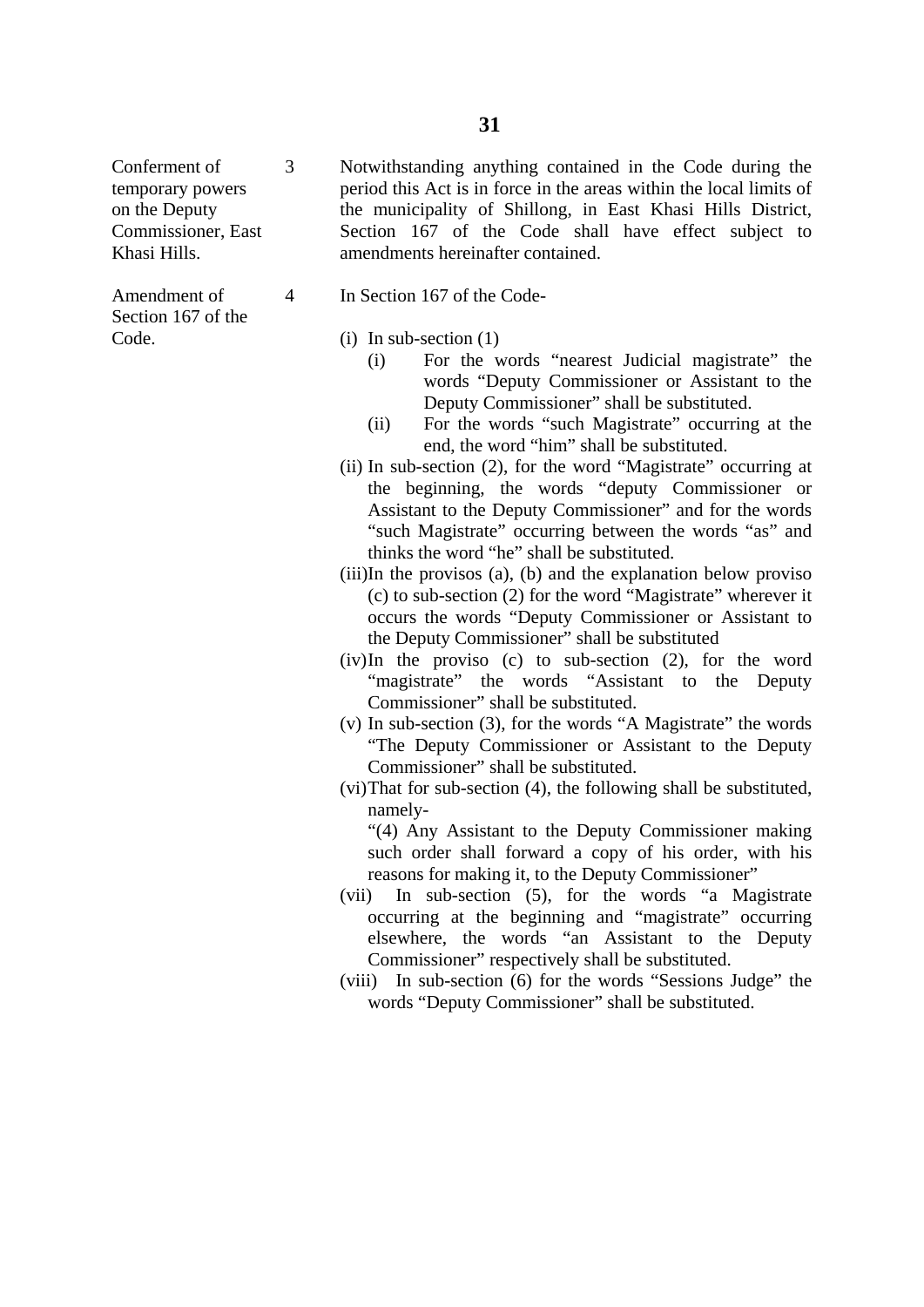- Repeal and Savings 5 (1) The Code of criminal Procedure (Meghalaya Amendment) Ordinance, 1987 is hereby repealed.
	- (2) Notwithstanding the repeal anything done or any action taken under the said Ordinance shall be deemed to have been done or taken under the corresponding provisions of this Act.

#### L. JYRWA

Joint Secy. to the Govt. Of Meghalaya

Law Department.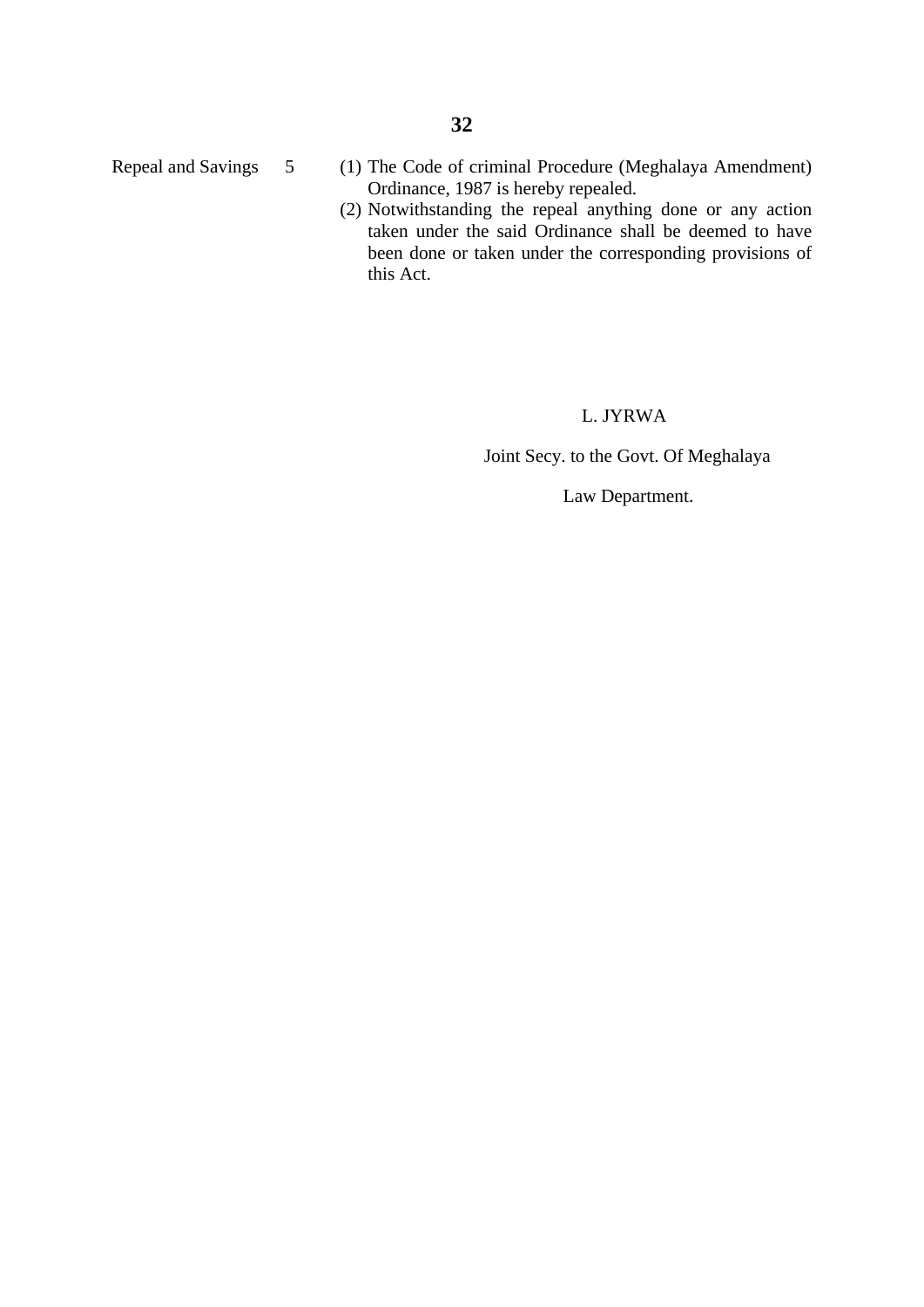## **The 16th May, 1988**

No. LL(B) 29/86/17.- The following Act, of the Meghalaya Legislative Assembly which received the assent of the Governor/President is hereby published for general information.

#### **MEGHALAYA ACT NO. 5 OF 1988**

#### **THE MEGHALAYA TAXATION (AMENDMENT) ACT, 1988**

(As passed by the Meghalaya Legislative Assembly on  $29<sup>th</sup>$  April, 1988)

[Received the assent of the Governor on the  $12<sup>th</sup>$  May, 1988]

(Published in the Gazette of Meghalaya, Extra-ordinary, dated  $16<sup>th</sup>$  May, 1988)

An

Act

Further to amend the Meghalaya Sales Tax Act, the Meghalaya Finance (Sales Tax) Act, the Meghalaya (Sales of Petroleum and Petroleum Products including Motor Spirit and Lubricants) Taxation Act and the Meghalaya Amusements and Betting Tax Act.

Be it enacted by the Legislature of the State of Meghalaya in the Thirty-ninth Year of the Republic of India as follows:-

| Short title and<br>commencement                                | $\mathbf{1}$ | (1) This Act may be called the Meghalaya Taxation Laws<br>(Amendment) Act, 1988<br>(2) It shall be deemed to have come into force with effect<br>from the first day of April, 1988           |                           |
|----------------------------------------------------------------|--------------|----------------------------------------------------------------------------------------------------------------------------------------------------------------------------------------------|---------------------------|
| Amendment of<br>Schedules II and III of<br>the Meghalaya Sales | 2            | In the Meghalaya Sales Tax Act (Assam Act XVII of 1947 as<br>adapted and amended by Meghalaya)-                                                                                              |                           |
| Tax Act.                                                       |              | (a) In Schedule II, for the existing serial No. 5 the following<br>shall be substituted and after it a new serial item No. 6<br>shall be inserted, namely-                                   |                           |
|                                                                |              | "5. Transfer of right to use any goods (except<br>video cassettes) for any purpose (whether or<br>not for a specified period) for cash, deferred<br>payment or other valuable consideration. | 2 paise in<br>the rupee"  |
|                                                                |              | "6. Transfer of right to use any video (except)<br>cassettes for any purpose (whether or not for a<br>specified period) for cash, deferred payment<br>or other valuable consideration.       | 10 paise in<br>the rupee" |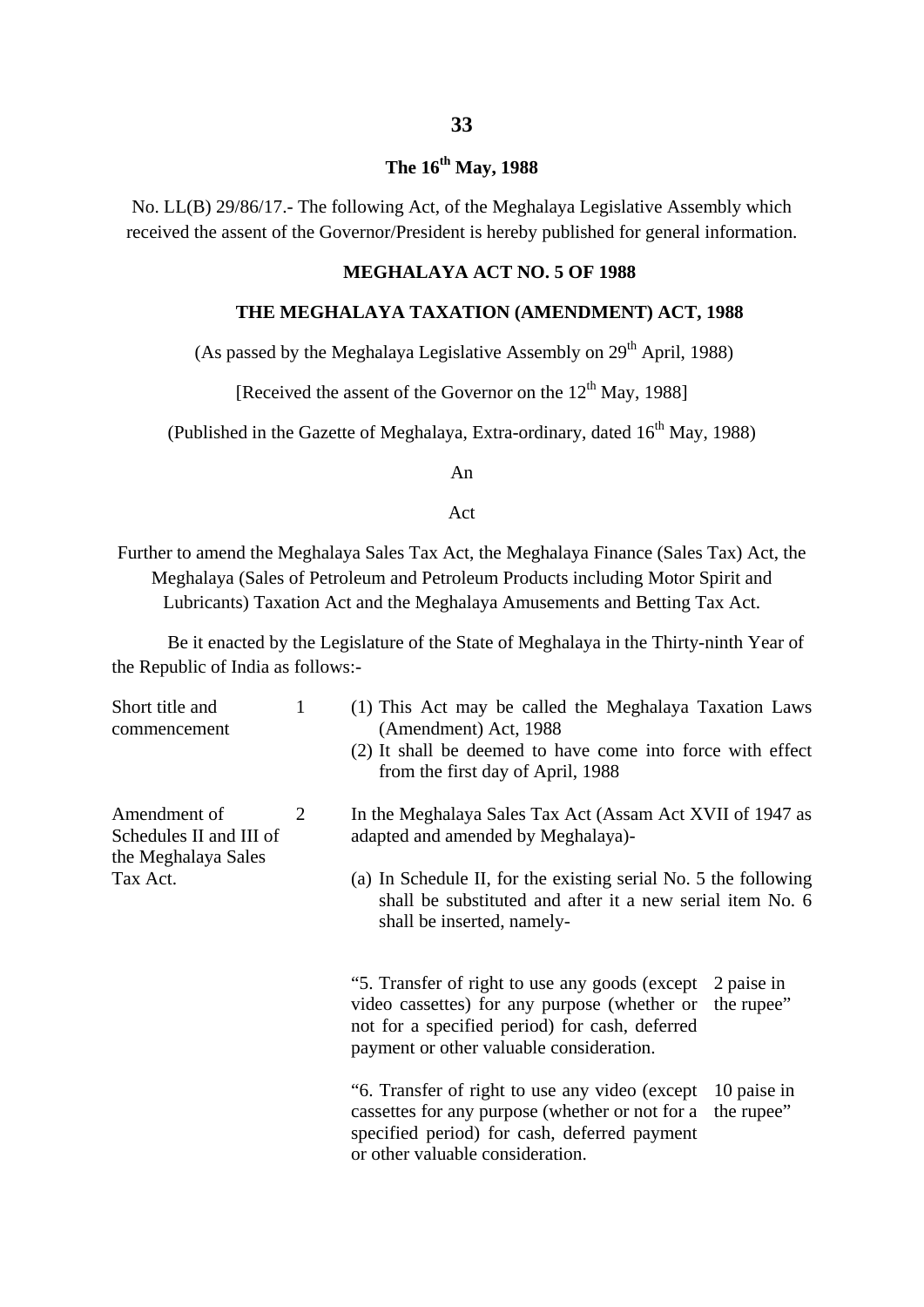(b) In Schedule III,-

- i. In serial No. II, the word "butter" shall be deleted;
- ii. For the existing serial No. 45, the following shall be substituted, namely:-

"45. Cotton fabric, wooden fabric, rayon or artificial silk fabric, or nylon whether manufactured by handloom of otherwise".

- 3 In the Meghalaya Finance (Sale Tax) Act (Assam Act XI of 1956 as adapted and amended by Meghalaya) in the Schedule thereto-
	- (a) For the existing items 10 and 10A the following shall be substituted, namely-

"10. Motor Vehicles including motor cars, 5 paise in the motor omnibuses, motor vans, motor trucks, rupee" motor lorries, chassis of motor vehicle, bodies of motor vehicles and all varieties of tailers by whatever name known.

"10A. Component parts of motor vehicles, 7 paise in the tyres (including pneumatic tyres) and tubes ordinarily used for motor vehicles and tailer (whether or not such tyres and tubes are also used for other vehicles), and other articles adapted for use generally as parts or accessories of motor vehicles and tailers. rupee"

- (b) After item 75 the following shall be inserted as new items 76 and 77, namely:-
	- "76. Butter not sold in sealed containers "77. Woven fabric of silk or of silk waste. 7 paise in the rupee" 7 paise in the

rupee"

Amendment of the Meghalaya Finance (Sales Tax) Act.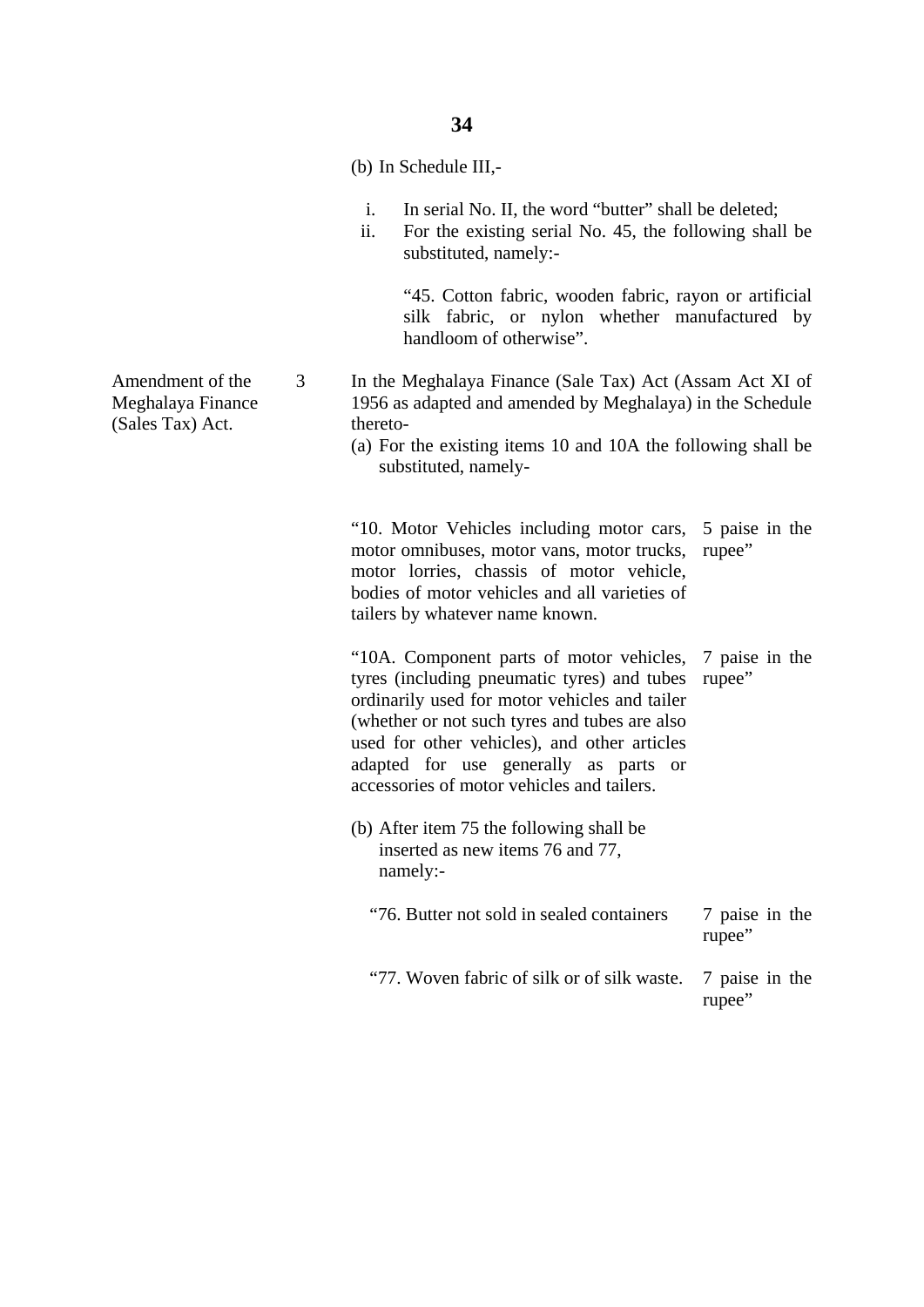Amendment of the Meghalaya (Sales of Petroleum and petroleum Products, including Motor Spirit and Lubricants) Taxation 4

Amendment of the

5

Meghalaya Amusements and Betting Tax Act.

In the Meghalaya (Sales of Petroleum and Petroleum products including Motor Spirit and Lubricants) Taxation Act (Assam Act IX of 1956 as adapted and amended by Meghalaya, in section 3, sub-section (1), against item (i), for the words "Twenty paise" the words "Twenty-six paise" shall be substituted.

In the Meghalaya Amusements and Betting Tax Act (Assam Act VI of 1939 as adapted and amended by Meghalaya), in section 18, sub-section (3), for the words "fifteen per cent" the words "twenty per cent" shall be substituted.

#### E. W. MAIROM,

Deputy Secretary to the Govt. Of Meghalaya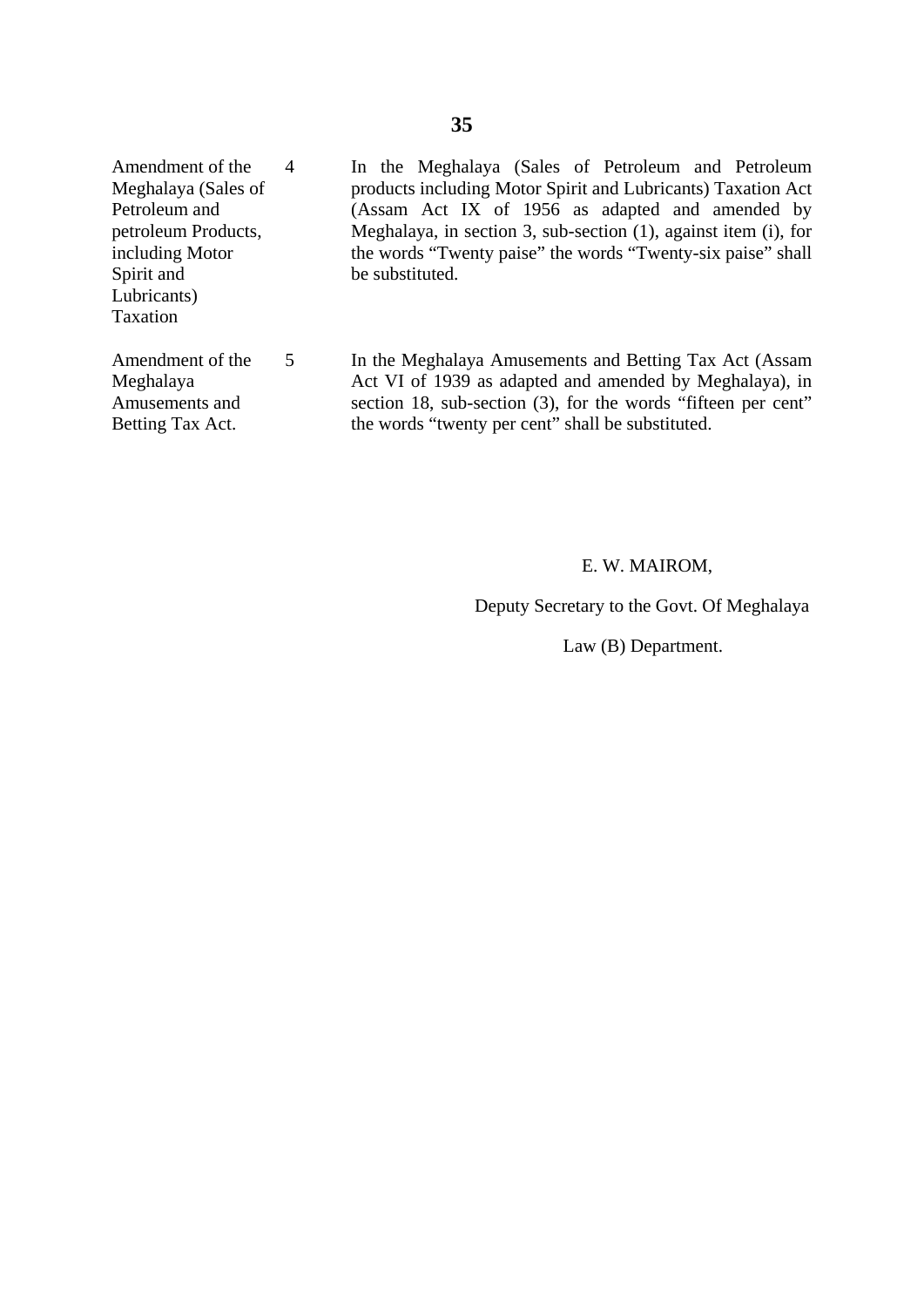## **The 16th May, 1988**

No. LL(B) 45/87/77.- The following Act, of the Meghalaya Legislative Assembly which received the assent of the Governor/President is hereby published for general information.

#### **MEGHALAYA ACT NO. 6 OF 1988**

#### **THE MEGHALAYA APPROPRIATION (No. II) ACT, 1988**

(As passed by the Meghalaya Legislative Assembly on  $29<sup>th</sup>$  April, 1988)

[Received the assent of the Governor on the  $12<sup>th</sup>$  May, 1988]

(Published in the Gazette of Meghalaya, Extra-ordinary, dated  $16<sup>th</sup>$  May, 1988)

An

Act

To authorise payment and appropriation of certain sums from and out of the Consolidated Fund of Meghalaya for the services of the financial year ending on the thirty-first day of March, 1989

Be it enacted by the Legislature of the State of Meghalaya in the Thirty-ninth Year of the Republic of India as follows:-

| Short title and<br>Commencement                                                                                                             | 1 | (1) This Act may be called the Meghalaya Appropriation<br>(No. II) Act, 1988<br>(2) It shall be deemed to have come into force on the first<br>day of April, 1988.                                                                                                                                                                                                                                                                                                                                                                                                                                                                                                            |
|---------------------------------------------------------------------------------------------------------------------------------------------|---|-------------------------------------------------------------------------------------------------------------------------------------------------------------------------------------------------------------------------------------------------------------------------------------------------------------------------------------------------------------------------------------------------------------------------------------------------------------------------------------------------------------------------------------------------------------------------------------------------------------------------------------------------------------------------------|
| Withdrawal of Rs.<br>3,63,47,86,700 from<br>and out of the<br><b>Consolidated Fund</b><br>of Meghalaya for<br>the financial year<br>1988-89 | 2 | From and out of the Consolidated Fund of Meghalaya there<br>may be paid and applied sums not exceeding those specified<br>in Column (3) of the Schedule amounting in the aggregate<br>[inclusive of the sum specified in column (3) of the Schedule<br>to the Meghalaya Appropriation (Vote-in-Account) Act,<br>1988] to the sums of three hundred sixty three crores, forty<br>seven lakhs, eighty six thousand, seven hundred Rupees<br>towards defraying the several charges which will come in the<br>course of payment during the financial year ending on the<br>thirty-first day of March, 1989 in respect of the services<br>specified in Column (2) of the Schedule. |
| Appropriation                                                                                                                               | 3 | The sums authorised to be withdrawn from and out of the<br>Consolidated Fund of Meghalaya by this Act, shall be<br>appropriated for the services and purposes expressed in the<br>Schedule in relation to the said year.                                                                                                                                                                                                                                                                                                                                                                                                                                                      |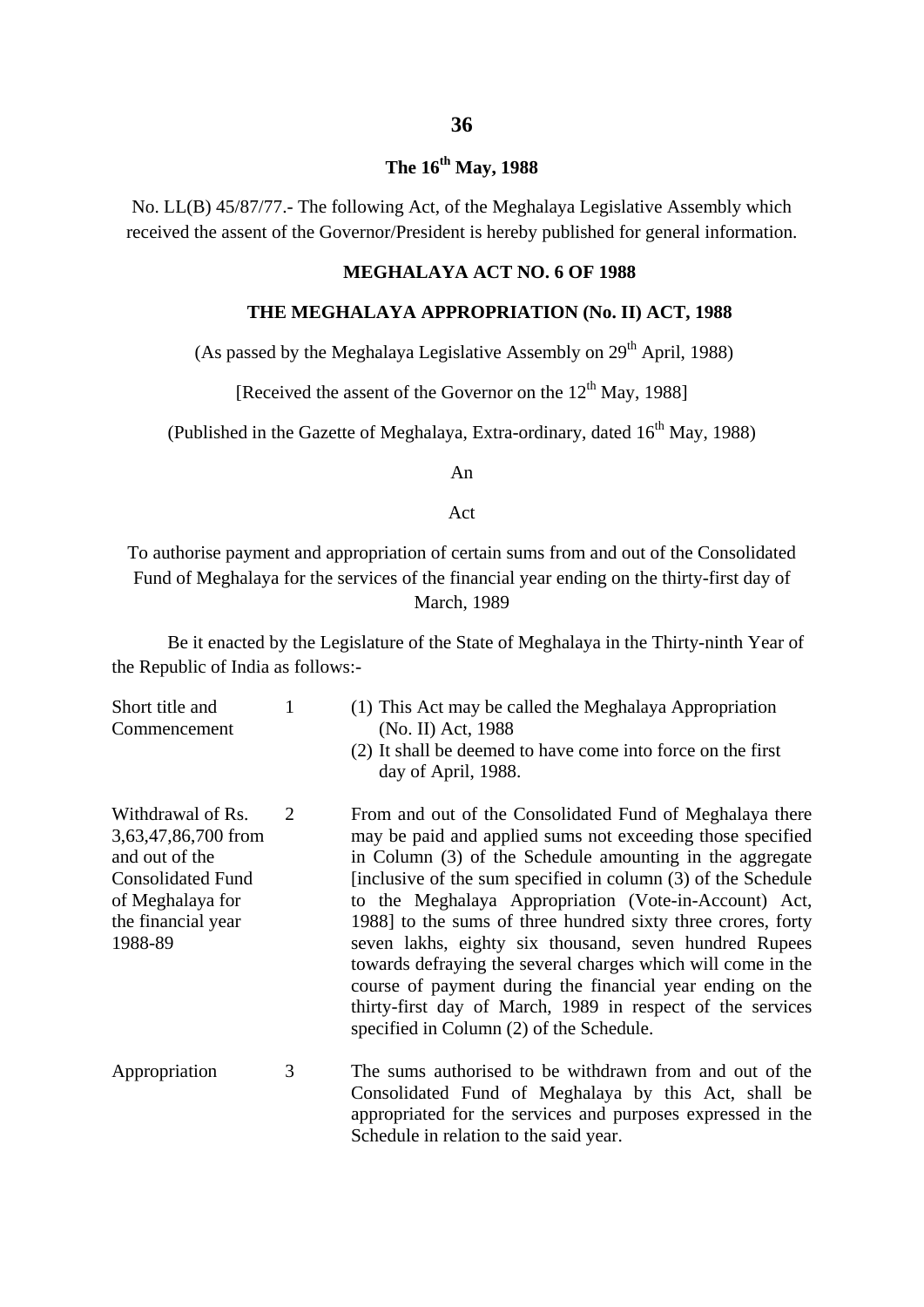## **37** SCHEDULE-*contd.* (See Section 2 and 3)

| (1)       | (2)                                | (3)                   |                     |                  |                      |  |  |  |
|-----------|------------------------------------|-----------------------|---------------------|------------------|----------------------|--|--|--|
| Grant No. |                                    | Services and Purposes |                     |                  | Sums not exceeding   |  |  |  |
|           | (Major Heads)                      |                       |                     |                  |                      |  |  |  |
|           |                                    |                       | Voted by            | Charged on       | Total                |  |  |  |
|           |                                    |                       |                     |                  |                      |  |  |  |
|           |                                    |                       | the                 | the Consolidated |                      |  |  |  |
|           |                                    |                       | Assembly            | Fund             |                      |  |  |  |
|           |                                    |                       | Rs.                 | Rs.              | Rs.                  |  |  |  |
| 1.        | 2011-Parliamentary/State/Union     | Revenue               | 1,19,80,000         |                  | 4,50,000 1,24,30,000 |  |  |  |
|           | Territory Legislature-02-          |                       |                     |                  |                      |  |  |  |
|           | <b>State Legislature</b>           |                       |                     |                  |                      |  |  |  |
| 2.        | 2012-Governor                      | Revenue               | 1,000               | 65,49,000        | 65,59,000            |  |  |  |
| 3.        | 2013-Council of Ministers          | Revenue               | 67,40,000           |                  | 67,40,000            |  |  |  |
| 4.        | 2014-Administration of Justice     | Revenue               | 61,93,000           | 10,07,000        | 72,00,000            |  |  |  |
| 5.        | 2015-Elections<br>$\ddotsc$        | Revenue               | 95,56,000           |                  | 95,56,000            |  |  |  |
|           | 2029-Land Revenue                  |                       |                     |                  |                      |  |  |  |
|           | 2245-Relief on account of Natural  |                       |                     |                  |                      |  |  |  |
|           | Calamities                         |                       |                     |                  |                      |  |  |  |
|           | 2252-Other Social Services         |                       | Revenue 1,39,40,000 |                  | 1,39,40,000          |  |  |  |
|           | 3475-Other General Economic        |                       |                     |                  |                      |  |  |  |
|           | Services-201-Land Ceilings         |                       |                     |                  |                      |  |  |  |
| 6.        | 6225-Loans for Welfare of          |                       |                     |                  |                      |  |  |  |
|           | <b>Scheduled Castes, Scheduled</b> |                       |                     |                  |                      |  |  |  |
|           | Tribes and other Backward          |                       |                     |                  |                      |  |  |  |
|           | Classes                            | Capital               | 20,000              |                  | 20,000               |  |  |  |
|           | 6250-Loans for Other Social        |                       |                     |                  |                      |  |  |  |
|           | <b>Services</b>                    |                       |                     |                  |                      |  |  |  |
|           | 6401-Loans for Crop Husbandry      |                       |                     |                  |                      |  |  |  |
| 7.        | 2030-Stamps and Registration       | Revenue               | 7,05,000            |                  | 7,05,000             |  |  |  |
| 8.        | 2039-State Excise                  | Revenue               | 60,60,000           |                  | 60,60,000            |  |  |  |
|           | 2040-Sales Tax                     |                       |                     |                  |                      |  |  |  |
| 9.        | 2045-1-Other Taxes and Duties on   | $\&$ Revenue          | 44,20,000           |                  | 44,20,000            |  |  |  |
|           | <b>Commodities and Services</b>    |                       |                     |                  |                      |  |  |  |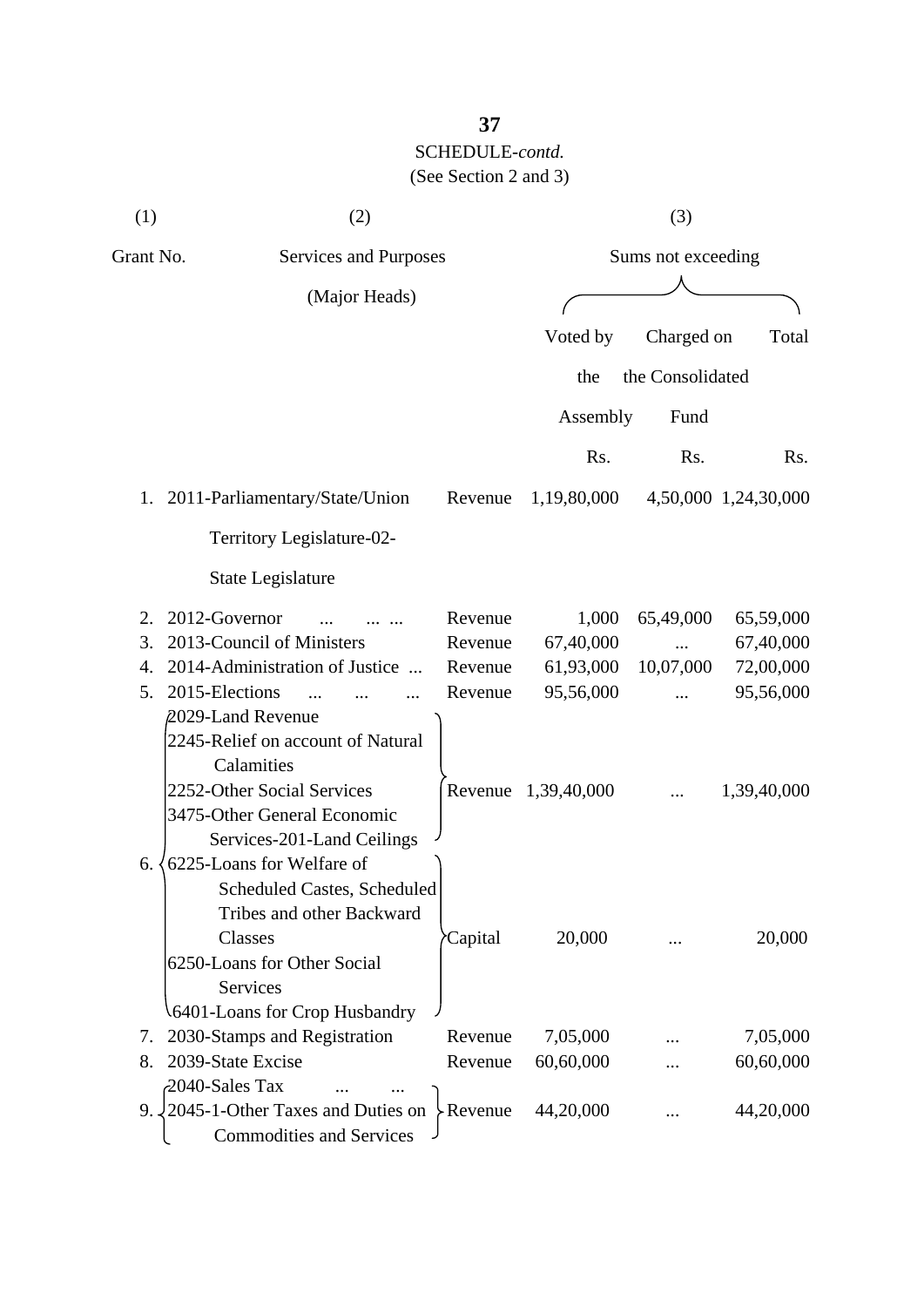| (1)<br>(2) |                                                                                                        | (3)     |                    |                  |                           |  |
|------------|--------------------------------------------------------------------------------------------------------|---------|--------------------|------------------|---------------------------|--|
| Grant No.  | Services and Purposes                                                                                  |         | Sums not exceeding |                  |                           |  |
|            | (Major Heads)                                                                                          |         |                    |                  |                           |  |
|            |                                                                                                        |         | Voted by           | Charged on       | Total                     |  |
|            |                                                                                                        |         | the                | the Consolidated |                           |  |
|            |                                                                                                        |         | Assembly           | Fund             |                           |  |
|            |                                                                                                        |         | Rs.                | Rs.              | Rs.                       |  |
|            | 2041-Taxes on vehicles                                                                                 |         |                    |                  |                           |  |
|            | 2070-Other Administrative<br>Services-Purchase and                                                     | Revenue | 3,93,75,000        |                  | 3,93,75,000               |  |
|            | Maintenance of Transport<br>10.3055-Road Transport<br>5055-Capital Outlay on Road<br>Transport         | Capital | 3,30,33,000        |                  | 3,30,33,000               |  |
|            | 2045-Other Taxes and Duties on<br><b>Commodities and Services-II-</b><br>Inspectorate of Electricity   |         |                    |                  |                           |  |
|            | 2501-Special Programme for<br><b>Rural Development</b><br><b>Integrated Rural Energy</b><br>Programmes | Revenue | 4,46,30,000        |                  | 4,46,30,000               |  |
| 11.        | 2801-Power<br>$\overline{\phantom{a}}$<br>2810-Non-Conventional Sources<br>of Energy                   |         |                    |                  |                           |  |
|            | 6801-Loans for Power Project                                                                           | Capital | 17,45,00,000       |                  | 17,45,00,000              |  |
|            | 12. 2047-Other Fiscal Services<br>Promotion of Small Savings                                           | Revenue | 2,05,000           |                  | 2,05,000                  |  |
|            | 2048-Appropriation for Reduction<br>of Avoidance of Debt (Charged)                                     | Revenue |                    |                  |                           |  |
|            | 2049-Interest Payments (Charged)                                                                       | Revenue |                    |                  | 12,24,30,000 12,24,30,000 |  |
|            | 2051-Public Services Commission<br>(Charged)                                                           | Revenue |                    | 16,15,000        | 16,15,000                 |  |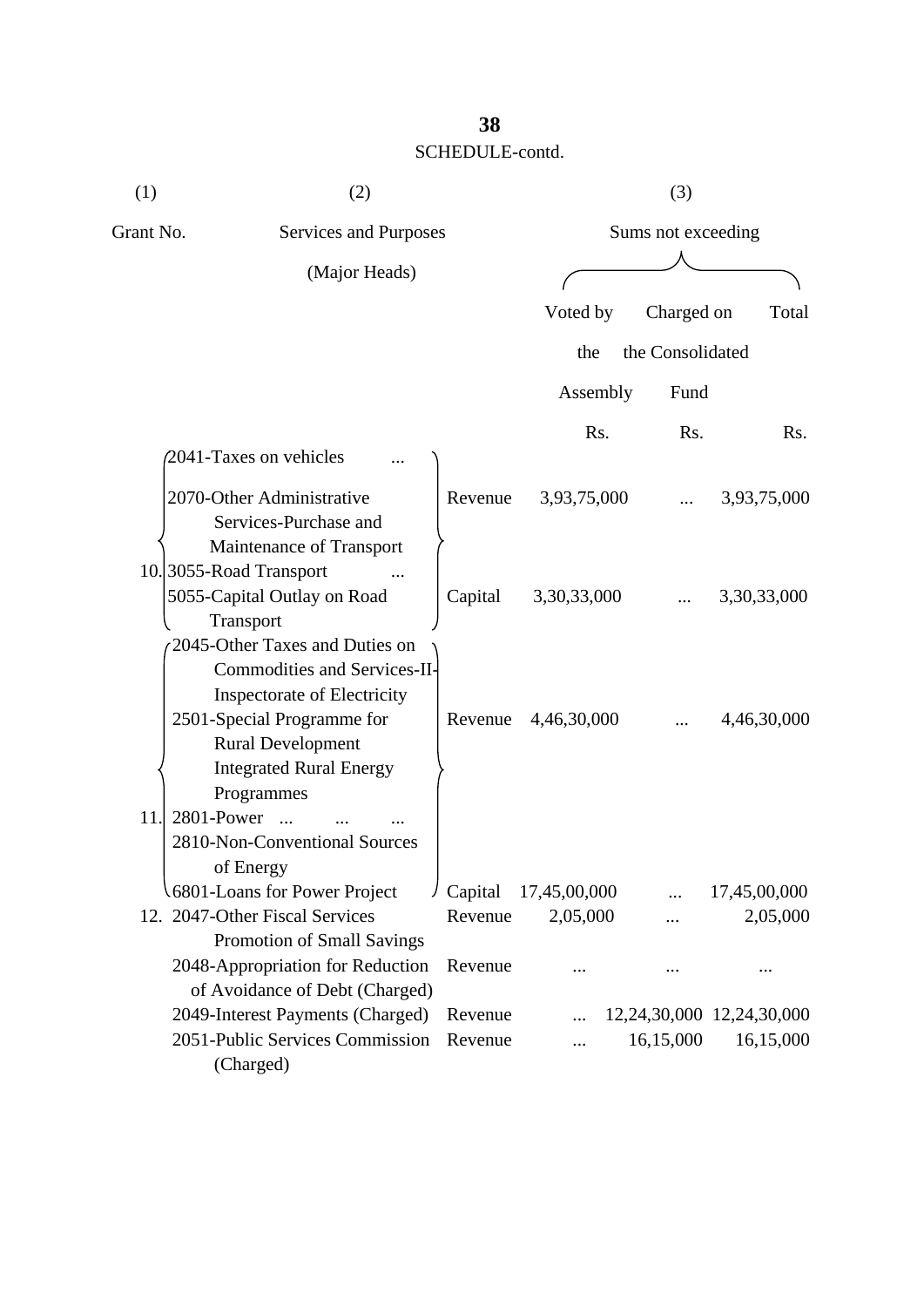| (1)<br>(2)                         |                                                                                                                                                                           | (3)     |              |                    |                     |  |
|------------------------------------|---------------------------------------------------------------------------------------------------------------------------------------------------------------------------|---------|--------------|--------------------|---------------------|--|
| Grant No.<br>Services and Purposes |                                                                                                                                                                           |         |              | Sums not exceeding |                     |  |
|                                    | (Major Heads)                                                                                                                                                             |         |              |                    |                     |  |
|                                    |                                                                                                                                                                           |         | Voted by     | Charged on         | Total               |  |
|                                    |                                                                                                                                                                           |         |              |                    |                     |  |
|                                    |                                                                                                                                                                           |         | the          | the Consolidated   |                     |  |
|                                    |                                                                                                                                                                           |         | Assembly     | Fund               |                     |  |
|                                    |                                                                                                                                                                           |         | Rs.          | Rs.                | Rs.                 |  |
| 13.                                | 2052-Secretariat General Services<br>-I-Civil Departments<br>2251-Secretariat-Social and<br><b>Community Services-I-Civil</b><br>Departments<br>3451-Secretariat Economic | Revenue | 4,43,45,000  |                    | 4,43,45,000         |  |
|                                    | <b>Services-I-Civil Departments</b>                                                                                                                                       |         |              |                    |                     |  |
|                                    | 14. 2053-District Administration                                                                                                                                          | Revenue | 1,60,50,000  |                    | 1,60,50,000         |  |
|                                    | 15. 2054-Treasury Accounts                                                                                                                                                | Revenue | 81,58,000    |                    | 81,58,000           |  |
| 2055-Police                        | Administration                                                                                                                                                            |         |              |                    |                     |  |
| 16.                                | 2070-Other Administrative Services Revenue<br>-108-Fire Protection and Control<br>2216-Housing-01-Government                                                              |         | 20,58,32,000 |                    | 50,000 20,58,82,000 |  |
|                                    | <b>Residential Buildings</b><br>4059-Capital Outlay on Public<br>Works (Police)                                                                                           |         |              |                    |                     |  |
|                                    | 4216-Capital Outlay on Housing<br>(Police)                                                                                                                                | Capital | 3,20,73,000  |                    | 3,20,73,000         |  |
| $2056$ -Jails                      |                                                                                                                                                                           | Revenue | 70,00,000    |                    | 70,00,000           |  |
|                                    | 17, 4059-Capital Outlay on Public<br>Works (Jails)                                                                                                                        | Capital | 71,46,000    |                    | 71,46,000           |  |
|                                    | 2058-Stationery and Printing<br>4058-Capital Outlay on Stationery                                                                                                         | Revenue | 1,58,25,000  |                    | 1,85,25,000         |  |
| 18.                                | and Printing<br>4216-Capital Outlay on Housing-<br>01-Government Residential<br><b>Buildings</b>                                                                          | Capital | 35,75,000    |                    | 35,75,000           |  |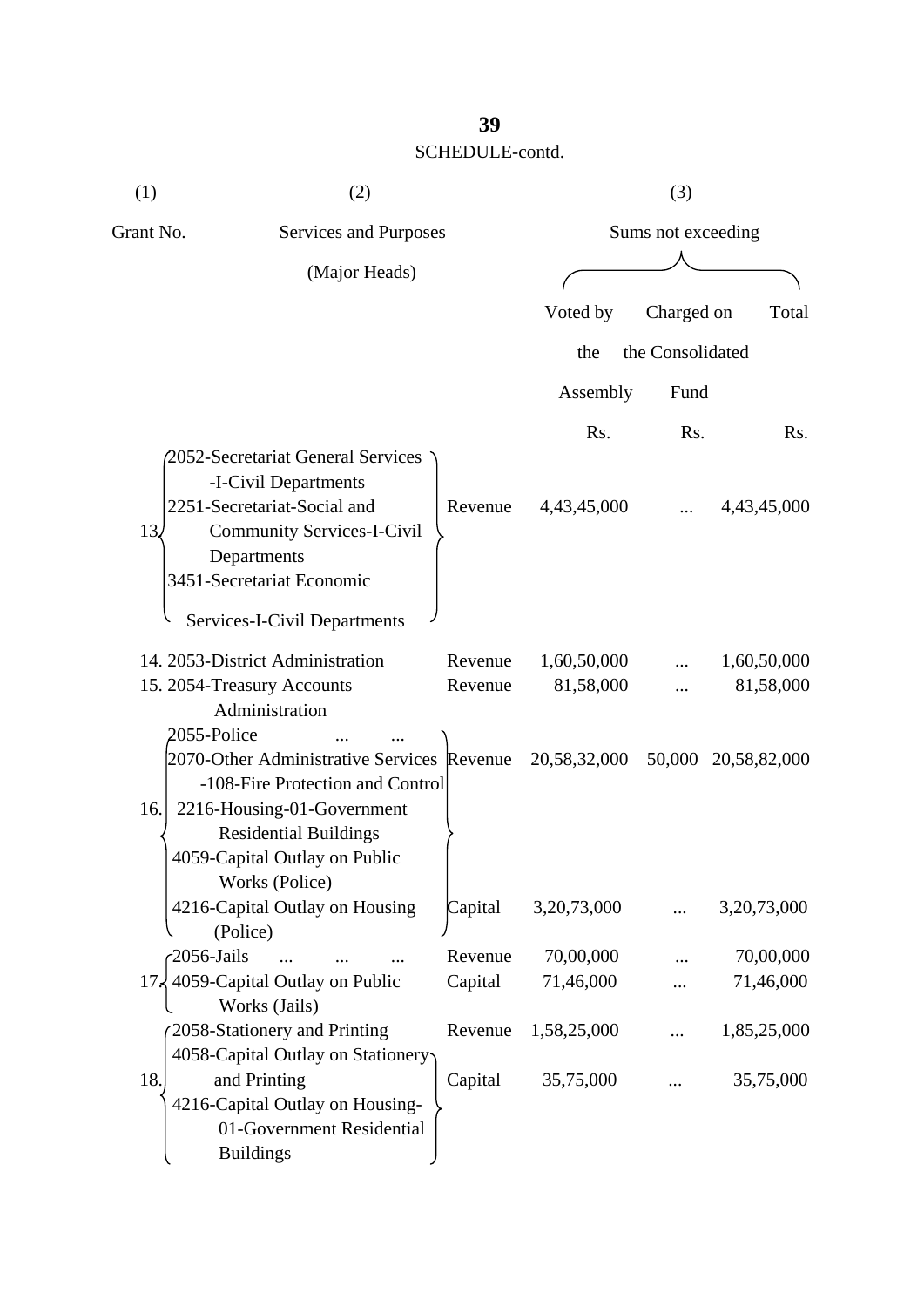| (1)             | (2)                                                                                                                                                                                                                                                                                                                                                   |         |              | (3)                |                  |
|-----------------|-------------------------------------------------------------------------------------------------------------------------------------------------------------------------------------------------------------------------------------------------------------------------------------------------------------------------------------------------------|---------|--------------|--------------------|------------------|
| Grant No.       | Services and Purposes                                                                                                                                                                                                                                                                                                                                 |         |              | Sums not exceeding |                  |
|                 | (Major Heads)                                                                                                                                                                                                                                                                                                                                         |         |              |                    |                  |
|                 |                                                                                                                                                                                                                                                                                                                                                       |         | Voted by     | Charged on         | Total            |
|                 |                                                                                                                                                                                                                                                                                                                                                       |         | the          | the Consolidated   |                  |
|                 |                                                                                                                                                                                                                                                                                                                                                       |         | Assembly     | Fund               |                  |
|                 |                                                                                                                                                                                                                                                                                                                                                       |         | Rs.          | Rs.                | R <sub>s</sub> . |
|                 | 2052-Secretariat General Services<br>-II-Public Works Department<br>-Secretariat<br>2059-Public Works<br>2202-General Education<br>.<br>2203-Techinical Education<br><b>Buildings</b><br>2204-Sports, etc., Buildings<br>2205-Art and Culture<br>2210-Medical and Public Health<br>2216-Housing-01-Government<br>Residential Buildings (i/c.<br>P.W.D | Revenue | 12,30,03,000 |                    | 12,30,03,000     |
| 19 <sub>1</sub> | 4059-Capital Outlay on Public<br>Works<br>4202-Capital Outlay on Education,<br>Sports etc<br>4210-Capital Outlay on Medical<br>and Public Health<br>4216-Capital Outlay on Housing-<br>01-Government Residential<br>Buildings (i/c. P.W.D)<br>4403-Capital Outlay on Animal<br>Husbandry<br>4404-Capital Outlay on Dairy<br>Development               | Capital | 8,32,59,000  |                    | 8,32,59,000      |

## **40**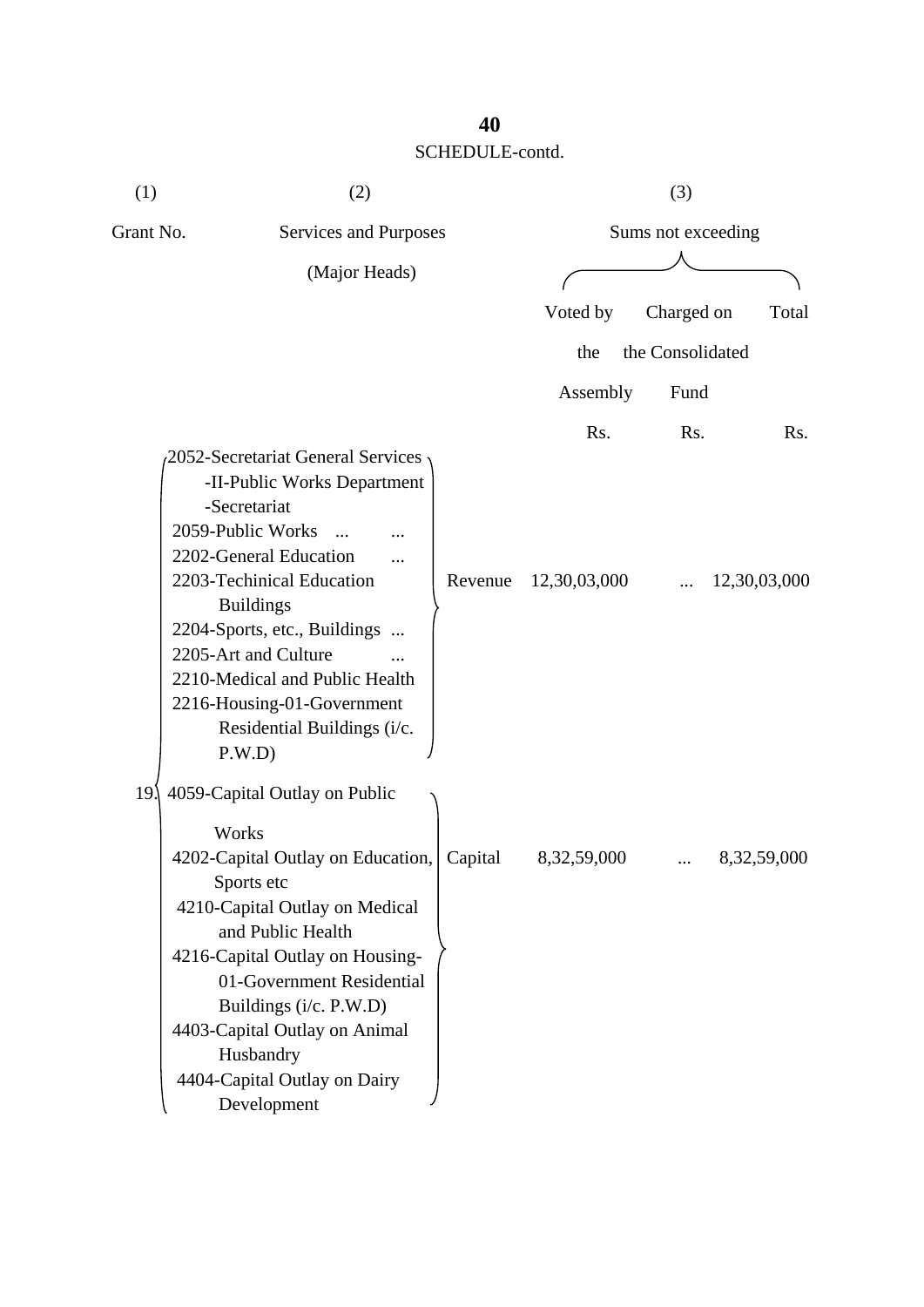| (1)<br>(2) |                                    | (3)     |                      |                  |                 |  |
|------------|------------------------------------|---------|----------------------|------------------|-----------------|--|
| Grant No.  | Services and Purposes              |         | Sums not exceeding   |                  |                 |  |
|            | (Major Heads)                      |         |                      |                  |                 |  |
|            |                                    |         | Voted by             | Charged on       | Total           |  |
|            |                                    |         |                      | the Consolidated |                 |  |
|            |                                    |         | the                  |                  |                 |  |
|            |                                    |         | Assembly             | Fund             |                 |  |
|            |                                    |         | Rs.                  | Rs.              | Rs.             |  |
|            | 2070-Other Administrative          | Revenue | 2,25,00,000          |                  | 2,25,00,000     |  |
|            | Services-105-Civil Defence         |         |                      |                  |                 |  |
|            | and 107-Home Guards                |         |                      |                  |                 |  |
| 20.        | 4059-Capital Outlay on Public      | Capital |                      |                  |                 |  |
|            | Works (Civil Defence and           |         |                      |                  |                 |  |
|            | -107-Home Guards)                  |         |                      |                  |                 |  |
|            | 2075-Miscellaneous General         |         |                      |                  |                 |  |
|            | Services-104-Pension and           |         |                      |                  |                 |  |
|            | Awards in consideration of         |         |                      |                  |                 |  |
|            | Distinguished Services             |         |                      |                  |                 |  |
|            | 2202-General Education             |         |                      |                  |                 |  |
|            | 2203-Technical Education           |         |                      |                  |                 |  |
|            | 2204-Sports and Youth Services     |         |                      |                  |                 |  |
|            | 2205-Art and Culture               |         | Revenue 38,35,45,000 |                  | 38, 35, 45, 000 |  |
|            | 2236-Nutrition                     |         |                      |                  |                 |  |
|            | 3425-Other Scientific Research     |         |                      |                  |                 |  |
| 21.        | 3454-Census, Survey and            |         |                      |                  |                 |  |
|            | <b>Statistics</b>                  |         |                      |                  |                 |  |
|            | 4202-Capital Outlay on Education,- |         |                      |                  |                 |  |
|            | Sports, Art and Culture            | Capital | 1,07,98,000          |                  | 1,07,98,000     |  |
|            | 6202-Loans for Education, Sports   |         |                      |                  |                 |  |
|            | Art and Culture                    |         |                      |                  |                 |  |
|            | 2070-Other Administrative          | Revenue | 1,20,00,000          |                  | 1,20,00,000     |  |
| 22.        | Services-IV-Guest House,           |         |                      |                  |                 |  |
|            | Government Hostels, etc            |         |                      |                  |                 |  |
|            | 2216-Housing-01-Government         |         |                      |                  |                 |  |
|            | Residential Buildings (i/c G.A.D). |         |                      |                  |                 |  |
|            | 4059-Capital Outlay on Public      | Capital |                      |                  |                 |  |
|            | Works (i/c G.A.D)                  |         |                      |                  |                 |  |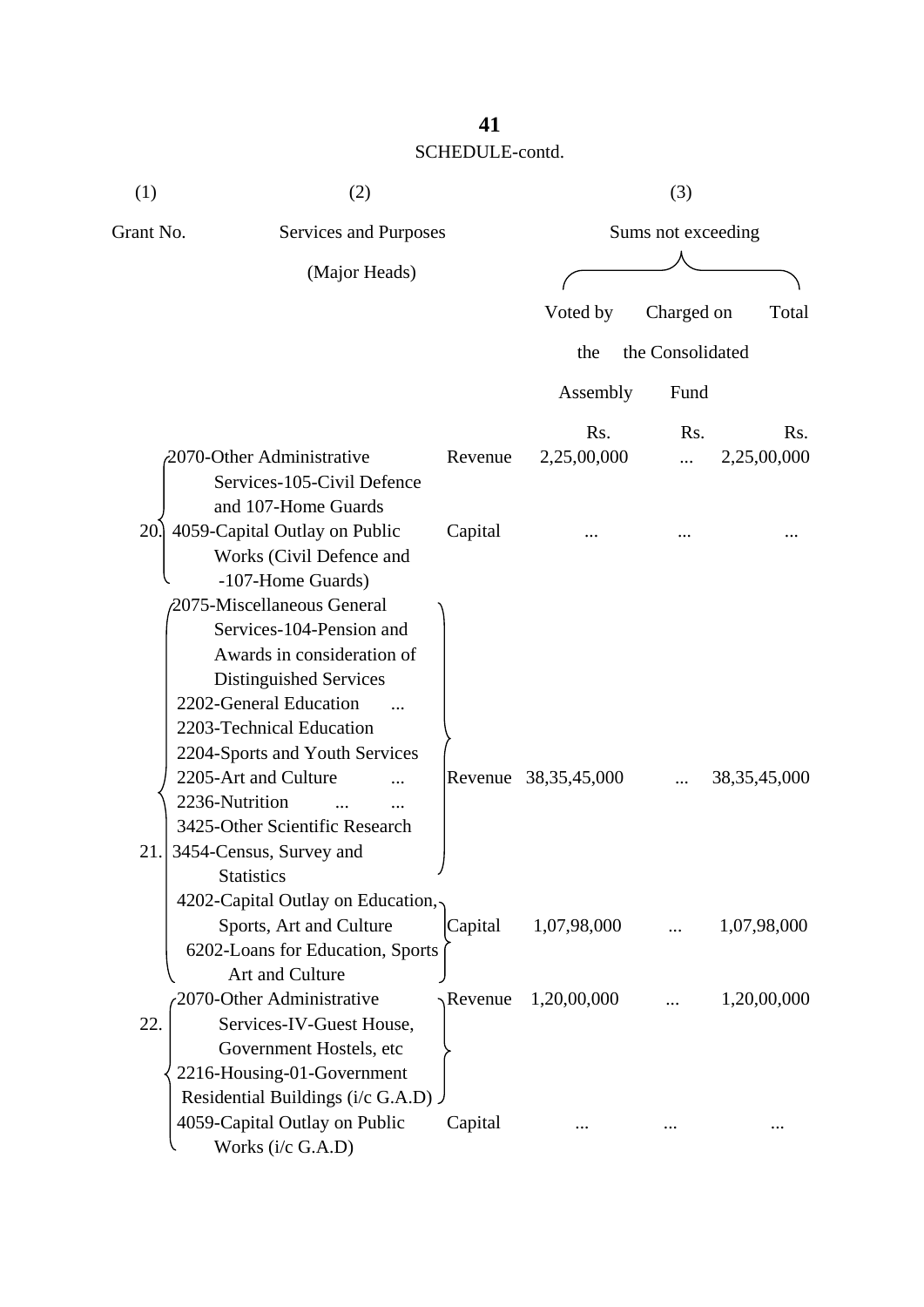| (1)                                | (2)                                                                                                              |                    | (3)             |                  |                 |  |
|------------------------------------|------------------------------------------------------------------------------------------------------------------|--------------------|-----------------|------------------|-----------------|--|
| Grant No.<br>Services and Purposes |                                                                                                                  | Sums not exceeding |                 |                  |                 |  |
|                                    | (Major Heads)                                                                                                    |                    |                 |                  |                 |  |
|                                    |                                                                                                                  |                    | Voted by        | Charged on       | Total           |  |
|                                    |                                                                                                                  |                    | the             | the Consolidated |                 |  |
|                                    |                                                                                                                  |                    |                 |                  |                 |  |
|                                    |                                                                                                                  |                    | Assembly        | Fund             |                 |  |
|                                    | 23. 2070-Other Administrative<br>Services-V-Training, Vigilance,<br>Administration of Citizenship                | Revenue            | Rs.<br>9,99,000 | Rs.              | Rs.<br>9,99,000 |  |
|                                    | Act etc<br>24. 2071-Pensions and other<br><b>Retirements Benefits</b><br>25. 2070-Other Administrative           | Revenue            | 3,00,00,000     |                  | 3,00,00,000     |  |
|                                    | Services-IV-State Lotteries<br>2075-Miscellaneous General<br>Services                                            | Revenue            | 7,40,000        |                  | 7,40,000        |  |
|                                    | 2210-Medical and Public Health<br>2211-Family Welfare<br>4210-Capital Outlay on Medical                          | Revenue            | 7,05,56,000     |                  | 17,05,56,000    |  |
| 26                                 | and Public Health<br>4211-Capital Outlay on Family<br>Welfare                                                    | Capital            | 1,69,53,000     |                  | 1,69,53,000     |  |
| 27.                                | 2215-Water Supply and Sanitation<br>2216-Housing<br>4215-Capital Outlay on Water                                 | Revenue            | 9,94,15,000     |                  | 9,94,15,000     |  |
|                                    | <b>Supply and Sanitation</b><br>4216-Capital Outlay on Housing-<br>01-Government Residential<br><b>Buildings</b> | Capital            | 14,52,50,000    |                  | 14,52,50,000    |  |
|                                    | 6215-Loans for Sanitation and<br><b>Water Supply</b>                                                             |                    |                 |                  |                 |  |
| 28.                                | 2216-Housing<br>4216-Capital Outlay on Housing                                                                   | Revenue            | 42,20,000       |                  | 42,20,000       |  |
|                                    | (General)<br>6216-Loans for Housing                                                                              | Capital            | 2,00,00,000     |                  | 2,00,00,000     |  |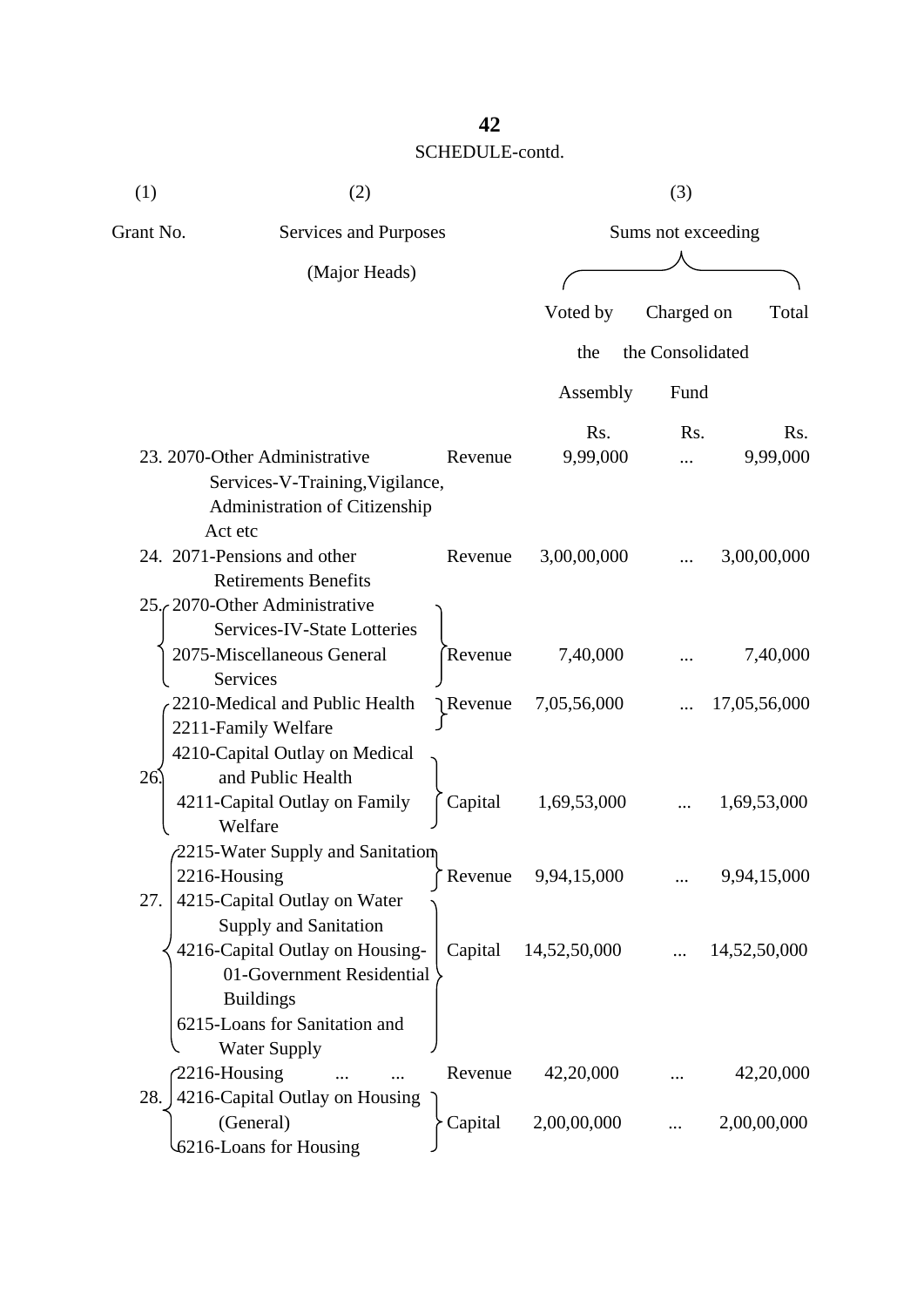| (1)       | (2)                                                                                                                                 |         | (3)                 |                  |                     |
|-----------|-------------------------------------------------------------------------------------------------------------------------------------|---------|---------------------|------------------|---------------------|
| Grant No. | Services and Purposes                                                                                                               |         | Sums not exceeding  |                  |                     |
|           | (Major Heads)                                                                                                                       |         |                     |                  |                     |
|           |                                                                                                                                     |         | Voted by            | Charged on       | Total               |
|           |                                                                                                                                     |         | the                 | the Consolidated |                     |
|           |                                                                                                                                     |         | Assembly            | Fund             |                     |
|           | 29-2217-Urban Development-08-<br>General                                                                                            | Revenue | Rs.<br>1,17,00,000  | Rs.              | Rs.<br>1,17,00,000  |
|           | 6217-Loans for Urban Development Capital                                                                                            |         |                     |                  |                     |
|           | -2217-Urban Development<br>30. 4216-Capital Outlay on Housing                                                                       | Revenue | 1,76,00,000         |                  | 1,76,00,000         |
|           | 4217-Capital Outlay on Urban<br>Development                                                                                         | Capital | 41,50,000           |                  | 41,50,000           |
|           | 31. 2220-Information and Publicity<br>32. 2230-Labour and Employment-01<br>-Labour<br>2230-Labour and Employment-01                 | Revenue | 74,20,000           |                  | 74,20,000           |
|           | -Labour (A)-Inspectorate of<br><b>Factories and Stream Boilers</b><br>2230-Labour and Employment-02<br>-Employment and -03-Training | Revenue | 1,31,47,000         |                  | 1,31,47,000         |
|           | 3456-Civil Supplies<br>2408-Food Storage and Warehousing Revenue                                                                    |         |                     |                  |                     |
|           | 33.4408-Capital Outlay on Food<br>Storage and Warehousing                                                                           | Capital | 73,00,000<br>83,000 | .                | 73,00,000<br>83,000 |
|           | 34. 2235-Social Secretary and Welfare- Revenue<br>01-Rehabitation                                                                   |         |                     |                  |                     |
|           | 6235-Loans for Social Security<br>and Welfare-60-Other Social<br>Security and Welfare<br>Programmes                                 | Capital |                     |                  |                     |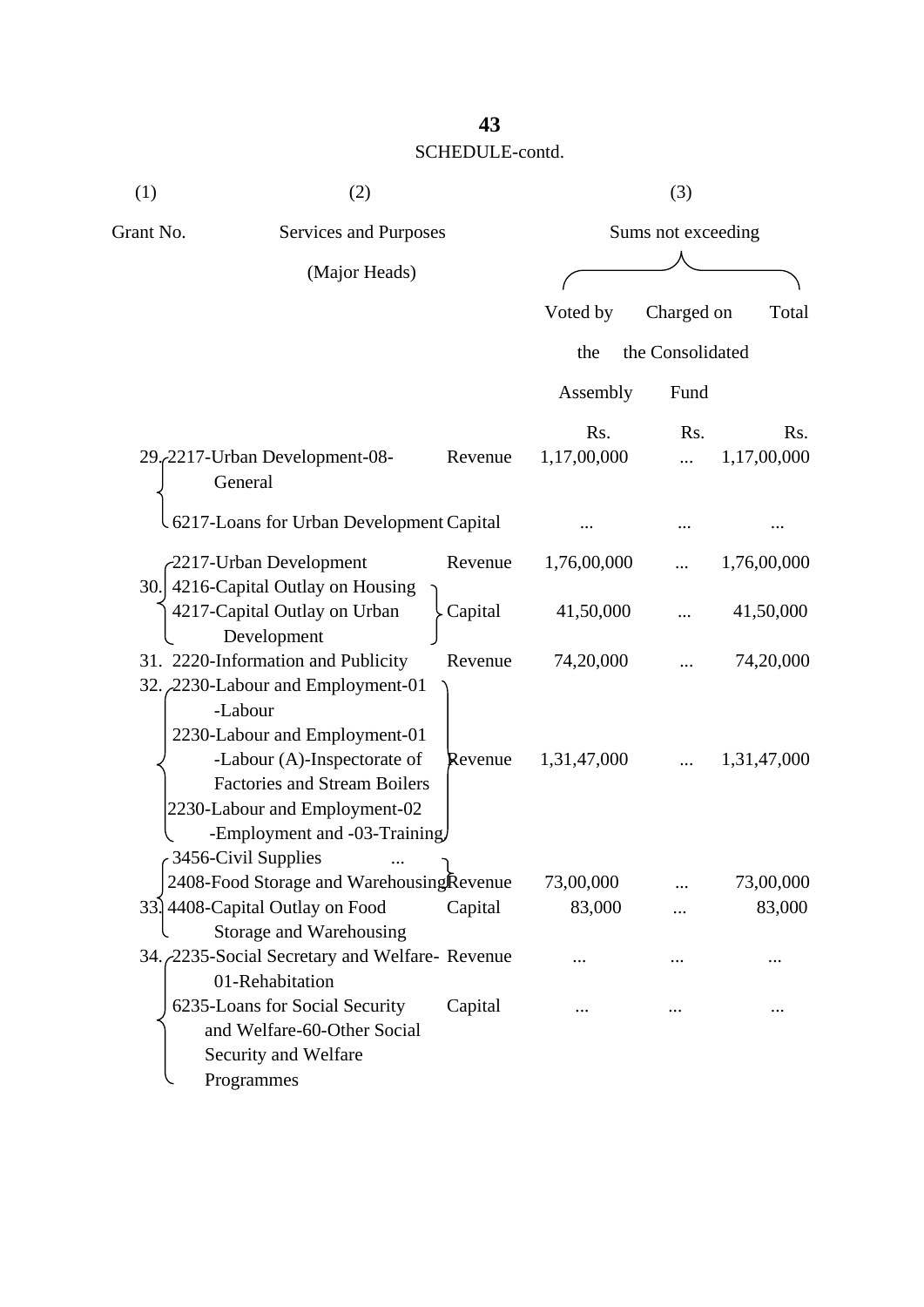| (1)             | (2)                                                                                                                                                      |                       | (3)                 |                    |             |  |  |
|-----------------|----------------------------------------------------------------------------------------------------------------------------------------------------------|-----------------------|---------------------|--------------------|-------------|--|--|
| Grant No.       |                                                                                                                                                          | Services and Purposes |                     | Sums not exceeding |             |  |  |
|                 | (Major Heads)                                                                                                                                            |                       |                     |                    |             |  |  |
|                 |                                                                                                                                                          |                       | Voted by            | Charged on         | Total       |  |  |
|                 |                                                                                                                                                          |                       | the                 | the Consolidated   |             |  |  |
|                 |                                                                                                                                                          |                       | Assembly            | Fund               |             |  |  |
|                 |                                                                                                                                                          |                       | Rs.                 | Rs.                | Rs.         |  |  |
|                 | 2225-Welfare of S.CS, S.TS and<br>Other B.CS<br>35. 2235-Social Security and Welfare<br>2236-Nutrition (Social Welfare)<br>4059-Capital Outlay on Public | $\angle$ Revenue      | 4,59,35,000         |                    | 4,59,35,000 |  |  |
|                 | Works (Social Welfare)                                                                                                                                   | Capital               | 15,00,000           |                    | 15,00,000   |  |  |
|                 | 2235-Social Security and Welfare-Revenue<br>60-Other Social Security and<br><b>Welfare Programmes</b>                                                    |                       | 3,25,000            |                    | 3,25,000    |  |  |
| $36\frac{2}{3}$ | 6235-Loans for Social Security<br>and Welfare-60-Other Social<br>Security and Welfare                                                                    | Capital               |                     |                    |             |  |  |
|                 | Programmes<br>37. 2235-Social Security and Welfare-<br>II-Other Social Security and<br><b>Welfare Programmes</b>                                         | Revenue               | 7,50,000            |                    | 7,50,000    |  |  |
|                 | 38. 2252-Other Social Services                                                                                                                           | Revenue               | 29,000              |                    | 29,000      |  |  |
|                 | 39. 3451-Secretariat-Economic<br>Services-II-Planning Board<br>and attached Offices                                                                      | Revenue               | 1,00,19,000         |                    | 1,00,19,000 |  |  |
|                 | $40,2425$ -Co-operation<br>4425-Capital Outlay on<br>Co-operation                                                                                        |                       | Revenue 2,26,70,000 |                    | 2,26,70,000 |  |  |
|                 | 4435-Capital Outlay of other<br><b>Agricultural Programmes</b><br>6425-Loans for Co-operation                                                            | Capital               | 1,45,45,000         |                    | 1,45,45,000 |  |  |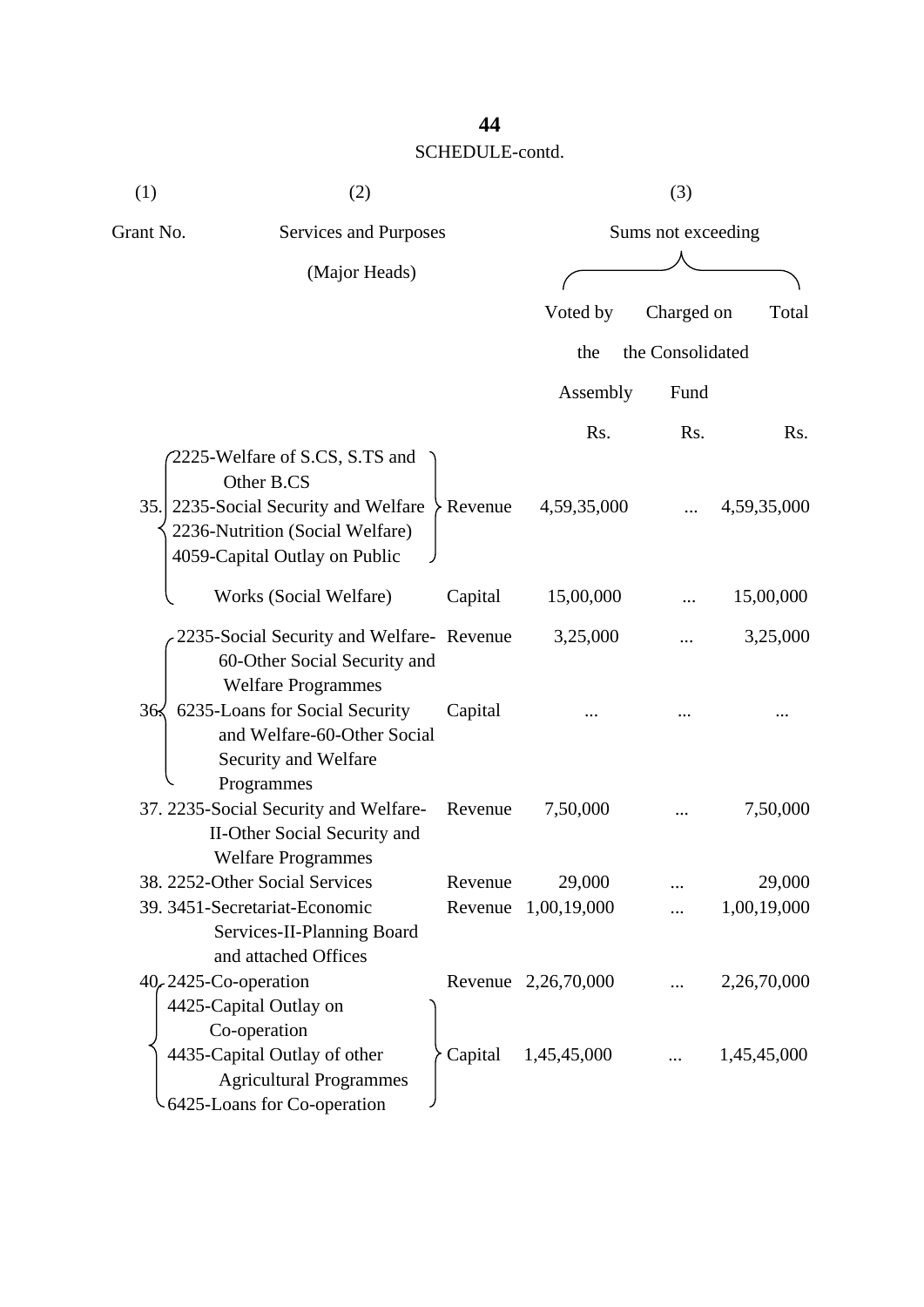| (1)                                | (2)                                                                                                                                                                                                                                                     |                    |                                   | (3)                |                                                |  |
|------------------------------------|---------------------------------------------------------------------------------------------------------------------------------------------------------------------------------------------------------------------------------------------------------|--------------------|-----------------------------------|--------------------|------------------------------------------------|--|
| Grant No.<br>Services and Purposes |                                                                                                                                                                                                                                                         |                    |                                   | Sums not exceeding |                                                |  |
|                                    | (Major Heads)                                                                                                                                                                                                                                           |                    |                                   |                    |                                                |  |
|                                    |                                                                                                                                                                                                                                                         |                    | Voted by                          | Charged on         | Total                                          |  |
|                                    |                                                                                                                                                                                                                                                         |                    | the                               | the Consolidated   |                                                |  |
|                                    |                                                                                                                                                                                                                                                         |                    | Assembly                          | Fund               |                                                |  |
| $41\leq$<br>Areas                  | 2552-North Eastern Areas<br>4552-Capital Outlay on North<br><b>Eastern Areas</b><br>6552-Loans for North Eastern                                                                                                                                        | Revenue<br>Capital | Rs.<br>2,10,75,000<br>1,94,46,000 | Rs.                | R <sub>s</sub> .<br>2,10,75,000<br>1,94,46,000 |  |
|                                    | 42. 3454-Census, Surveys and<br>Statistics-02-Survey and<br><b>Statistics</b>                                                                                                                                                                           | Revenue            | 66,00,000                         |                    | 66,00,000                                      |  |
|                                    | 43. 3475-Other General Economic<br>Services-Regulation of<br><b>Weights and Measures</b><br>2216-Housing-01-Government<br><b>Residential Buildings</b><br>2401-Crop Husbandry<br>2415-Agricultural Research<br>and Education<br>2435-Other Agricultural | Revenue            | 28,05,000                         |                    | 28,05,000                                      |  |
| 44<br>2216-Housing                 | Programmes<br>2702-Minor Irrigation<br>2252-Other Social Services                                                                                                                                                                                       |                    | Revenue 10,68,02,000              |                    | 10,68,02,000                                   |  |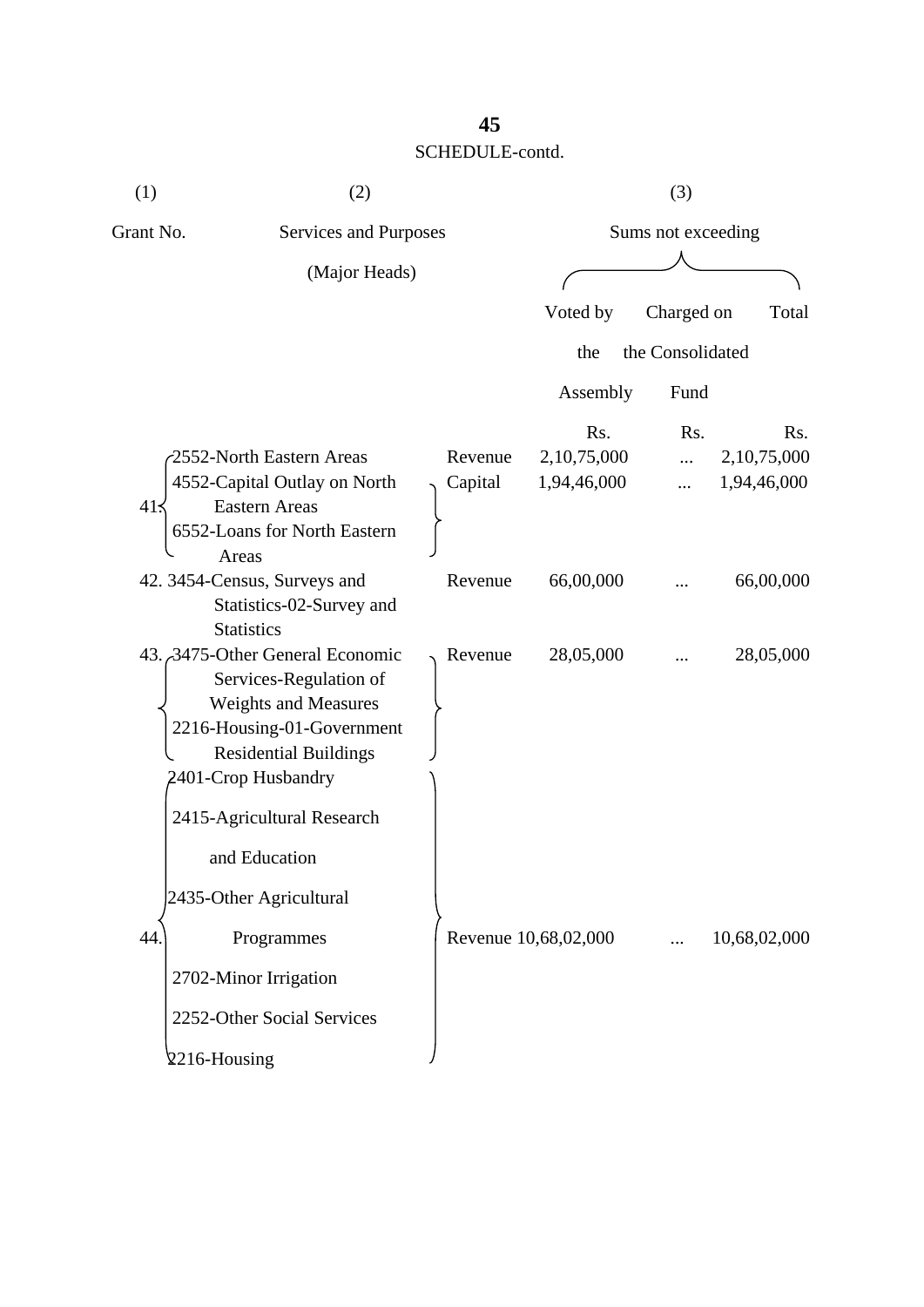| (1)       | (2)                             |         | (3)                |                  |             |  |
|-----------|---------------------------------|---------|--------------------|------------------|-------------|--|
| Grant No. | Services and Purposes           |         | Sums not exceeding |                  |             |  |
|           | (Major Heads)                   |         |                    |                  |             |  |
|           |                                 |         | Voted by           | Charged on       | Total       |  |
|           |                                 |         | the                | the Consolidated |             |  |
|           |                                 |         | Assembly           | Fund             |             |  |
|           |                                 |         | Rs.                | Rs.              | Rs.         |  |
|           | 4216 Capital Outlay on Housing  |         |                    |                  |             |  |
|           | 4401-Capital Outlay on Crop     |         |                    |                  |             |  |
|           | Husbandry                       |         |                    |                  |             |  |
|           | 4702-Capital Outlay on          |         |                    |                  |             |  |
|           | Minor Irrigation                |         |                    |                  |             |  |
|           | 4416-Investment in Agricultural | Capital | 4,06,73,000        |                  | 4,06,73,000 |  |
|           | <b>Financial Institution</b>    |         |                    |                  |             |  |
|           | 6401-Loans for Crop Husbandry   |         |                    |                  |             |  |
|           | 2701-Medium Irrigation-II works | Revenue | 18,50,000          |                  | 18,50,000   |  |
|           | under Embankment. And           |         |                    |                  |             |  |
|           | Drainage Wing P.W.D Medium      |         |                    |                  |             |  |
|           | <b>Irrigation Projects</b>      |         |                    |                  |             |  |
|           | 45. 2711-Flood Control Projects |         |                    |                  |             |  |
|           | 4701-Capital Outlay on Medium   |         |                    |                  |             |  |
|           | Irrigation                      |         |                    |                  |             |  |
|           | 4711-Capital Outlay on Flood    | Capital | 60,00,000          |                  | 60,00,000   |  |
|           | <b>Control Projects</b>         |         |                    |                  |             |  |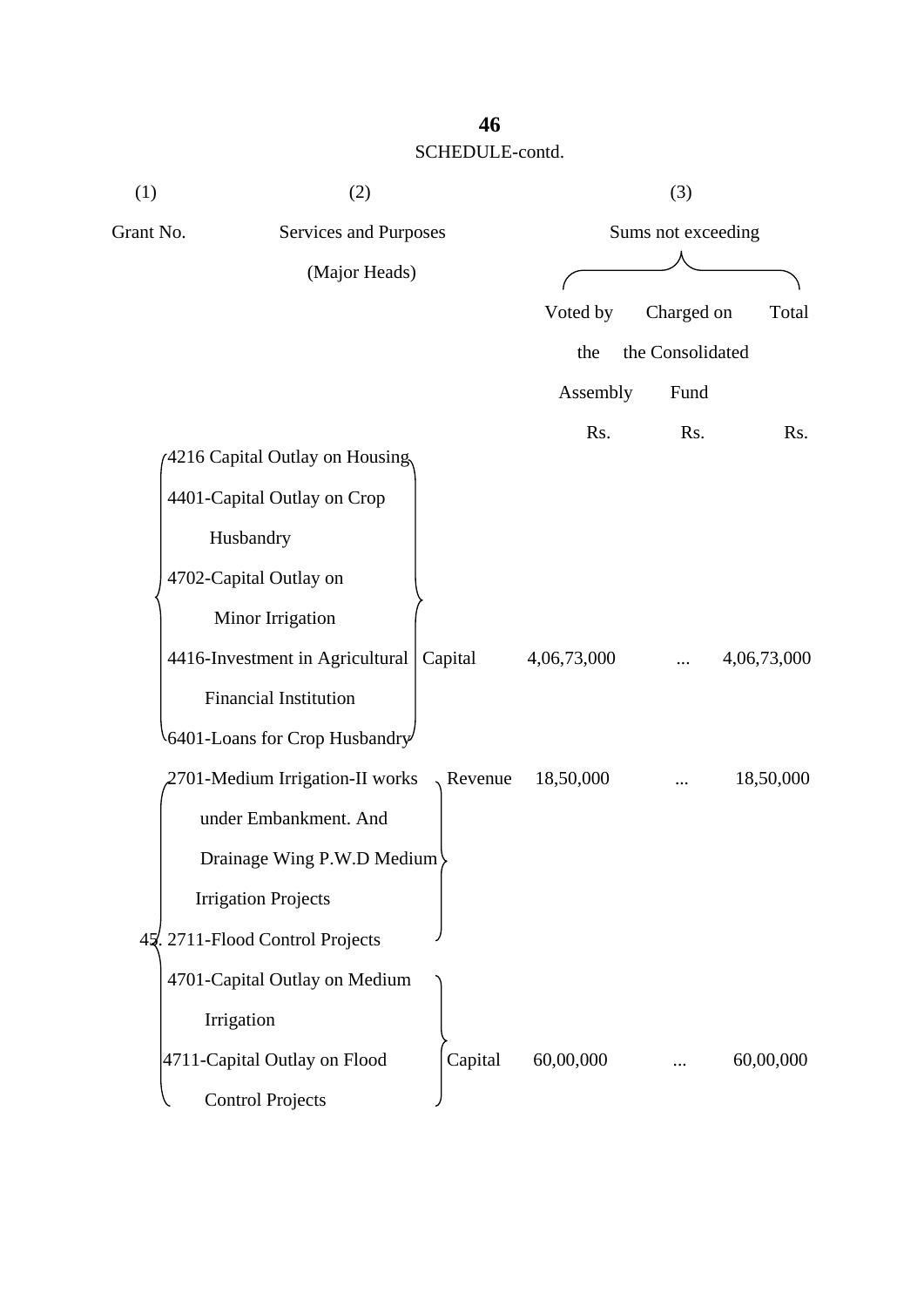| (1)<br>(2)                         |                                                                | (3)     |                     |                  |             |  |
|------------------------------------|----------------------------------------------------------------|---------|---------------------|------------------|-------------|--|
| Grant No.<br>Services and Purposes |                                                                |         | Sums not exceeding  |                  |             |  |
|                                    | (Major Heads)                                                  |         |                     |                  |             |  |
|                                    |                                                                |         | Voted by            | Charged on       | Total       |  |
|                                    |                                                                |         | the                 | the Consolidated |             |  |
|                                    |                                                                |         | Assembly            | Fund             |             |  |
|                                    |                                                                |         | Rs.                 | Rs.              | Rs.         |  |
|                                    | 2402-Soil and Water Conservation                               |         |                     |                  |             |  |
|                                    | 2415-Agricultural Research and                                 | Revenue | 6,70,67,000         |                  | 6,70,67,000 |  |
| 46.                                | Education                                                      |         |                     |                  |             |  |
|                                    | 2216-Housing-01-Government                                     |         |                     |                  |             |  |
|                                    | <b>Residential Buildings</b>                                   |         |                     |                  |             |  |
|                                    | 2501-Special Programmes for                                    | Revenue | 2,54,60,000         |                  | 2,54,60,000 |  |
|                                    | <b>Rural Development</b>                                       |         |                     |                  |             |  |
| 47.                                | 6402-Loans for Soil and Water                                  | Capital |                     |                  |             |  |
|                                    | Conservation<br>2403-Animal Husbandry                          |         |                     |                  |             |  |
|                                    | 2415-Agricultural Research and                                 | Revenue | 4,58,26,000         |                  | 4,58,26,000 |  |
|                                    | <b>Education (Animal Husbandry)</b>                            |         |                     |                  |             |  |
|                                    | 48. 2216-Housing-01-Government<br><b>Residential Buildings</b> |         |                     |                  |             |  |
|                                    | 4059-Capital Outlay on Public                                  |         |                     |                  |             |  |
|                                    | Works                                                          | Capital | 9,00,000            |                  | 9,00,000    |  |
|                                    | 6403-Loans for Animal Husbandry                                |         |                     |                  |             |  |
|                                    | 2404-Dairy Development                                         |         |                     |                  |             |  |
|                                    | 49. 2216-Housing-01-Government                                 |         |                     |                  |             |  |
|                                    | <b>Residential Buildings</b>                                   |         | Revenue 1,03,30,000 |                  | 1,03,30,000 |  |
|                                    | 2415-Agricultural Research and                                 |         |                     |                  |             |  |
|                                    | Education                                                      |         |                     |                  |             |  |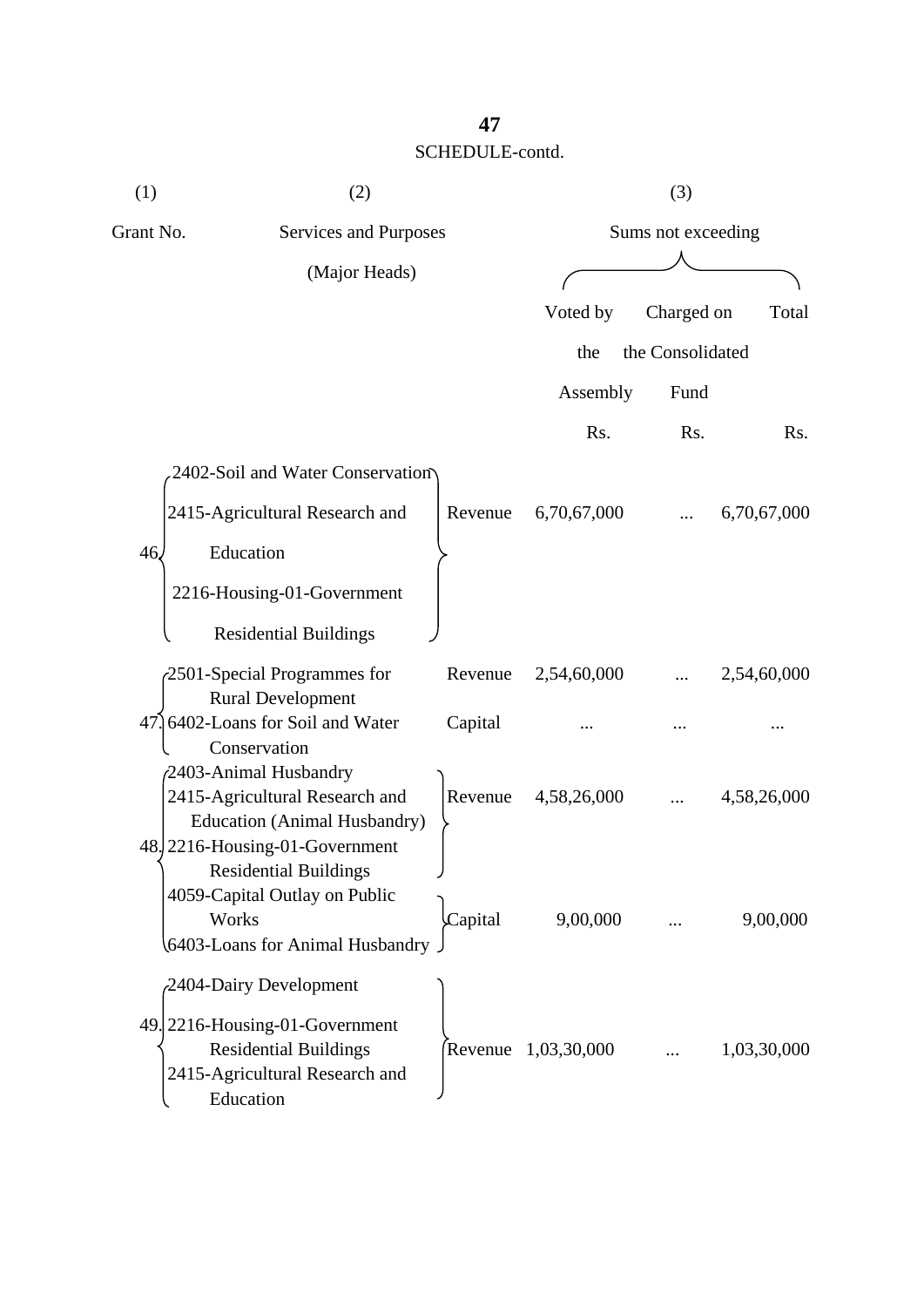| (1)                | (2)                                                                                                                                                           |                    |                          | (3)              |                          |  |  |
|--------------------|---------------------------------------------------------------------------------------------------------------------------------------------------------------|--------------------|--------------------------|------------------|--------------------------|--|--|
| Grant No.          | Services and Purposes                                                                                                                                         |                    | Sums not exceeding       |                  |                          |  |  |
|                    | (Major Heads)                                                                                                                                                 |                    |                          |                  |                          |  |  |
|                    |                                                                                                                                                               |                    | Voted by                 | Charged on       | Total                    |  |  |
|                    |                                                                                                                                                               |                    | the                      | the Consolidated |                          |  |  |
|                    |                                                                                                                                                               |                    | Assembly                 | Fund             |                          |  |  |
|                    |                                                                                                                                                               |                    | Rs.                      | Rs.              | Rs.                      |  |  |
| 2405-Fisheries     |                                                                                                                                                               |                    |                          |                  |                          |  |  |
|                    | 2415-Agricultural Research and<br>Education<br>50 2216-Housing-01-Government                                                                                  | Revenue            | 98,63,000                |                  | 98,63,000                |  |  |
|                    | <b>Residential Buildings</b><br>4216-Capital Outlay on Housing<br>4405-Capital Outlay on Fisheries                                                            | Capital            | 5,00,000                 |                  | 5,00,000                 |  |  |
| 51                 | 2406-Forestry and Wild Life<br>2415-Agricultural Research and<br>Education                                                                                    |                    | Revenue 16,78,56,000     |                  | 16,78,56,000             |  |  |
|                    | 4406-Capital Outlay on Forest<br>and Wildlife                                                                                                                 | Capital            | 25,00,000                |                  | 25,00,000                |  |  |
| 52. 2236-Nutrition | 2515-Other Rural Development<br>Programmes<br>2216-Housing-01-Government<br><b>Residential Buildings</b>                                                      | Revenue            | 7,77,94,000              |                  | 7,77,94,000              |  |  |
| 2852-Industries    | 2505-Rural Employment<br>4216-Capital Outlay on Housing<br>4885-Capital Outlay on Industries<br>and Minerals                                                  | Capital<br>Revenue | 36,00,000<br>1,14,50,000 |                  | 36,00,000<br>1,14,50,000 |  |  |
|                    | 4858-Capital Outlay on Engineering<br><b>Industries</b><br>53.4860-Capital Outlay on Consumer<br>Industries<br>6885-Loans for other Industries<br>and Mineral | Capital            | 5,25,00,000              |                  | 5,25,00,000              |  |  |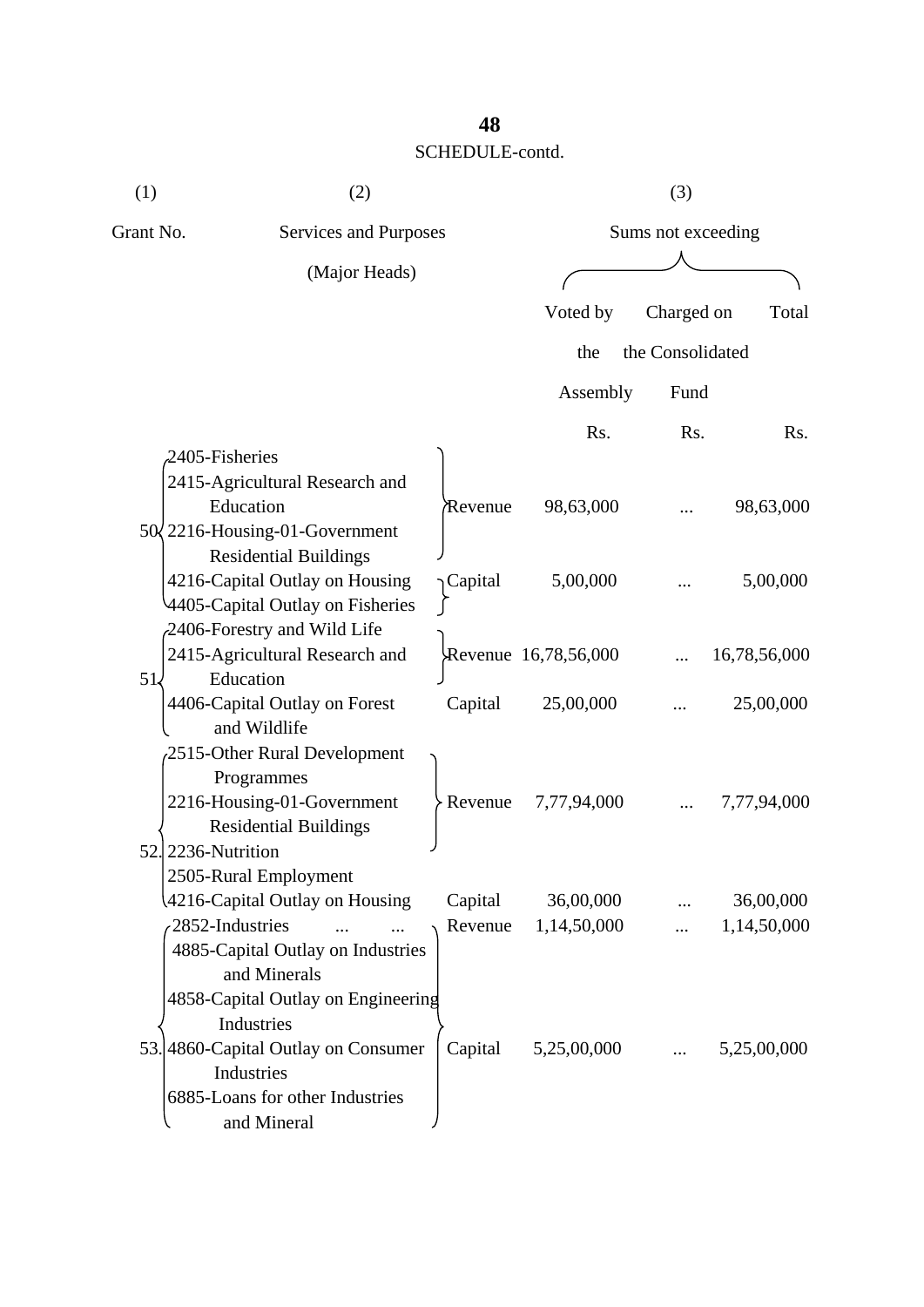| (1)       | (2)                                                                                                                                                       |         |             | (3)                |             |
|-----------|-----------------------------------------------------------------------------------------------------------------------------------------------------------|---------|-------------|--------------------|-------------|
| Grant No. | Services and Purposes                                                                                                                                     |         |             | Sums not exceeding |             |
|           | (Major Heads)                                                                                                                                             |         |             |                    |             |
|           |                                                                                                                                                           |         | Voted by    | Charged on         | Total       |
|           |                                                                                                                                                           |         | the         | the Consolidated   |             |
|           |                                                                                                                                                           |         | Assembly    | Fund               |             |
|           |                                                                                                                                                           |         | Rs.         | Rs.                | Rs.         |
| 54.       | 2851-Village and Small Industries<br>2216-Housing-01-Government<br><b>Residential Buildings</b><br>4851-Capital Outlay on Village<br>and Small Industries | Revenue | 2,15,80,000 |                    | 2,15,80,000 |
|           | 6851-Loans for Village and Small                                                                                                                          | Capital | 10,20,000   |                    | 10,20,000   |
| 55.4      | Industries<br>2851-Village and Small Industries, Revenue<br>2216-Housing-01-Government<br><b>Residential Buildings</b><br>4216-Capital Outlay on Housing  |         | 4,07,85,000 |                    | 4,07,85,000 |
|           | 4851-Capital Outlay on Village                                                                                                                            | Capital | 1,10,25,000 |                    | 1,10,25,000 |
|           | and Small Scale Industries<br>2853-Non-Ferrous Mining and<br><b>Metallurgical Industries</b><br>Regulation and Development                                | Revenue | 85,30,000   |                    | 85,30,000   |
| 56.       | of Mines<br>4216-Capital Outlay on Housing-<br>01-Government<br><b>Residential Buildings</b><br>4853-Capital Outlay on Non-                               | Capital | 6,00,000    |                    | 6,00,000    |
|           | Ferrous Mining and<br>Metallurgical Industries<br><b>Non-Ferrous Metals</b>                                                                               |         |             |                    |             |

## **49**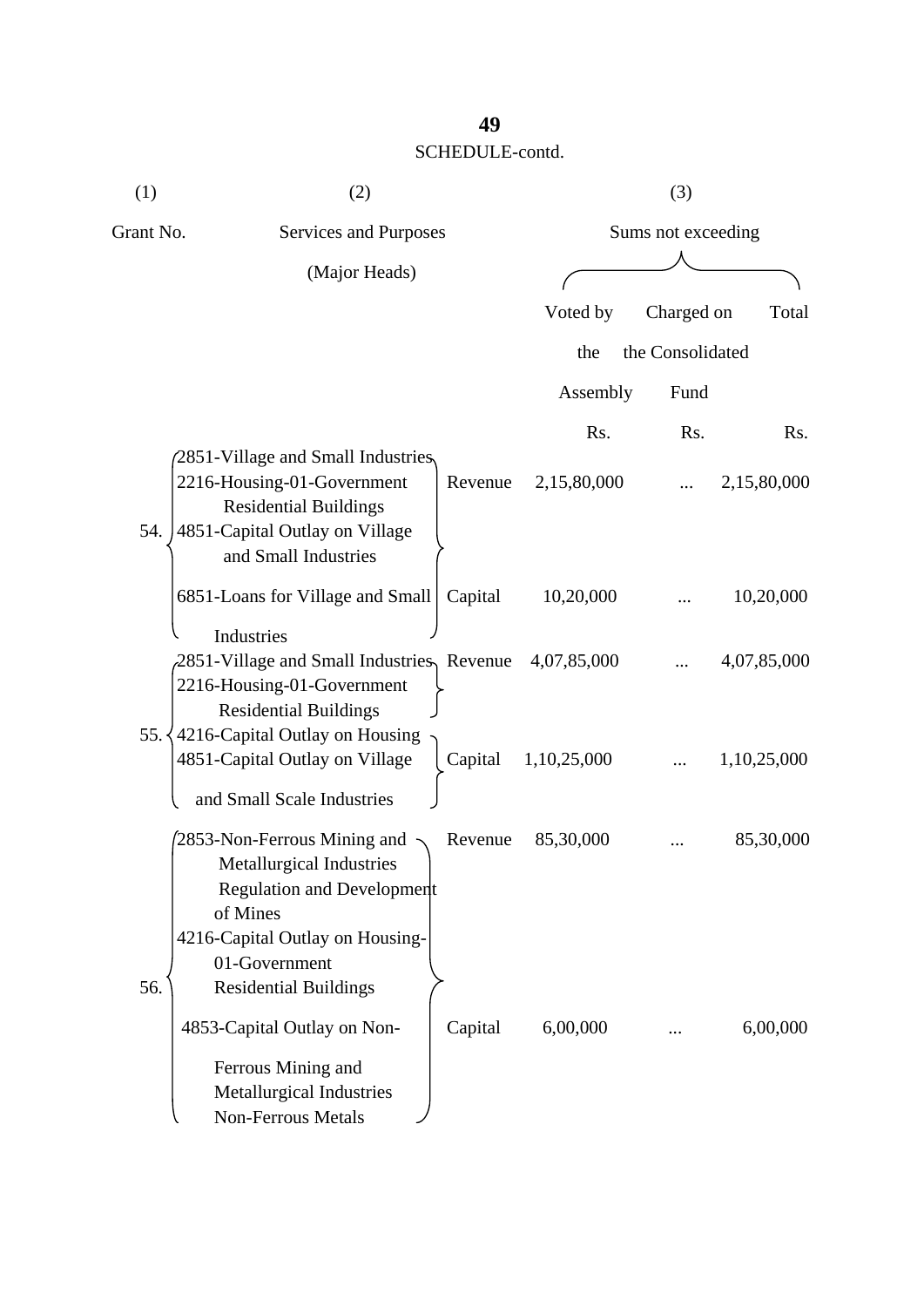| (1)       | (2)                                                                             |                    | (3)              |                  |                                    |
|-----------|---------------------------------------------------------------------------------|--------------------|------------------|------------------|------------------------------------|
| Grant No. | Services and Purposes                                                           | Sums not exceeding |                  |                  |                                    |
|           | (Major Heads)                                                                   |                    |                  |                  |                                    |
|           |                                                                                 |                    |                  |                  |                                    |
|           |                                                                                 |                    | Voted by         | Charged on       | Total                              |
|           |                                                                                 |                    | the              | the Consolidated |                                    |
|           |                                                                                 |                    | Assembly         | Fund             |                                    |
|           |                                                                                 |                    | R <sub>s</sub> . | Rs.              | Rs.                                |
|           | 3054-Roads and Bridges                                                          | Revenue            | 11,66,20,000     |                  | 11,66,20,000                       |
| 57.1      | 5054-Capital Outlay on Roads<br>and Bridges                                     | Capital            | 18,77,07,000     |                  | 18,77,07,000                       |
|           | 3452-Tourism                                                                    | Revenue            | 39,00,000        |                  | 39,00,000                          |
| 58.       | 4059-Capital Outlay on Public<br>Works (Tourism)                                |                    |                  |                  |                                    |
|           | 5275-Capital Outlay on other<br><b>Communication Services</b>                   | Capital            | 57,00,000        |                  | 57,00,000                          |
|           | 59. 3606-Aid Materials and Equipment                                            | Revenue            | 27,60,00,000     |                  | 27,60,00,000                       |
|           | 6003-Internal Debt of the State<br>Government (Charged)                         | Capital            |                  |                  | 20,82,58,000 20,82,58,000          |
|           | 6004-Loans for Advances from the<br><b>Central Government</b><br>(Charged)      | Capital            |                  |                  | $\ldots$ 14,75,21,700 14,75,21,700 |
|           | 60. 5465-Investment in General<br><b>Financial and Training</b><br>Institutions | Capital            |                  |                  |                                    |
|           | 61.7610-Loans to Government<br>Servants etc                                     | Capital            | 3,18,00,000      |                  | 3,18,00,000                        |
|           | 62.7615-Miscellaneous Loans                                                     | Capital            |                  |                  |                                    |
|           | 63. 7810-Inter-State Settlement                                                 | Capital            | 65,46,000        |                  | 65,46,000                          |
|           | 7999-Appropriation to Contingency Capital<br>Fund                               |                    |                  |                  | $\cdots$                           |

## E. W. MAIROM,

Deputy Secretary to the Govt. Of Meghalaya,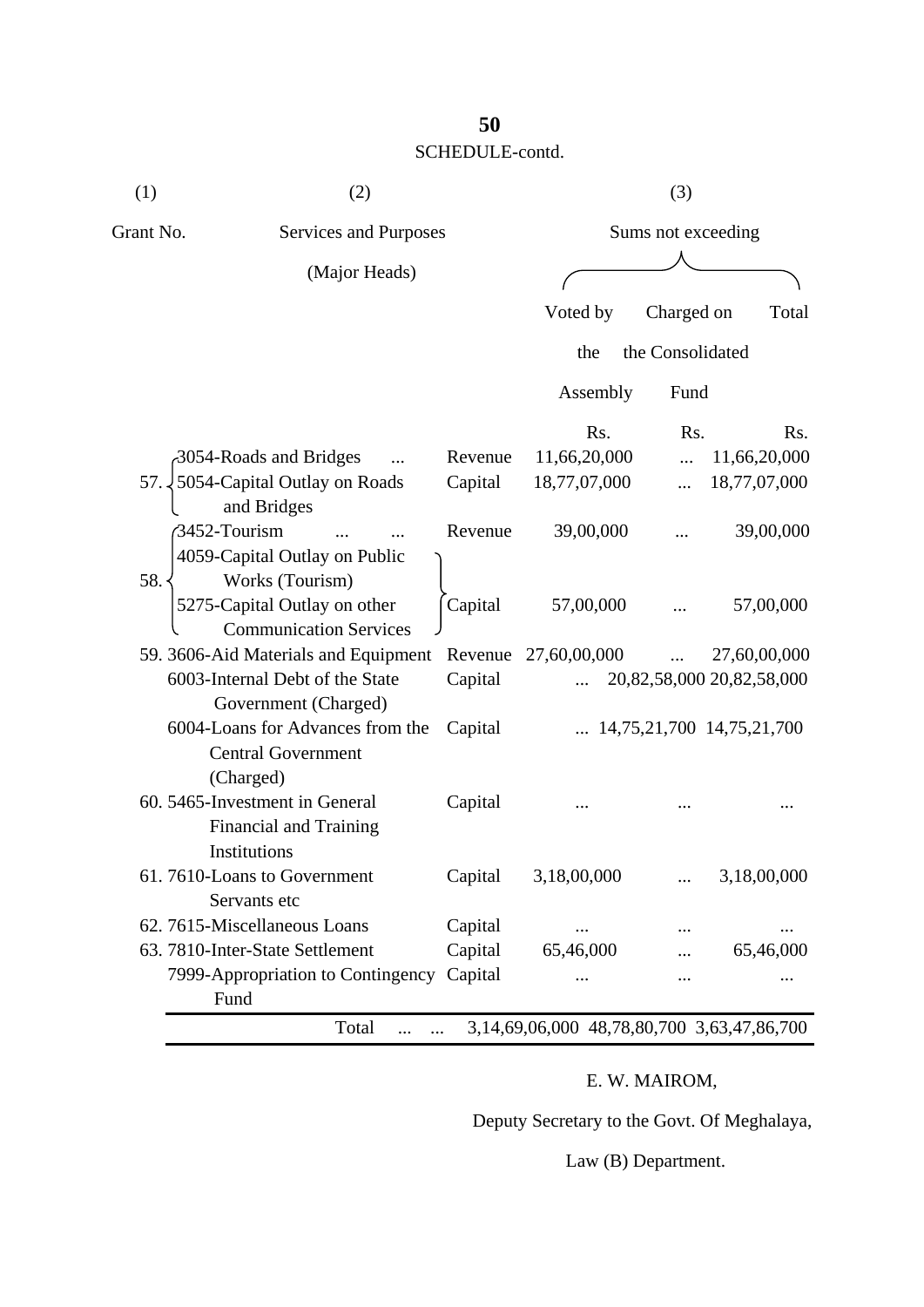## **The 16th May, 1988**

No. LL(B) 27/88/41.- The following Act, of the Meghalaya Legislative Assembly which received the assent of the Governor/President is hereby published for general information.

#### **MEGHALAYA ACT NO. 7 OF 1988**

#### **THE MEGHALAYA MINERALS CESS ACT, 1988**

(As passed by the Meghalaya Legislative Assembly on  $29<sup>th</sup>$  April, 1988)

[Received the assent of the Governor on the  $12<sup>th</sup>$  May, 1988]

(Published in the *Gazette of Meghalaya*, Extra-ordinary, dated 16<sup>th</sup> May, 1988)

An

Act

To provide for the levy and collection of cess on some minerals of the State for the development of Primary education and for development and improvement of mining areas and for matters connected therewith.

Be it enacted by the Legislature of the State of Meghalaya in the Thirty-ninth Years of the Republic of India as follows:-

| Short title, extent and<br>commencement. | 1              | (1) This Act may be called the Meghalaya Minerals Cess<br>Act, 1988                                                                                                              |
|------------------------------------------|----------------|----------------------------------------------------------------------------------------------------------------------------------------------------------------------------------|
|                                          |                | (2) It extent to the whole of the State of Meghalaya.                                                                                                                            |
|                                          |                | (3) It shall come into force on such date as the Government<br>may by notification in the Official Gazette appoint, and<br>different dates may be appointed for different areas. |
| Definitions                              | $\overline{2}$ | In this Act unless there is anything repugnant in the subject<br>for context-                                                                                                    |
|                                          |                | (a) 'Act' means the Meghalaya Minerals Cess Act, 1988;                                                                                                                           |
|                                          |                | (b) 'Cess' means the tax leviable as cess under section 3;                                                                                                                       |
|                                          |                | (c) 'Government' means the Government of the State of<br>Meghalaya;                                                                                                              |
|                                          |                | (d) 'minerals' means coal, sillimate, limestone and fireclay;                                                                                                                    |
|                                          |                | (e) 'prescribed' means prescribed by the rules made under<br>this Act; and                                                                                                       |
|                                          |                | (f) 'section' means a section of this Act;                                                                                                                                       |
| Imposition of cess                       | 3              | On and from the coming into force of this Act, there shall                                                                                                                       |
|                                          |                | be levied and collected as cess a tax on coal, silliminate,                                                                                                                      |
|                                          |                | limestone and fire-clay from any person who extracts or                                                                                                                          |
|                                          |                | removes the minerals from any mine or quarry in the State                                                                                                                        |
|                                          |                | according to the provisions of this Act;                                                                                                                                         |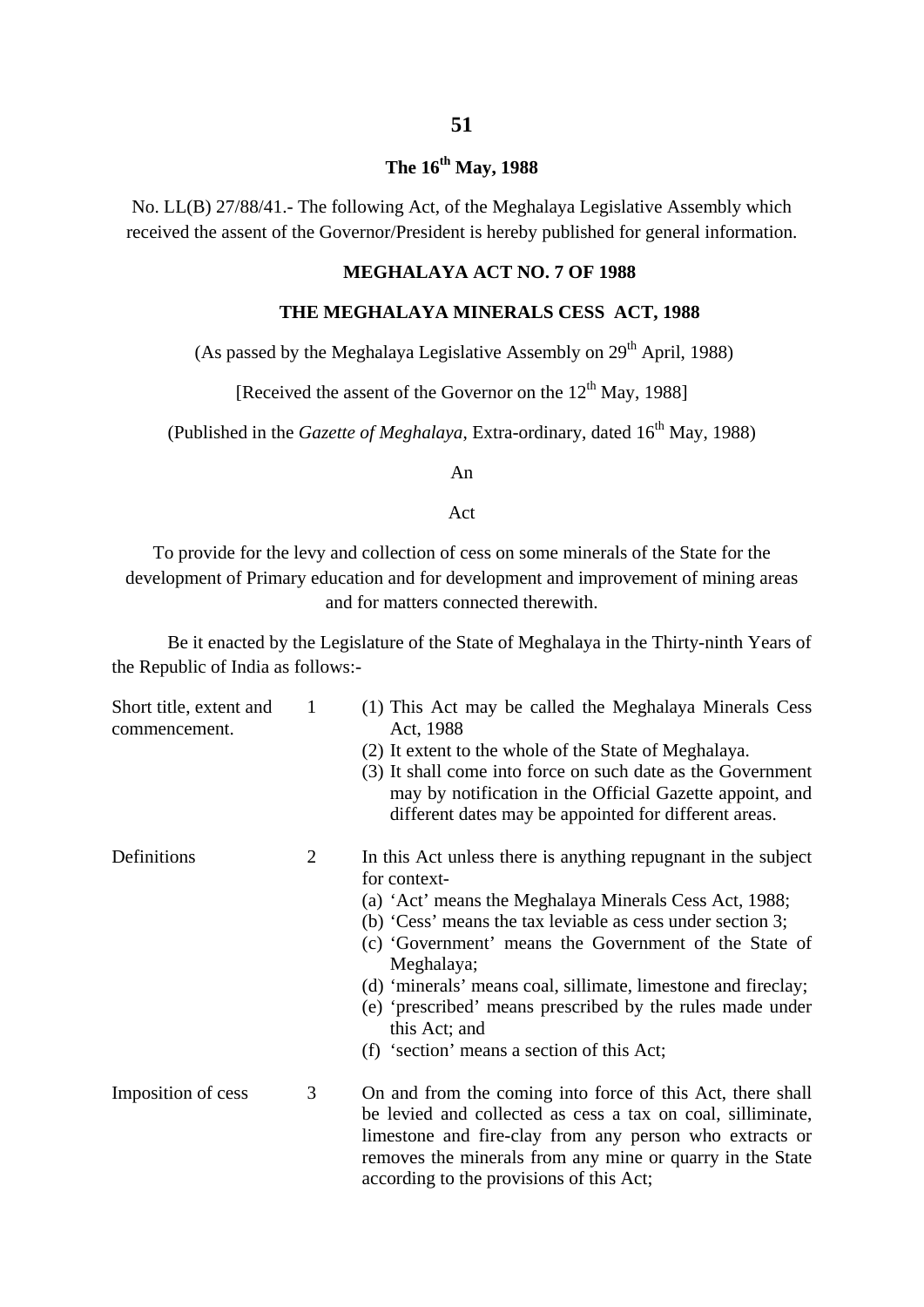| Rate of Cess                                    | $\overline{4}$ | (1) The rate of the cess to be levied and collected under<br>section 3 shall be, in the case of-<br>(a) coal, rapees, ten per matric tonne;<br>(b) sillimanite, rupees ten per matric tonne;<br>(c) limestone, rupees two and paise eighty per matric<br>tonne; and<br>(d) fire clay, rupees one and paise twenty-five per<br>matric tonne.<br>$(2)$ The rate of cess fixed under sub-section $(1)$ may from<br>time to time be revised by Government by notification<br>in the official Gazette. |
|-------------------------------------------------|----------------|---------------------------------------------------------------------------------------------------------------------------------------------------------------------------------------------------------------------------------------------------------------------------------------------------------------------------------------------------------------------------------------------------------------------------------------------------------------------------------------------------|
| Application to the<br>proceeds of the tax       | 5              | The proceeds of tax collected under this Act shall first be.<br>credited to the Consolidated Fund of the State to be utilised,<br>after due appropriation made by the Legislature by law, for<br>the purpose of-<br>(a) Developing primary education; and<br>(b) Developing and improving the mining areas, in the<br>State;<br>Provided that not more than twenty per cent of the<br>proceeds so collected shall at any time be utilised for the<br>purpose referred to in clause (b).           |
| Manner of collection<br>and payment of the tax. | 6              | (1) The tax under this Act shall be leviable and payable in<br>the manner as may be prescribed.<br>(2) Under the tax due under this Act has been paid no<br>person shall remove or transport or attempt to remove or<br>transport any mineral from any mine or quarry in the<br>State.                                                                                                                                                                                                            |
| Penalty for non-<br>payment of tax              | 7              | If any tax payable under this Act is no paid within such<br>period as may be prescribed it shall be deemed to be in<br>arrears and the authority prescribed in this behalf may<br>impose on the person extracting or removing the minerals a<br>penalty not exceeding the amount of tax in arrears;                                                                                                                                                                                               |
|                                                 |                | Provided that before imposing the penalty such person<br>shall be given an opportunity of being heard and if the said<br>authority is satisfied that the default was for good and<br>sufficient reason, no penalty shall be imposed under this<br>section.                                                                                                                                                                                                                                        |
| Recovery of sums due                            | 8              | Any tax due under this Act including any penalty under<br>Section 7 if not paid within the time prescribed, shall be<br>recoverable by detaining and selling by the authority<br>prescribed in this behalf any mineral belonging to such<br>person and if the sum cannot be so recovered the same shall<br>be recoverable as if were an arrear of land revenue.                                                                                                                                   |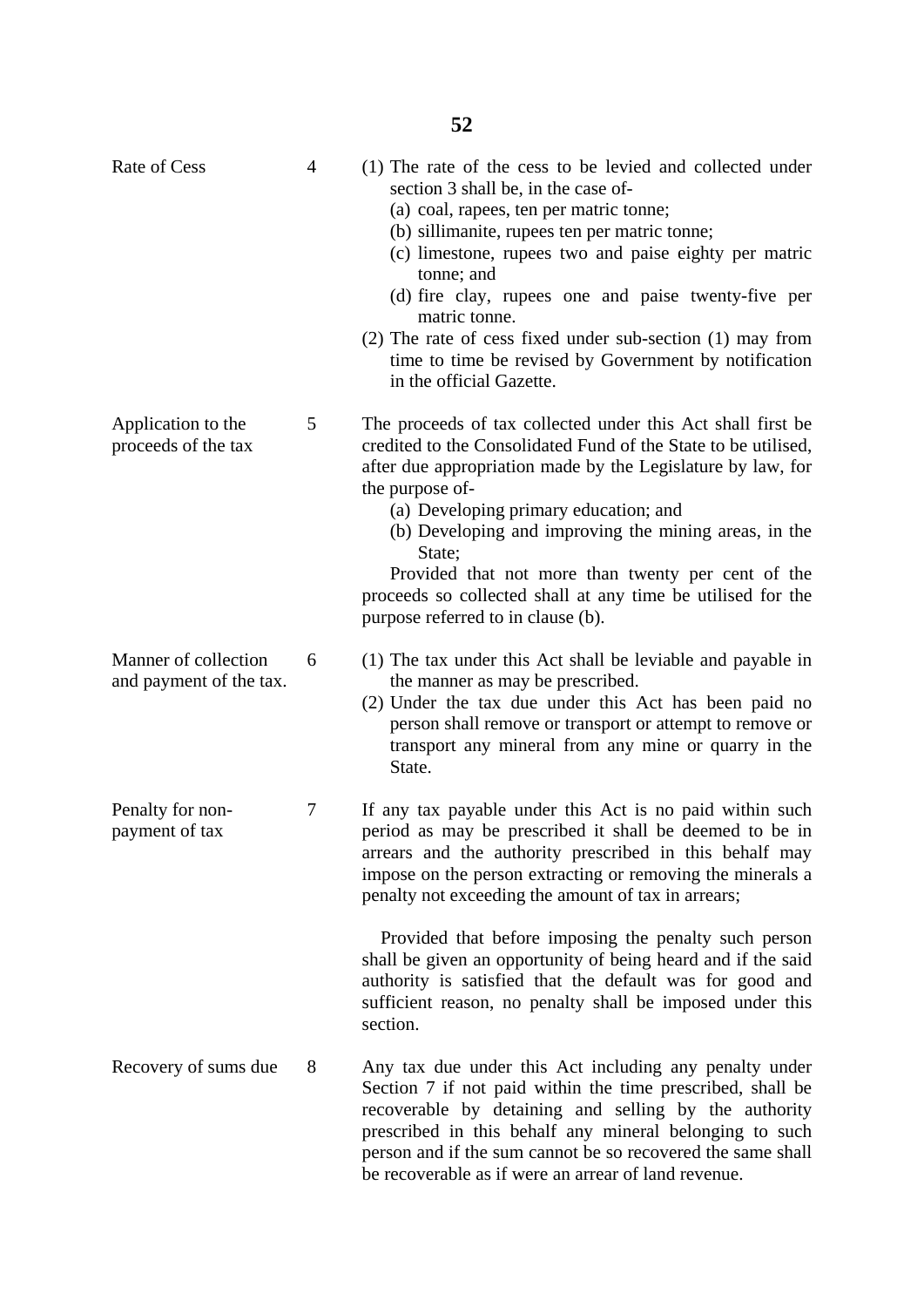| <b>Offences</b>                             | 9  | Whoever evades payment of the tax under this Act shall on<br>conviction by a court be punishable with imprisonment for<br>a term which may extend to six months or with fine which<br>may extend to rupees two thousand or with both.                                                                                                                                                                                                                                                                                                                                                                                                                                                                                                                                                                  |
|---------------------------------------------|----|--------------------------------------------------------------------------------------------------------------------------------------------------------------------------------------------------------------------------------------------------------------------------------------------------------------------------------------------------------------------------------------------------------------------------------------------------------------------------------------------------------------------------------------------------------------------------------------------------------------------------------------------------------------------------------------------------------------------------------------------------------------------------------------------------------|
| Offences by<br>companies.                   | 10 | Where an offence under this Act has been committed by a<br>company every person who at the time the offence was<br>committed was in charge of, and was responsible for the<br>conduct of the company, as well as the company, shall be<br>deemed to be guilty of the offence and shall be liable to be<br>proceeded against and punished accordingly;<br>Provided that such person shall not be liable to any<br>punishment under this section if, he proves that the offence<br>was committed without his knowledge and that he had<br>exercised all due diligence to prevent the commission of<br>such offence.                                                                                                                                                                                      |
| Protection of action<br>taken in good faith | 11 | No suit, prosecution or legal processing shall lie against the<br>Government or any of its officers or staff for anything done<br>or intended to be in good faith done under this Act or the<br>rules made there under.                                                                                                                                                                                                                                                                                                                                                                                                                                                                                                                                                                                |
| Power to make rules.                        | 12 | (1) The Government may by notification in the official<br>Gazette make rules for carrying out the purpose of this<br>Act.<br>(2) In particular and without prejudice to the generality of<br>the foregoing power such rules may provide for all or<br>any of the following matters, namely-<br>(i) The manner of levy and payment of the tax;<br>(ii) The time within which the tax and penalty (under<br>Section 7) shall be paid;<br>(iii) The authority which may impose penalty under<br>Section 7;<br>(iv) The authority which may detain and sell the<br>minerals under Section 8;<br>(v) The manner in which the cess shall be applied for<br>the purpose of this Act;<br>(vi) The form of receipts for payment of the tax; and<br>Any other matter that may have to be<br>(vii)<br>prescribed. |

## E. W. MAIROM,

Deputy Secretary to the Govt. Of Meghalaya,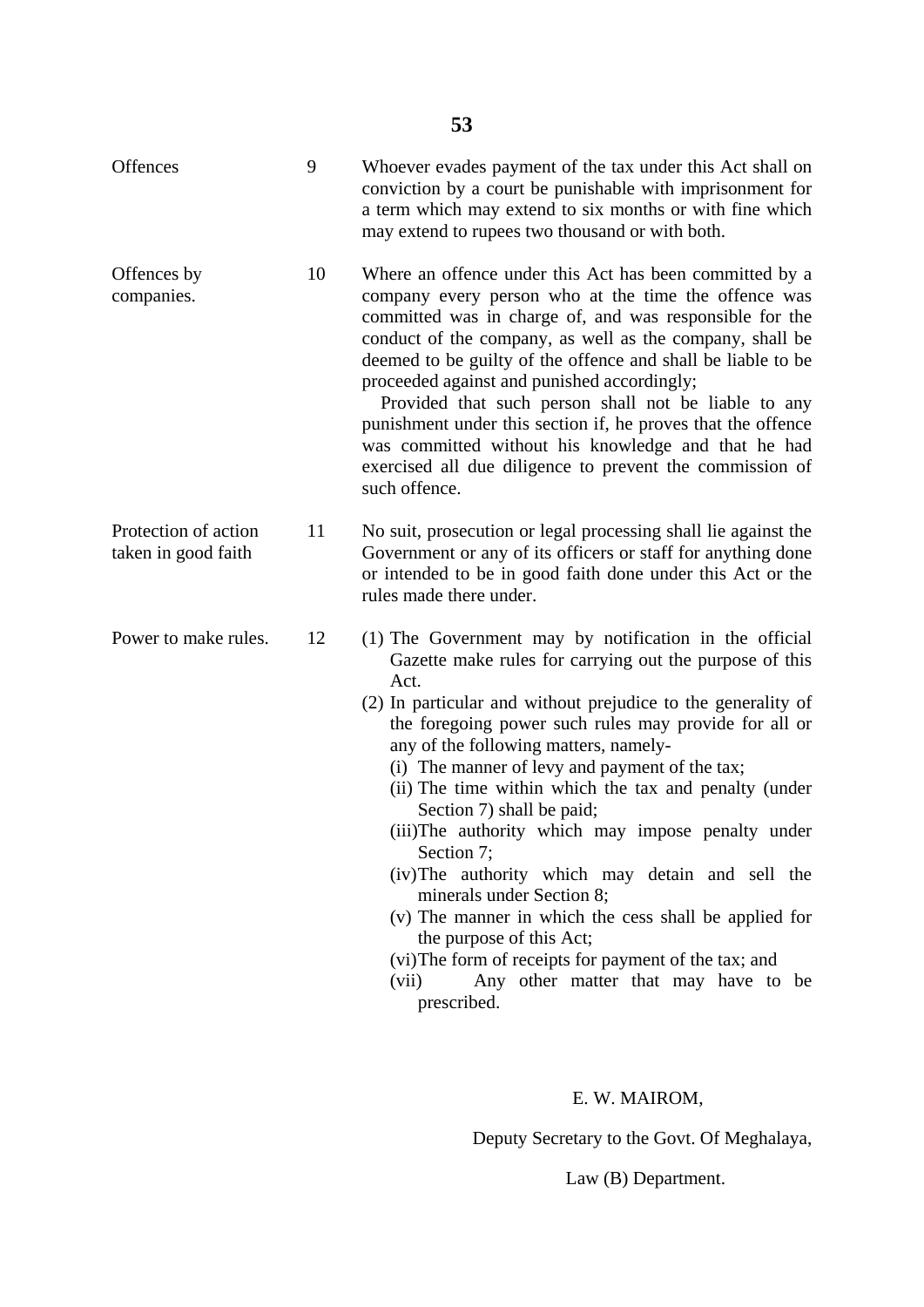## **The 16th September, 1988**

No. LL(B) 148/85/18.- The following Act, of the Meghalaya Legislative Assembly which received the assent of the Governor is hereby published for general information.

#### **MEGHALAYA ACT NO. 8 OF 1988**

#### **THE MEGHALAYA (MINISTERS' SALARIES AND ALLOWANCES) (AMENDMENT) Act, 1988**

#### **(As passed by the Assembly)**

[Received the assent of the Governor on the 13<sup>th</sup> September, 1988]

(Published in the *Gazette of Meghalaya*, Extra-ordinary, dated 20<sup>th</sup> September, 1988)

An

Act

Further to amend the Meghalaya (Ministers' Salaries and Allowances) Act, 1972

Be it enacted by the Legislature of the State of Meghalaya in the Thirty-ninth Years of the Republic of India as follows:-

| Short title and<br>commencement                | $\mathbf{1}$ | (1) This Act may be called the Meghalaya (Ministers'<br>Salaries and Allowances) (Amendment) Act, 1988<br>(2) It shall come into force on and from the $1st$ day of<br><b>August, 1988</b> |
|------------------------------------------------|--------------|--------------------------------------------------------------------------------------------------------------------------------------------------------------------------------------------|
| Amendment of<br>Section 2 of Act 4 of<br>1972. | 2            | In Section 2 of the Meghalaya (Ministers' Salaries and<br>Allowances) Act, 1972 hereinafter referred to the principal<br>$Act)$ -                                                          |
|                                                |              | (i) In clause (a), for the words "rupees two thousand two<br>hundred and fifty" the words "rupees four thousand<br>eight hundred" shall be substituted;                                    |
|                                                |              | (ii) In clause (b), for the words "rupees one thousand four<br>hundred" the words "rupees four thousand four<br>hundred" shall be substituted;                                             |
|                                                |              | (iii)In clause (c), for the words "rupees two thousand" the<br>words "rupees four thousand two hundred" shall be<br>substituted;                                                           |
|                                                |              | (iv) In clause (d), for the words "rupees one thousand nine<br>hundred" the words "rupees four thousand" shall be<br>substituted; and                                                      |
|                                                |              | (v) In clause (e), for the words "rupees one thousand and<br>fifty" the words "rupees three thousand five hundred"<br>shall be substituted.                                                |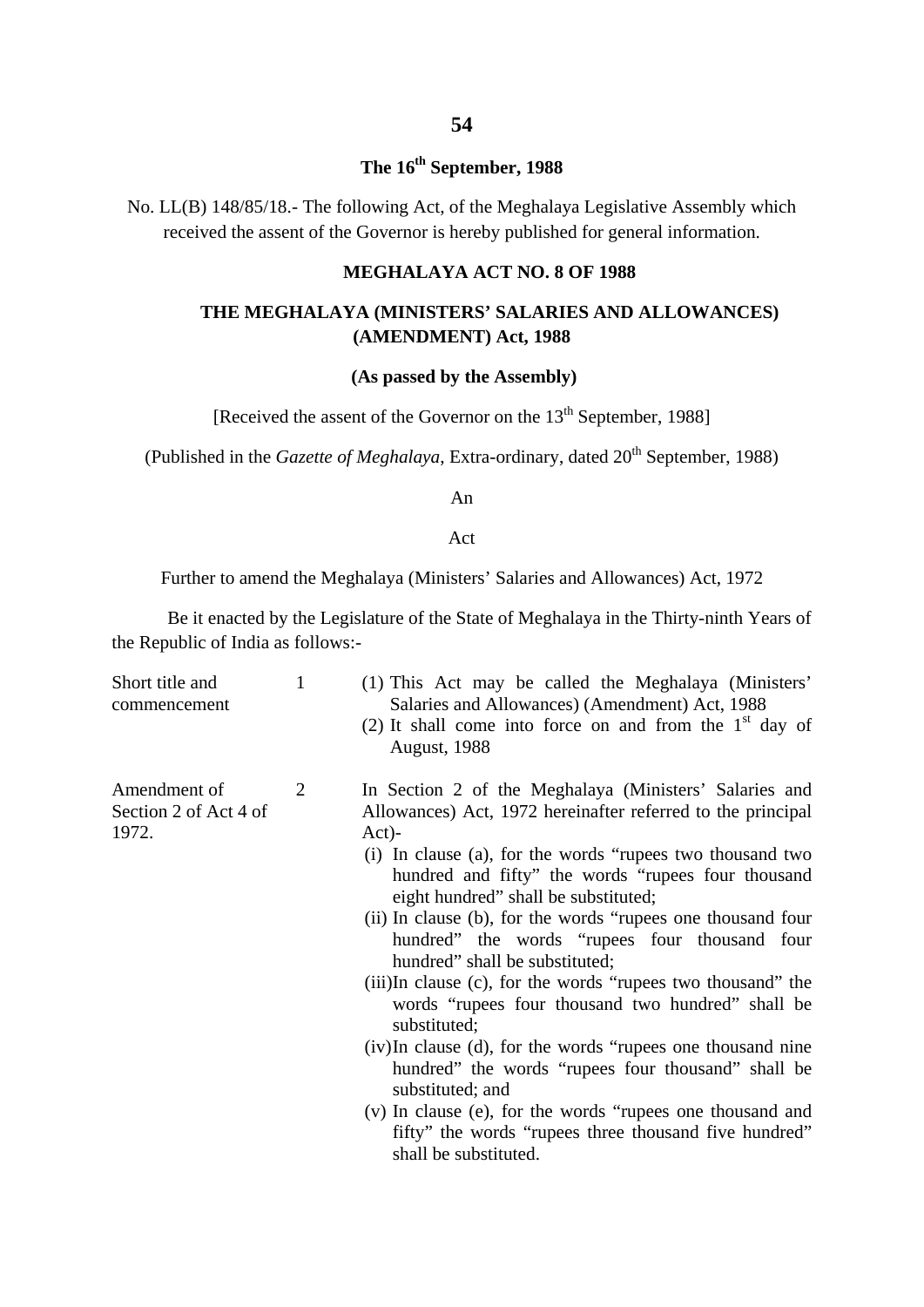Amendment of Section 4 of Act 4 of 1972 3 For Section 4 of the principal Act, including the marginal note thereto, the following shall be substituted, namely-

"Private residence occupied by a Minister"

"4. Where the Chief Minister or, as the case may be, the Deputy Chief Minister, a Minister, Minister of State or Deputy Minister does not occupy residence provided by Government as referred to in Section 3 the private residence he occupies may stand requisitioned and rent, as may by rules be prescribed, paid for by government".

#### L. JYRWA,

Secretary to the Govt. Of Meghalaya,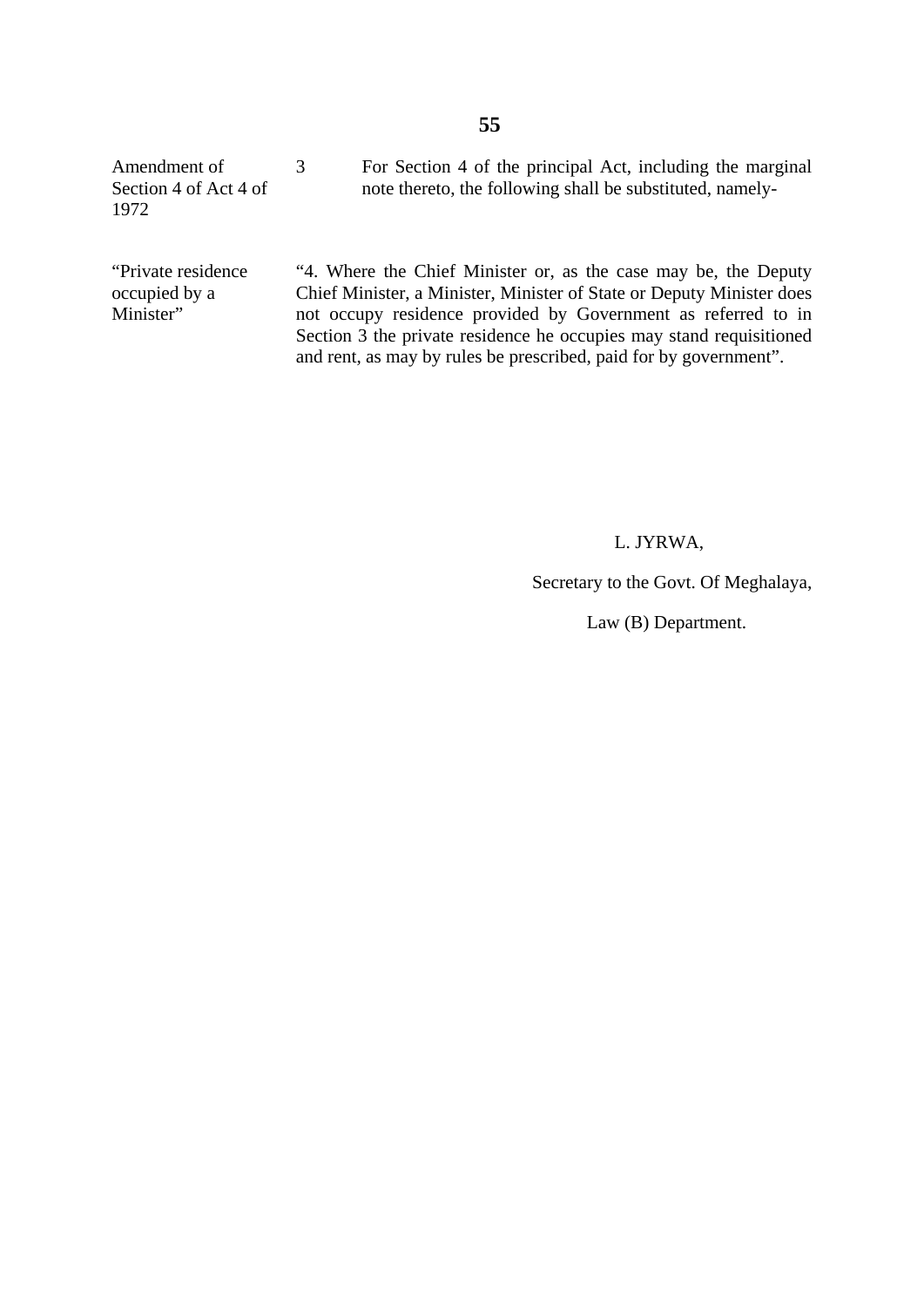#### **56**

## **The 16th September, 1988**

No. LL(B) 153/85/17.- The following Act of the Meghalaya Legislative Assembly which received the assent of the Governor is hereby published for general information.

#### **MEGHALAYA ACT NO. 9 OF 1988**

### **THE LEGISLATIVE ASSEMBLY OF MEGHALAYA (SPEAKER AND DEPUTY SPEAKER SALARIES AND ALLOWANCES) (AMENDMENT) Act, 1988**

#### **(As passed by the Assembly)**

[Received the assent of the Governor on the 13<sup>th</sup> September, 1988]

(Published in the *Gazette of Meghalaya*, Extra-ordinary, dated 20<sup>th</sup> September, 1988)

An

Act

Further to amend the Legislative Assembly of Meghalaya (Speaker and Deputy Speaker Salaries and Allowances) Act, 1972

Be it enacted by the Legislature of the State of Meghalaya in the Thirty-ninth Years of the Republic of India as follows:-

| Short title and<br>commencement            | 1             | (1) This Act may be called the Legislative Assembly of<br>Meghalaya (Speaker and Deputy Speaker Salaries and<br>Allowances) (Amendment) Act, 1988<br>(2) It shall come into force on and from $1st$ day of August,<br>1988                                                                                                                                                   |
|--------------------------------------------|---------------|------------------------------------------------------------------------------------------------------------------------------------------------------------------------------------------------------------------------------------------------------------------------------------------------------------------------------------------------------------------------------|
| Amendment of Section<br>2 of Act 2 of 1972 | $\mathcal{L}$ | In Section 2 of the Legislative Assembly of Meghalaya<br>(Speaker and Deputy Speaker Salaries and Allowances) Act<br>1972 (hereinafter referred to as the principal Act), foe the<br>words "rupees two thousand" and "rupees one thousand<br>nine hundred" the words "rupees four thousand four<br>hundred" and "rupees four thousand" respectively shall be<br>substituted. |
| <b>Amendment of Section</b>                | 3             | For Section 4 of the principal Act, including the marginal                                                                                                                                                                                                                                                                                                                   |

note thereto, the following shall be substituted, namely-

4 of Act 2 of 1972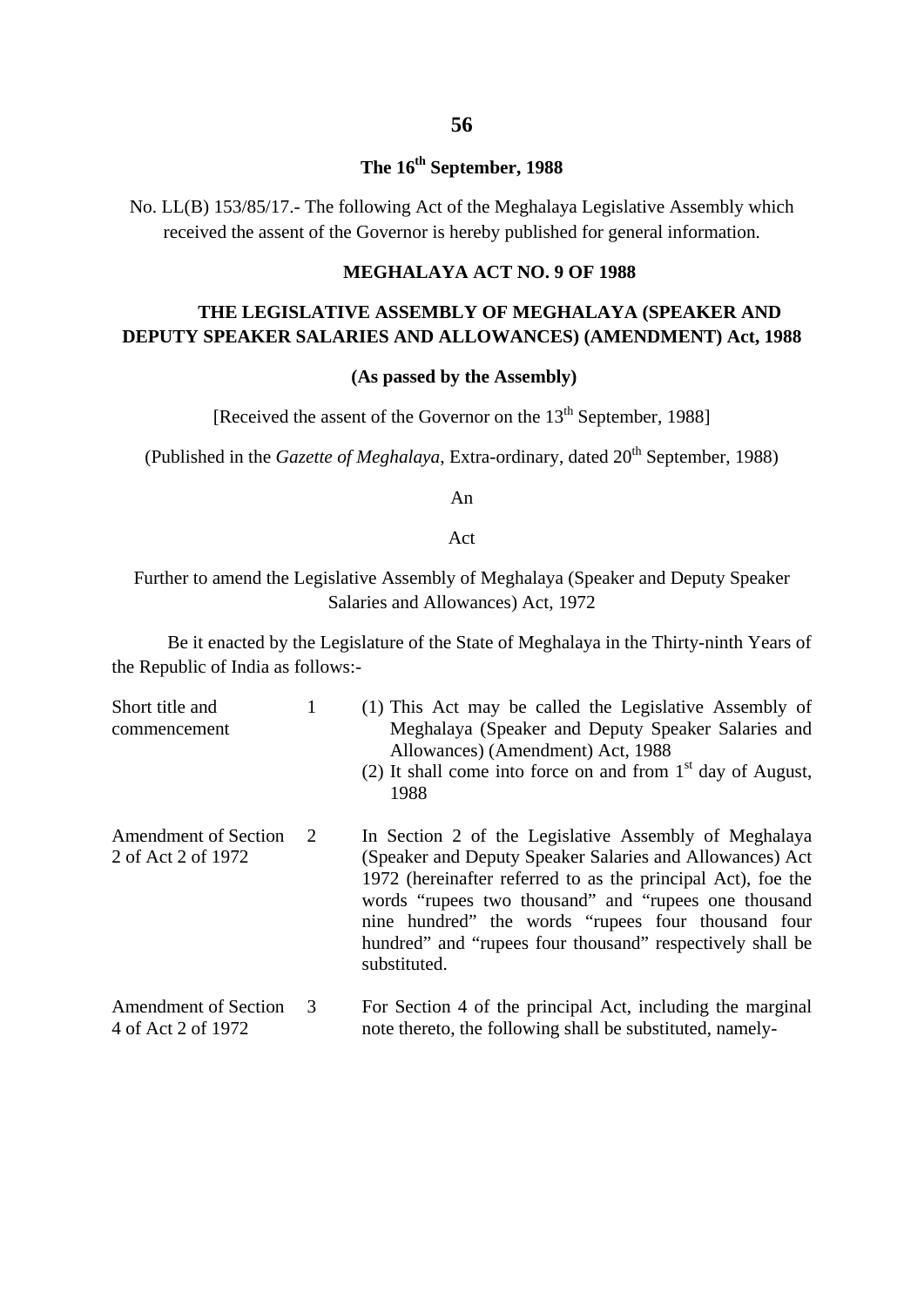"Private residence occupied by the Speaker or Deputy Speaker.

"4. Where the Speaker or as the case may be the Deputy Speaker does not occupy residence provided by Government as referred to in Section 3, the private residence he occupies may stand requisitioned and rent, as may by rules be prescribed, paid for by Government".

#### L. JYRWA,

Secretary to the Govt. Of Meghalaya,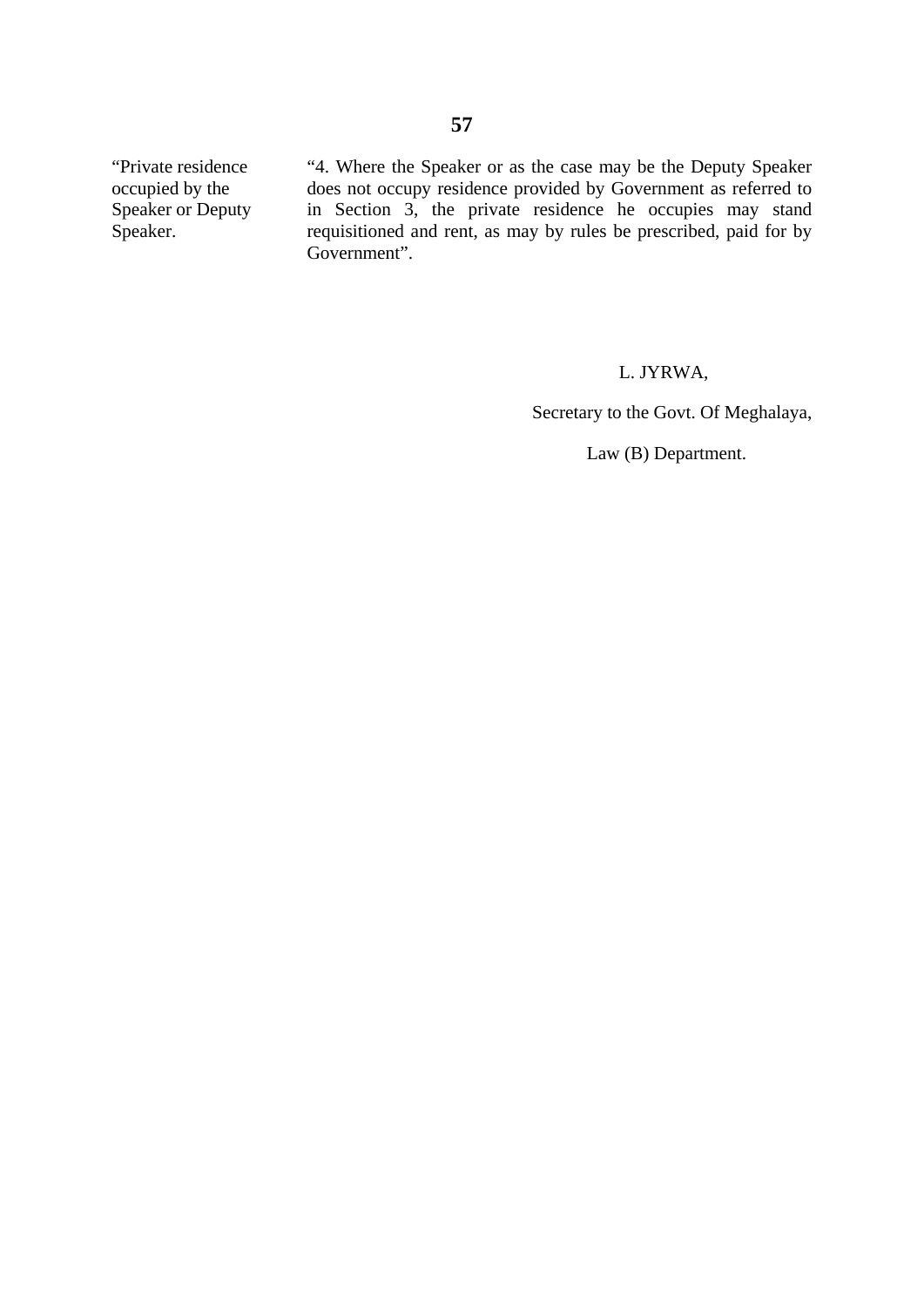## **The 16th September, 1988**

No. LL(B) 150/85/21.- The following Act of the Meghalaya Legislative Assembly which received the assent of the Governor is hereby published for general information.

#### **MEGHALAYA ACT NO. 10 OF 1988**

#### **THE LEGISLATIVE ASSEMBLY OF MEGHALAYA (MEMBERS' SALARIES AND ALLOWANCES) (AMENDMENT) Act, 1988**

#### **(As passed by the Assembly)**

[Received the Assent of the Governor on the 13<sup>th</sup> September, 1988]

(Published in the *Gazette of Meghalaya*, Extra-ordinary, dated 20<sup>th</sup> September, 1988)

An

Act

#### Further to amend the Legislative Assembly of Meghalaya (Members Salaries and Allowances) Act, 1972

Be it enacted by the Legislature of the State of Meghalaya in the Thirty-ninth Years of the Republic of India as follows:-

| Short title and<br>commencement               | 1 | (1) This Act may be called the Legislative Assembly of<br>Meghalaya (Members' Salaries and Allowances)<br>(Amendment) Act, 1988<br>(2) It shall come into force on and from the $1st$ day of<br><b>August, 1988</b>                                                                                                                                                                      |
|-----------------------------------------------|---|------------------------------------------------------------------------------------------------------------------------------------------------------------------------------------------------------------------------------------------------------------------------------------------------------------------------------------------------------------------------------------------|
| Amendment of<br>Section 3 of Act 8 of<br>1972 | 2 | In Section 3 of the Legislative Assembly of Meghalaya<br>(members' Salaries and Allowances) Act, 1972 (hereinafter<br>referred to as the principal Act), for the words "rupees"<br>seven hundred and fifty" the words "rupees two thousand"<br>shall be substituted.                                                                                                                     |
| Amendment of<br>Section 4 of Act 8 of<br>1972 | 3 | In Section 4 of the principal Act-<br>The word "and occurring at the end of clause (ii)<br>(i)<br>shall be deleted;<br>At the end of clause (c), the full stop " $(.)$ " shall be<br>(ii)<br>substituted by a semi-colon " $($ ; " and the word "and"<br>be added immediately thereafter; and<br>After clause (e) the following shall be inserted as<br>(iii)<br>new clause (f), namely- |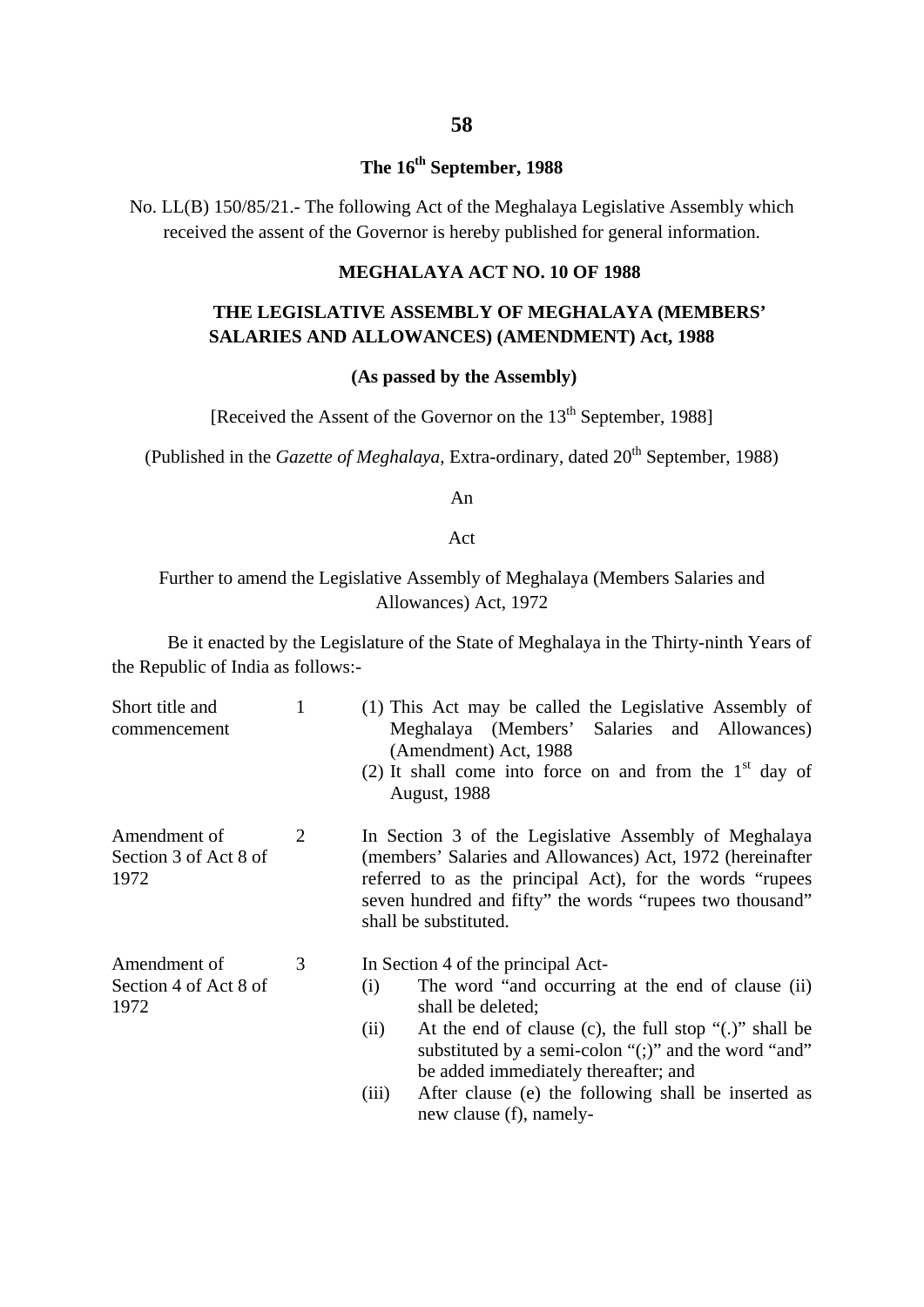'(f) where he does not hold any office equivalent to that of a Minister, Secretariat allowance of rupees seven hundred and fifty per mensem with effect from the  $1<sup>st</sup>$  day of September, 1988 subject to production of a certificate, if any as may by rules be prescribed.

**Explanation-** For the purpose of this clause Minister includes the Chief Minister, deputy Chief Minister, Minister of State and Deputy Minister".

L. JYRWA,

Secretary to the Govt. Of Meghalaya,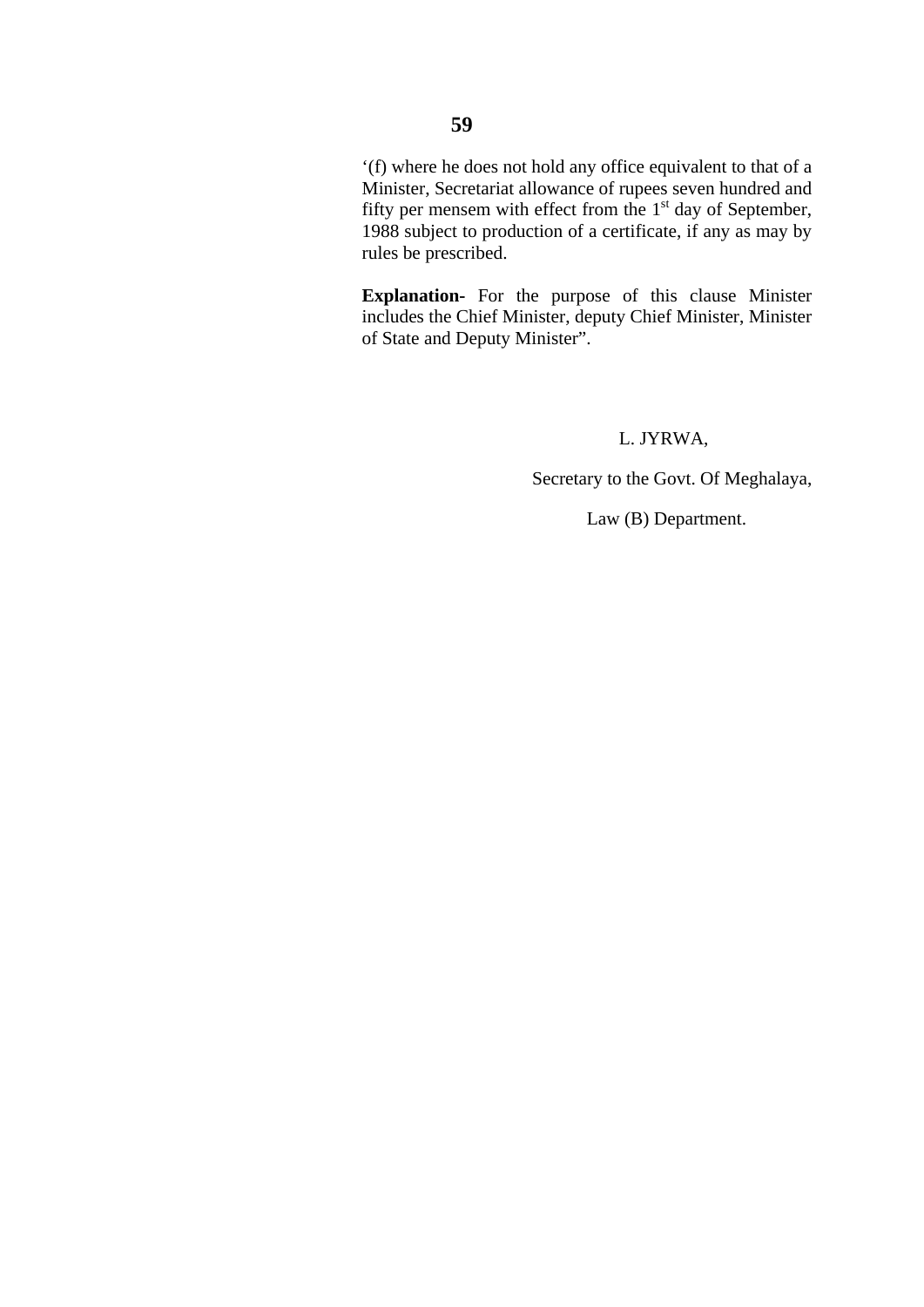## **The 16th September, 1988**

No. LL(B) 152/85/17.- The following Act of the Meghalaya Legislative Assembly which received the assent of the Governor is hereby published for general information.

#### **MEGHALAYA ACT NO. 11 OF 1988**

#### **THE MEGHALAYA LEGISLATIVE ASSEMBLY (LEADER OF THE OPPOSITION) (SALARY AND ALLOWANCES) (AMENDMENT) ACT, 1988**

#### **(As passed by the Assembly)**

[Received the Assent of the Governor on the 13<sup>th</sup> September, 1988]

(Published in the *Gazette of Meghalaya*, Extra-ordinary, dated 20<sup>th</sup> September, 1988)

An

Act

Further to amend the Meghalaya Legislative Assembly (Leader of the Opposition) (Salary and Allowances) Act, 1972

Be it enacted by the Legislature of the State of Meghalaya in the Thirty-ninth Years of the Republic of India as follows:-

| Short title and<br>commencement                   | (1) This Act may be called the Meghalaya legislative<br>Assembly (Leader of the Opposition) (Salary and<br>Allowance) (Amendment) Act, 1988.<br>(2) It shall come into force on and from the $1st$ day of<br>August, 1988. |
|---------------------------------------------------|----------------------------------------------------------------------------------------------------------------------------------------------------------------------------------------------------------------------------|
| <b>Amendment of Section</b><br>3 of Act 6 of 1983 | For Section 5 of the principal Act, including the marginal<br>note thereto, the following shall be substituted, namely-                                                                                                    |

"Private residence occupied by the leader of Opposition. "5. Where the Leader of Opposition does not occupy residence provided by Government as referred to in Section 4, the private residence he occupies may stand requisitioned and rent, as may by rules be prescribed, paid for by Government".

#### L. JYRWA,

Secretary to the Govt. Of Meghalaya,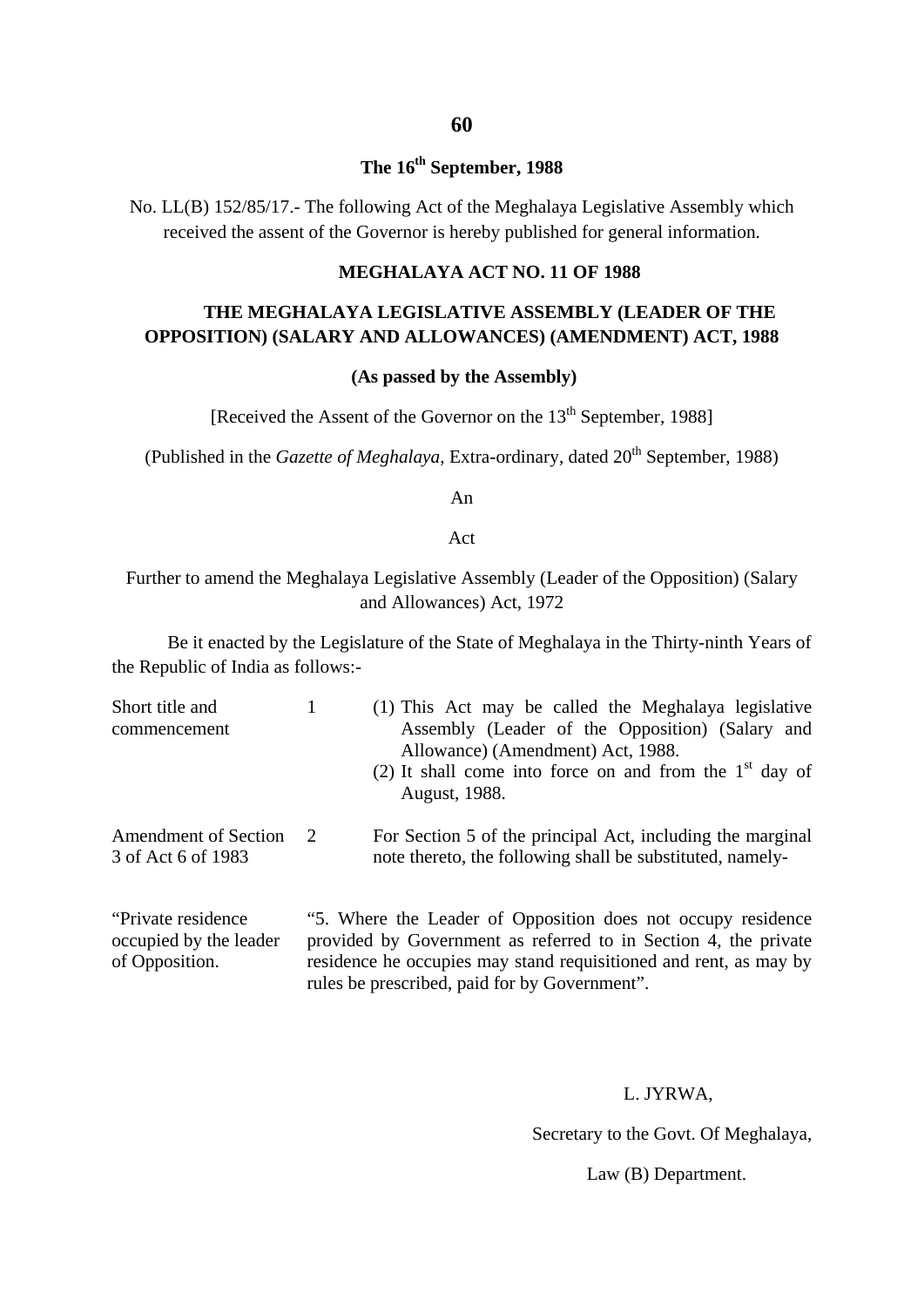## **The 22nd December, 1988**

No. LL(B) 112/88/2.- The following Act of the Meghalaya Legislative Assembly which received the assent of the Governor/President is hereby published for general information.

#### **MEGHALAYA ACT NO. 12 OF 1988**

#### **THE MEGHALAYA APPROPRIATION (No. III) ACT, 1988**

#### **(As passed by the Assembly)**

[Received the Assent of the Governor on the 22<sup>nd</sup> December, 1988]

(Published in the *Gazette of Meghalaya*, Extra-ordinary, dated 22nd December, 1988)

An

Act

To authorise payment and appropriation of certain further sums from and out of the Consolidated Fund of Meghalaya for the services of the financial year 1988-89

Be it enacted by the Legislature of the State of Meghalaya in the Thirty-ninth Years of the Republic of India as follows:-

| Short title and                                                                                                                  |   | This Act may be called the Meghalaya Appropriation (No.<br>III) Act, 1988                                                                                                                                                                                                                                                                                                                                                                                                             |
|----------------------------------------------------------------------------------------------------------------------------------|---|---------------------------------------------------------------------------------------------------------------------------------------------------------------------------------------------------------------------------------------------------------------------------------------------------------------------------------------------------------------------------------------------------------------------------------------------------------------------------------------|
| Withdrawal of Rs.<br>12,53,06,927 from and<br>out of the Consolidated<br>Fund of Meghalaya for<br>the financial year 1988-<br>89 | 2 | From and out of the Consolidated Fund of Meghalaya there<br>may be paid and applied sums not exceeding those specified<br>in Column (3) of the Schedule amounting in the aggregate<br>to the sum of twelve crores, fifty three lakhs, six thousand,<br>nine hundred twenty-seven rupees towards defraying the<br>several charges which will come in the course of payment<br>during the financial year 1988-89 in respect of the services<br>specified in Column (2) of the Schedule. |
| Appropriation                                                                                                                    | 3 | The sums authorised to be paid and applied from and out of<br>the Consolidated Fund of Meghalaya by this Act, shall be<br>appropriated for the services and purposes expressed in the<br>Schedule in relation to the said year.                                                                                                                                                                                                                                                       |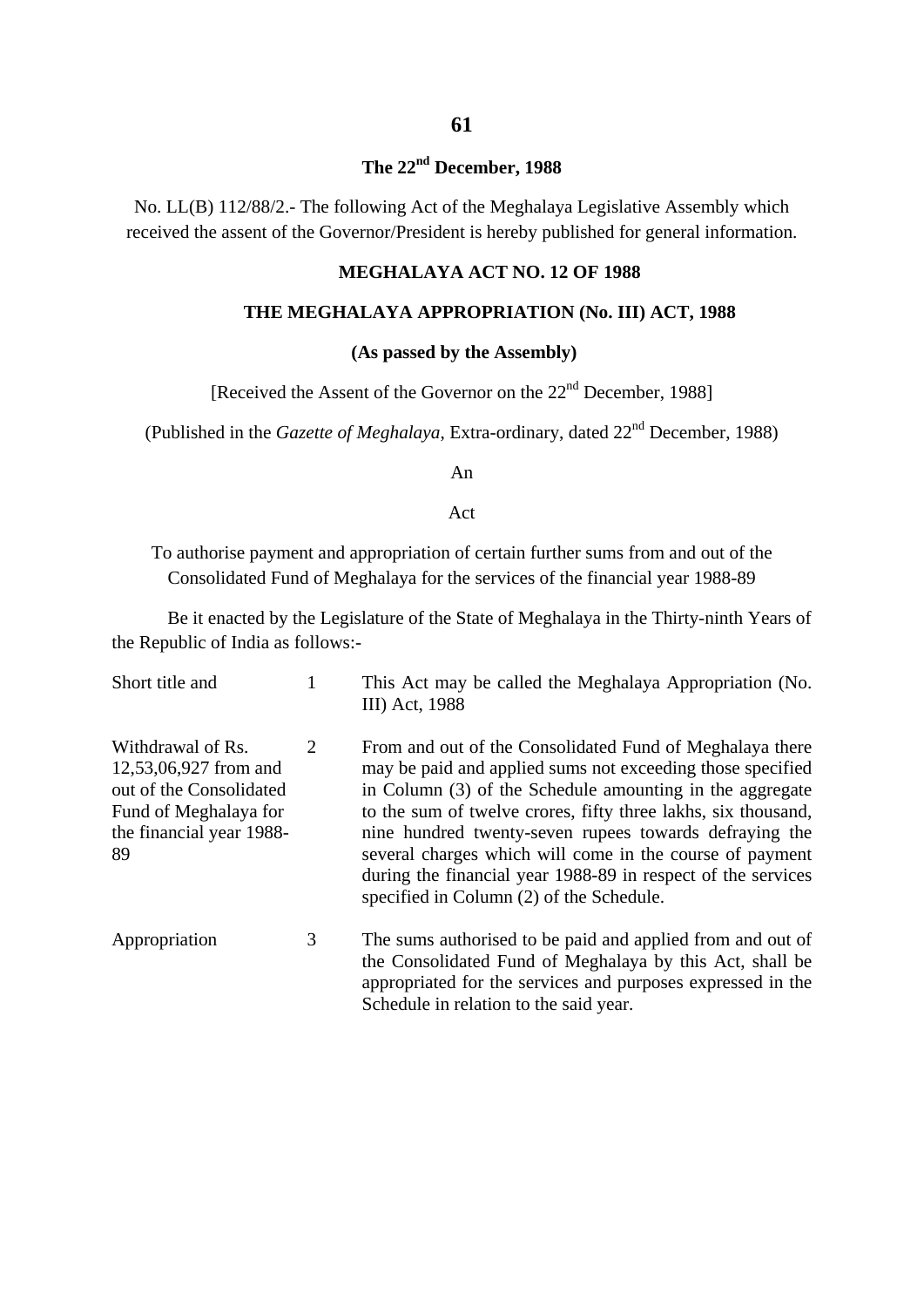## **62** SCHEDULE (See Section 2 & 3)

| (1)       | (2)                                                                                                                                                                                                                                                                                                                  |                    | (3)                |                    |  |  |
|-----------|----------------------------------------------------------------------------------------------------------------------------------------------------------------------------------------------------------------------------------------------------------------------------------------------------------------------|--------------------|--------------------|--------------------|--|--|
| Grant No. | Services and Purposes                                                                                                                                                                                                                                                                                                |                    | Sums not exceeding |                    |  |  |
|           | (Major Heads)                                                                                                                                                                                                                                                                                                        |                    |                    |                    |  |  |
|           |                                                                                                                                                                                                                                                                                                                      | Voted by           | Charged on         | Total              |  |  |
|           |                                                                                                                                                                                                                                                                                                                      |                    |                    |                    |  |  |
|           |                                                                                                                                                                                                                                                                                                                      | the                | the Consolidated   |                    |  |  |
|           |                                                                                                                                                                                                                                                                                                                      | Assembly           | Fund               |                    |  |  |
|           |                                                                                                                                                                                                                                                                                                                      | Rs.                | Rs.                | Rs.                |  |  |
|           | 1. 2011-Parliamentary/State/Union<br>Revenue                                                                                                                                                                                                                                                                         | 23,90,000          | 2,45,000           | 26,35,000          |  |  |
|           | Territory Legislature-02-                                                                                                                                                                                                                                                                                            |                    |                    |                    |  |  |
|           | State Legislature                                                                                                                                                                                                                                                                                                    |                    |                    |                    |  |  |
| 3.<br>4.  | 2013-Council of Ministers<br>Revenue<br>2014-Administration of Justice<br>Revenue                                                                                                                                                                                                                                    | 2,96,542<br>10,000 |                    | 2,96,542<br>10,000 |  |  |
| 6.        | 2029-Land Revenue<br>2245-Relief on account of Natural<br>Calamities<br>2250-Other Social Services<br>Revenue<br>3475-Other General Economic<br>Services-201-Land Ceilings<br>6225-Loans for Welfare of<br><b>Scheduled Castes, Scheduled</b><br>Tribes and other Backward<br>Classes<br>6250-Loans for Other Social | 1,93,92,000        |                    | 1,93,92,000        |  |  |
|           | <b>Services</b><br>6401-Loans for Crop Husbandry<br>Capital                                                                                                                                                                                                                                                          |                    |                    |                    |  |  |
|           | 2040-Sales Tax<br>9. 2045-Other Taxes and Duties on<br>- Revenue<br><b>Commodities and Services</b>                                                                                                                                                                                                                  | 3,89,975           |                    | 3,89,975           |  |  |
|           | 12. 2047-Other Fiscal Services-<br>Revenue                                                                                                                                                                                                                                                                           | 1,10,000           |                    | 1,10,000           |  |  |
|           | Promotion of Small Savings<br>2051-Public Services Commission Revenue<br>(Charged)                                                                                                                                                                                                                                   |                    | 1,09,967           | 1,09,967           |  |  |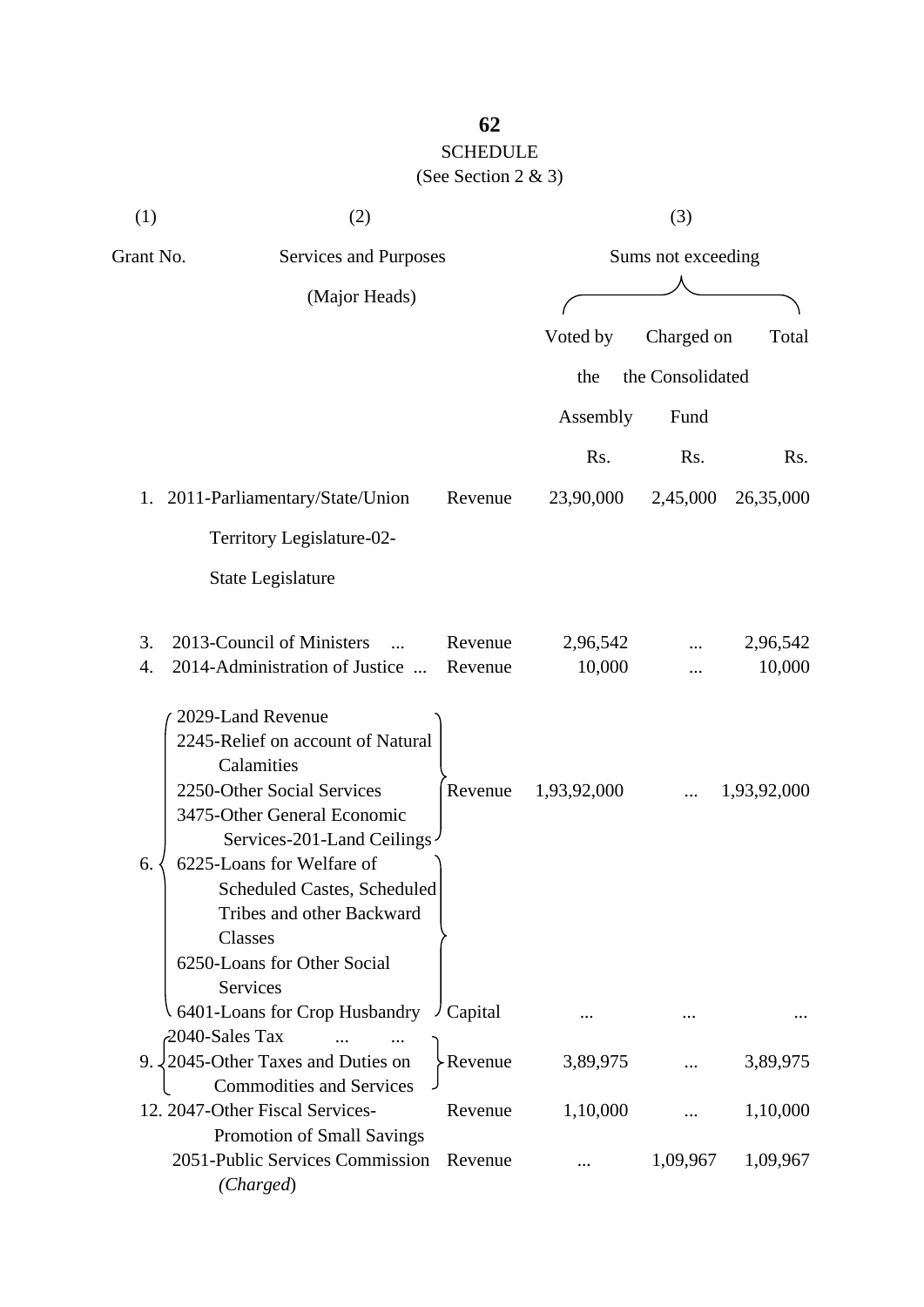| (1)       | (2)                                                                                                                                                                                                                      | (3)<br>Sums not exceeding |                       |                  |                         |
|-----------|--------------------------------------------------------------------------------------------------------------------------------------------------------------------------------------------------------------------------|---------------------------|-----------------------|------------------|-------------------------|
| Grant No. | Services and Purposes<br>(Major Heads)                                                                                                                                                                                   |                           |                       |                  |                         |
|           |                                                                                                                                                                                                                          |                           |                       |                  |                         |
|           |                                                                                                                                                                                                                          |                           | Voted by              | Charged on       | Total                   |
|           |                                                                                                                                                                                                                          |                           |                       |                  |                         |
|           |                                                                                                                                                                                                                          |                           | the                   | the Consolidated |                         |
|           |                                                                                                                                                                                                                          |                           | Assembly              | Fund             |                         |
|           |                                                                                                                                                                                                                          |                           | Rs.                   | Rs.              | Rs.                     |
| 13.       | 2052-Secretariat General Services<br>-I-Civil departments.<br>2251-Secretariat-Social and<br><b>Community Services-I-Civil</b><br>Departments<br>3451-Secretariat Economic<br>Services-I-Civil Departments               | Revenue                   | 10,81,080             |                  | 10,81,080               |
|           | 14. 2053-District Administration                                                                                                                                                                                         | Revenue                   |                       | 40,000           |                         |
|           | 2056-Jails                                                                                                                                                                                                               | Revenue                   | 35,97,020<br>1,24,840 |                  | 37, 37, 020<br>1,24,840 |
|           | 17. 4059-Capital Outlay on Public                                                                                                                                                                                        | Capital                   | 71,44,276             |                  | 71,44,276               |
|           | Works (Jails)<br>2075-Miscellaneous General<br>Services-104-Pensions and<br>Awards on consideration of<br>Distinguished Services<br>2202-General Education<br>2203-Technical Education<br>2204-Sports and Youth Services | Revenue                   | 54,15,500             |                  | 54,15,500               |
| 21        | 2205-Art and Culture                                                                                                                                                                                                     |                           |                       |                  |                         |
|           | 2236-Nutrition                                                                                                                                                                                                           |                           |                       |                  |                         |
|           | 3425-Other Scientific Research<br>3451-Census Surveys and Statistics                                                                                                                                                     |                           |                       |                  |                         |
|           | 4202-Capital Outlay on Education,                                                                                                                                                                                        |                           |                       |                  |                         |
|           | Sports, Art and Culture                                                                                                                                                                                                  |                           |                       |                  |                         |
|           | 6202-Loans for Education, Sports,<br>Arts and Culture                                                                                                                                                                    | Capital                   |                       |                  |                         |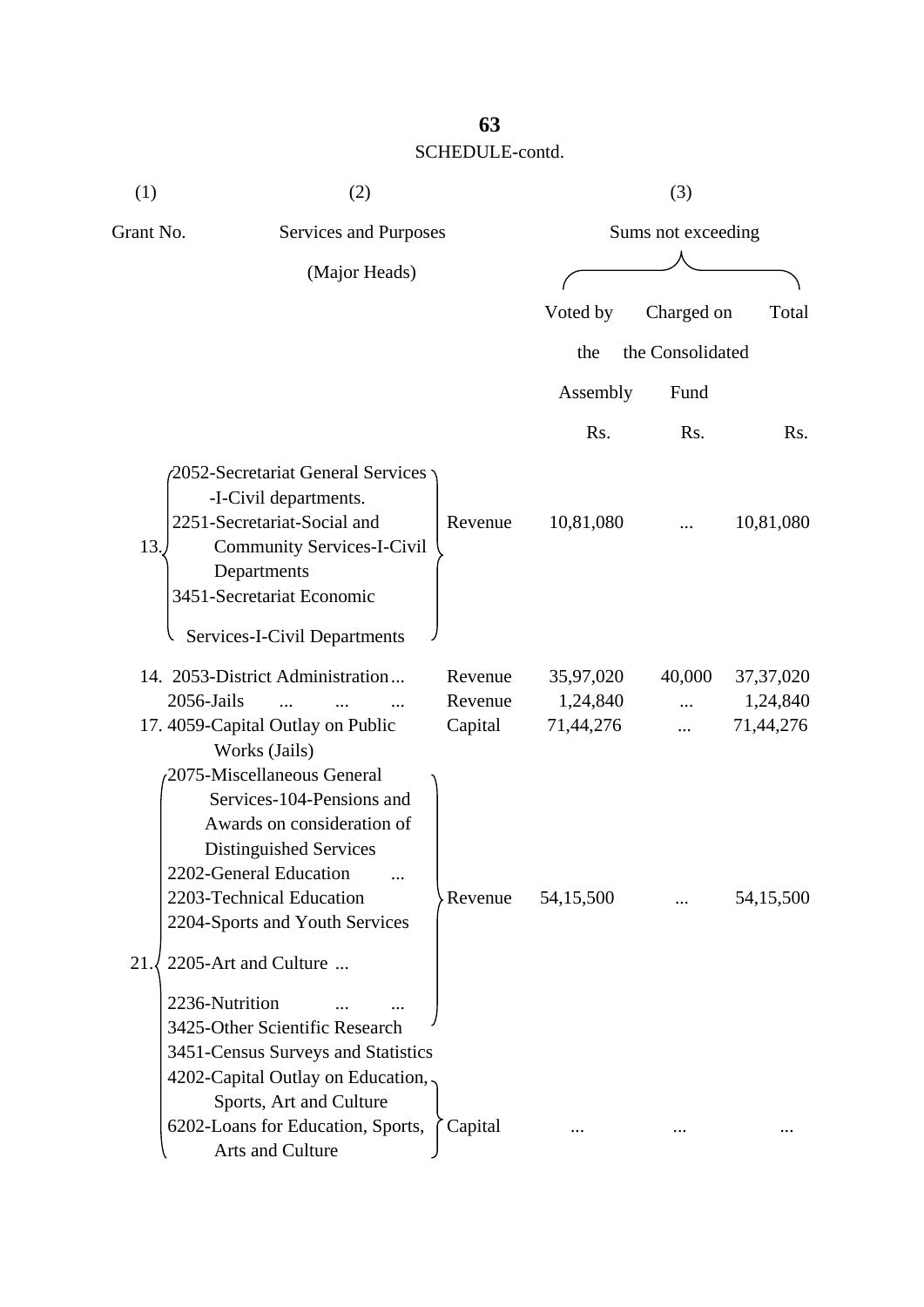| (1)       | (2)                                                                                                                                                                                                           | (3)                   |           |                    |             |  |
|-----------|---------------------------------------------------------------------------------------------------------------------------------------------------------------------------------------------------------------|-----------------------|-----------|--------------------|-------------|--|
| Grant No. |                                                                                                                                                                                                               | Services and Purposes |           | Sums not exceeding |             |  |
|           | (Major Heads)                                                                                                                                                                                                 |                       |           |                    |             |  |
|           |                                                                                                                                                                                                               |                       | Voted by  | Charged on         | Total       |  |
|           |                                                                                                                                                                                                               |                       | the       | the Consolidated   |             |  |
|           |                                                                                                                                                                                                               |                       |           |                    |             |  |
|           |                                                                                                                                                                                                               |                       | Assembly  | Fund               |             |  |
|           |                                                                                                                                                                                                               |                       | Rs.       | Rs.                | Rs.         |  |
| 22.       | 2070-Other Administrative<br>Services-IV-Guest Houses,<br>Government Hostels, etc<br>2216-Housing-01-Government                                                                                               | Revenue               | 22,10,320 |                    | 22, 10, 320 |  |
| 23.       | <b>Residential Buildings</b><br>(i/c G.A.D)<br>4059-Capital Outlay on Public<br>Works-80-General (i/c G.A.D)<br>2070-Other Administrative<br>Services-V-Training-Vigilance,                                   | Capital<br>Revenue    | 5,00,000  |                    | 5,00,000    |  |
| 28.       | Administration of Citizenship<br>Act, etc<br>2216-Housing<br>4216-Capital Outlay on Housing<br>(General)                                                                                                      | Revenue               |           |                    |             |  |
|           | 6216-Loans for Housing                                                                                                                                                                                        | Capital               | 1,76,000  |                    | 1,76,000    |  |
|           | 2217-Urban Development<br>30. 4216-Capital Outlay on Housing<br>4217-Capital Outlay on Urban<br>Development                                                                                                   | Revenue<br>Capital    | 64,60,000 |                    | 64,60,000   |  |
|           | 32, 2230-Labour and Employment-01-<br>Labour<br>2230-Labour and Employment-01-<br>Labour-(A-Inspectorate of<br>Factories and Steam Boilers).<br>2230-Labour and Employment-02-<br>Employment and -03-Training | Revenue               | 1,76,000  |                    | 1,76,000    |  |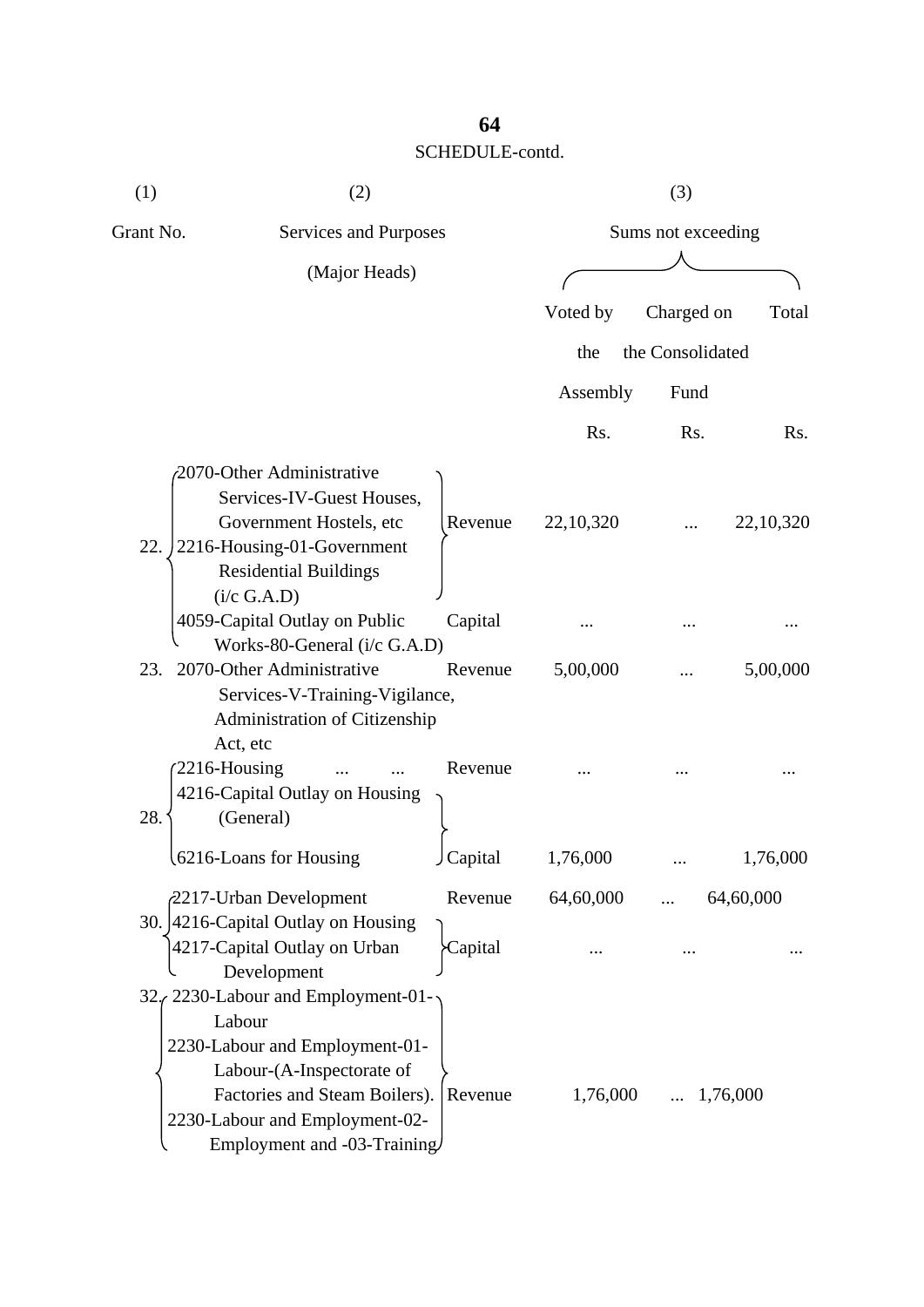| (1)       | (2)                                            |                    |           | (3)              |           |
|-----------|------------------------------------------------|--------------------|-----------|------------------|-----------|
| Grant No. | Services and Purposes                          | Sums not exceeding |           |                  |           |
|           | (Major Heads)                                  |                    |           |                  |           |
|           |                                                |                    | Voted by  | Charged on       | Total     |
|           |                                                |                    | the       | the Consolidated |           |
|           |                                                |                    |           |                  |           |
|           |                                                |                    | Assembly  | Fund             |           |
|           |                                                |                    | Rs.       | Rs.              | Rs.       |
|           | 2235-Social Security and Welfare ·             |                    |           |                  |           |
|           | -60-Other Social Security                      | Revenue            | 1,99,000  |                  | 1,99,000  |
|           | and Welfare Programmes                         |                    |           |                  |           |
|           | 6235-Loans for Social Security and, Capital    |                    |           |                  |           |
| 36.       | Welfare-60-Other Social Secu-                  |                    |           |                  |           |
|           | rity and Welfare Programmes.                   |                    |           |                  |           |
|           | 37. 2235-Social Security and Welfare           |                    |           |                  |           |
|           | -E-60-Other Social Security                    | Revenue            | 58,00,000 |                  | 58,00,000 |
|           | and Welfare Programmes                         |                    |           |                  |           |
|           | 42. 3454-Census, Surveys and                   | Revenue            | 1,14,0001 |                  | 1,14,0001 |
|           | Statistics-02-Surveys and<br><b>Statistics</b> |                    |           |                  |           |
|           | 2401-Crop Husbandry                            |                    |           |                  |           |
|           | 2415-Agricultural Research and                 | Revenue            | 3,93,000  |                  | 3,93,000  |
|           | Education                                      |                    |           |                  |           |
|           | 2435-Other Agricultural                        |                    |           |                  |           |
|           | Programmes                                     |                    |           |                  |           |
| 44        | 2702-Minor Irrigation                          |                    |           |                  |           |
|           | 2252-Other Social Services                     |                    |           |                  |           |
|           | 2216-Housing                                   |                    |           |                  |           |
|           | 4216-Capital Outlay on Housing                 |                    |           |                  |           |
|           | 4401-Capital Outlay on Crop                    |                    |           |                  |           |
|           | Husbandry                                      |                    |           |                  |           |
|           | 4702-Capital Outlay on Minor                   |                    |           |                  |           |
|           | Irrigation                                     |                    |           |                  |           |
|           | 4416-Investments in Agricultural               | Capital            |           |                  |           |
|           | <b>Financial INST</b>                          |                    |           |                  |           |
|           | 6401-Loans for Crop Husbandry                  |                    |           |                  |           |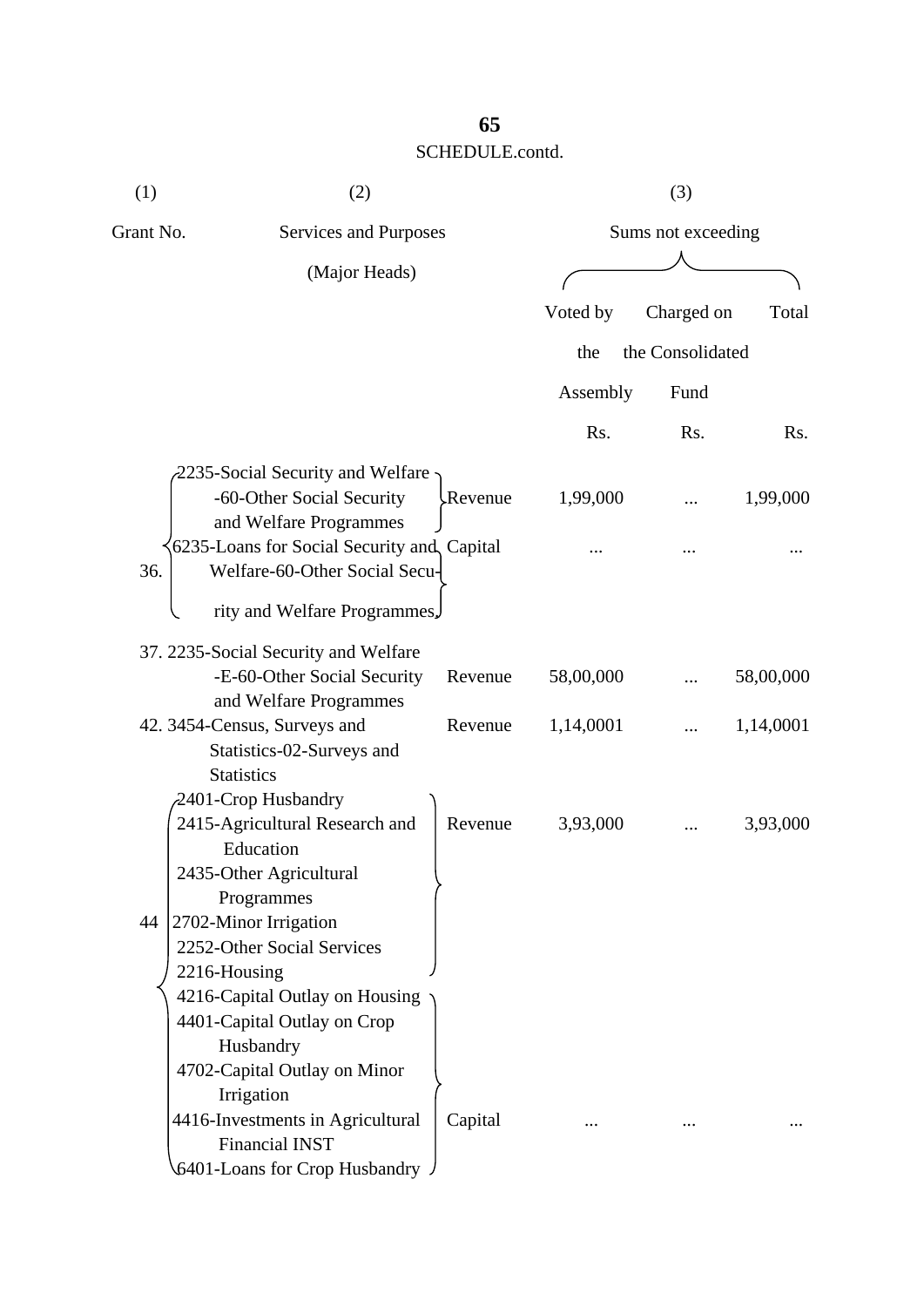| (1)                  | (2)                                                                                                                                                         |         |                    | (3)              |                     |
|----------------------|-------------------------------------------------------------------------------------------------------------------------------------------------------------|---------|--------------------|------------------|---------------------|
| Grant No.            | Services and Purposes                                                                                                                                       |         | Sums not exceeding |                  |                     |
|                      | (Major Heads)                                                                                                                                               |         |                    |                  |                     |
|                      |                                                                                                                                                             |         | Voted by           | Charged on       | Total               |
|                      |                                                                                                                                                             |         | the                | the Consolidated |                     |
|                      |                                                                                                                                                             |         | Assembly           | Fund             |                     |
|                      |                                                                                                                                                             |         | Rs.                | Rs.              | R <sub>s</sub> .    |
|                      | 2406-Forestry and Wild Life                                                                                                                                 |         |                    |                  |                     |
|                      | 51. 2415-Agricultural Research and<br>Education                                                                                                             | Revenue |                    |                  | 63,16,809 63,16,809 |
|                      | 4406-Capital Outlay on Forestry<br>and Wild Life                                                                                                            | Capital |                    |                  |                     |
| 2852-Industries      | $\dddotsc$<br>4885-Capital Outlay on Industries<br>and Mineral                                                                                              | Revenue |                    |                  |                     |
| 53.                  | 4858-Capital Outlay on Engineering Capital<br>Industries<br>4860-Capital Outlay on Consumer<br>Industries<br>6885-Loans for other Industries<br>and Mineral |         | 4,70,75,000        |                  | 4,70,75,000         |
|                      | 55. (2851-Village and Small Industries Revenue                                                                                                              |         |                    |                  |                     |
|                      | 2216-Housing-01-Government<br><b>Residential Buildings</b>                                                                                                  |         |                    |                  |                     |
|                      | 4216-Capital Outlay on Housing                                                                                                                              |         |                    |                  |                     |
|                      | 4851-Capital Outlay on Village<br>and Small Industries                                                                                                      | Capital | 4,25,000           |                  | 4,25,000            |
| 3452-Tourism<br>58.5 | 5452-Capital Outlay on Tourism                                                                                                                              | Revenue | 65,000             |                  | 65,000              |
|                      | -7452-Loans for Tourism                                                                                                                                     | Capital | 71,44,997          |                  | 71,44,997           |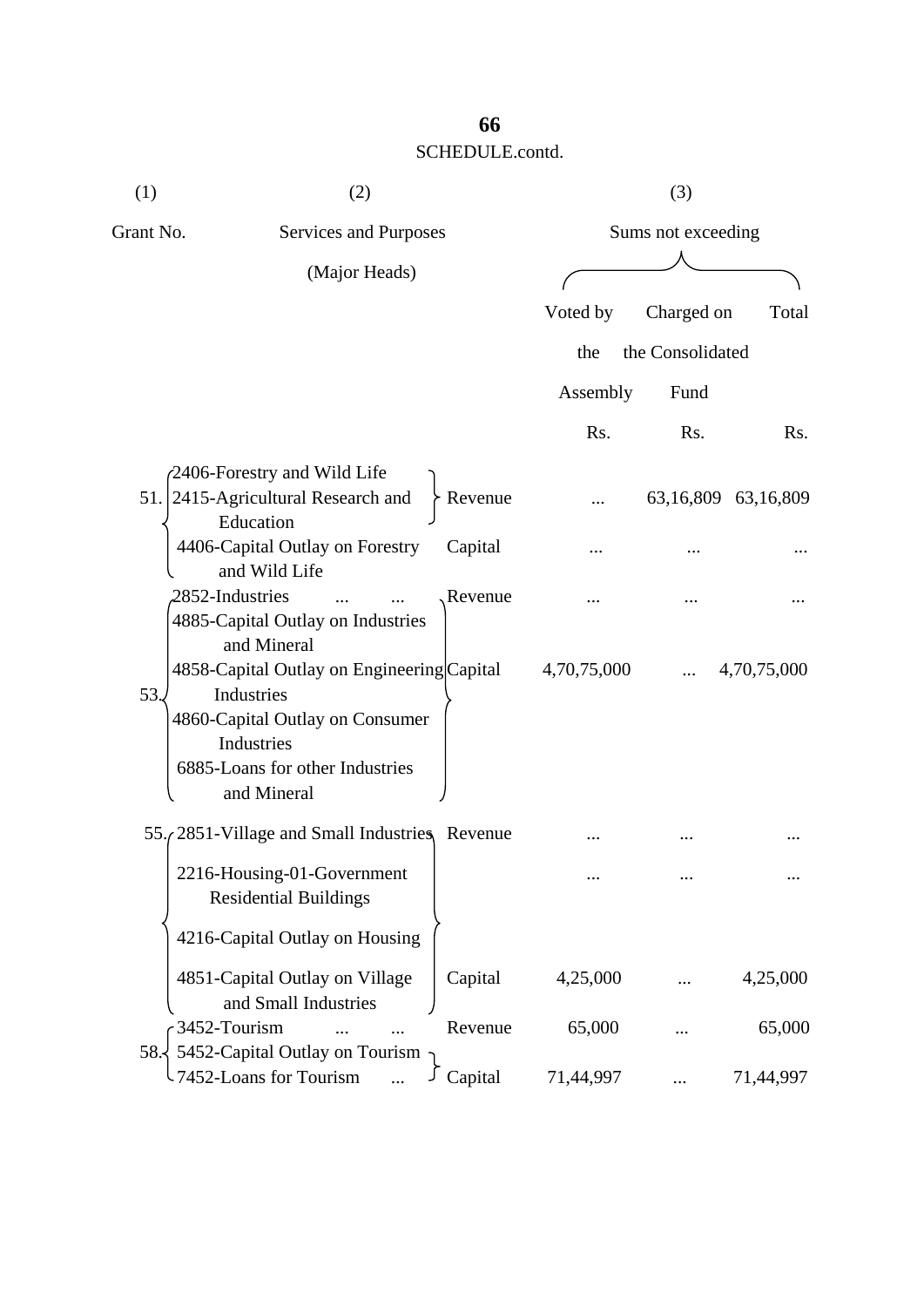

#### E. W. MAIROM

Deputy Secretary to the Govt. Of Meghalaya,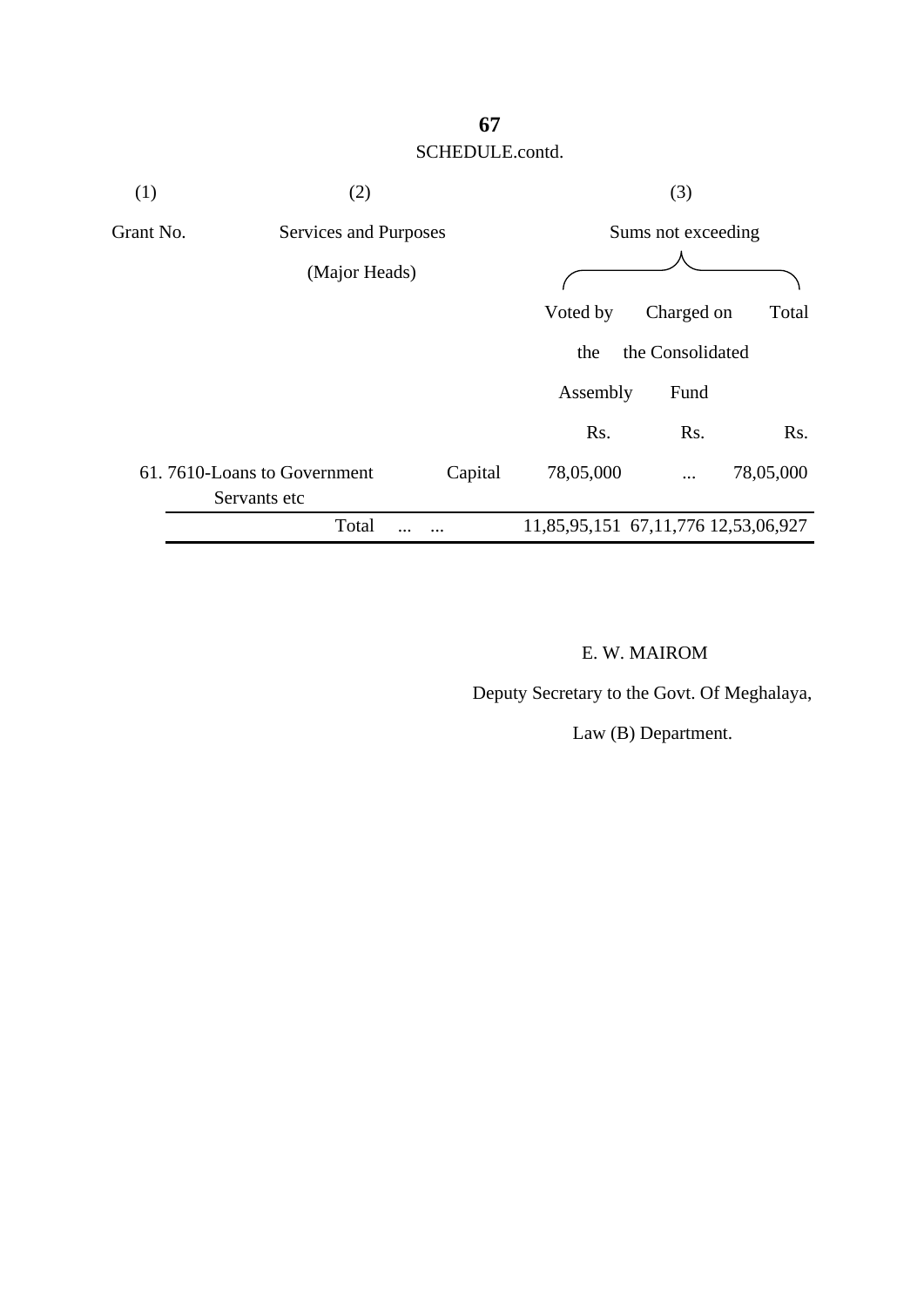## **The 28th December, 1988**

No. LL(B) 88/88/59.- The following Act of the Meghalaya Legislative Assembly which received the assent of the Governor/President is hereby published for general information.

#### **MEGHALAYA ACT NO. 13 OF 1988**

#### **THE MEGHALAYA BOARD OF PRIMARY SCHOOL EDUCATION ACT, 1988**

#### **(As passed by the Assembly)**

[Received the Assent of the Governor on the 25<sup>th</sup> December, 1988]

(Published in the *Gazette of Meghalaya*, Extra-ordinary, dated 28<sup>th</sup> December, 1988)

An

Act

To provide for the establishment of a Board of Primary School Education to supervise, regulate and develop primary education in the State.

Be it enacted in the Thirty-ninth Years of the Republic of India as follows:-

| Short title, extent and<br>commencement | $\mathbf{1}$   | (1) This Act may be called the Meghalaya Board of<br>Primary School Education Act, 1988<br>(2) It extends to the whole of the State of Meghalaya.<br>(3) It shall come into force on such date as Government<br>may by notification appoint.                                                                                                                                                                                                                                                                                                                                                                                                                                                                                                                                                                                                  |
|-----------------------------------------|----------------|-----------------------------------------------------------------------------------------------------------------------------------------------------------------------------------------------------------------------------------------------------------------------------------------------------------------------------------------------------------------------------------------------------------------------------------------------------------------------------------------------------------------------------------------------------------------------------------------------------------------------------------------------------------------------------------------------------------------------------------------------------------------------------------------------------------------------------------------------|
| Definitions                             | $\overline{2}$ | In this Act unless there is anything repugnant in the subject<br>or context:-<br>(a) 'Board' means the Meghalaya Board of Primary School<br>Education constituted under Section 3;<br>(b) 'Chairman' means the Chairman of the Board;<br>(c) 'Committee' mean a Committee appointed by the Board<br>under Section 13;<br>(d) 'Government' means the Government of the State of<br>Meghalaya;<br>(e) 'Fund' means the Meghalaya Board of Primary School<br>Education Fund constituted under Section 14;<br>(f) 'notification' means a notification published by<br>Government in the Official Gazette;<br>(g) 'Prescribed' means prescribed by rules or regulations, as<br>the case may be, made under this Act;<br>(h) 'Primary education' means education imparted in a<br>primary or junior basic school or its equivalent in the<br>State; |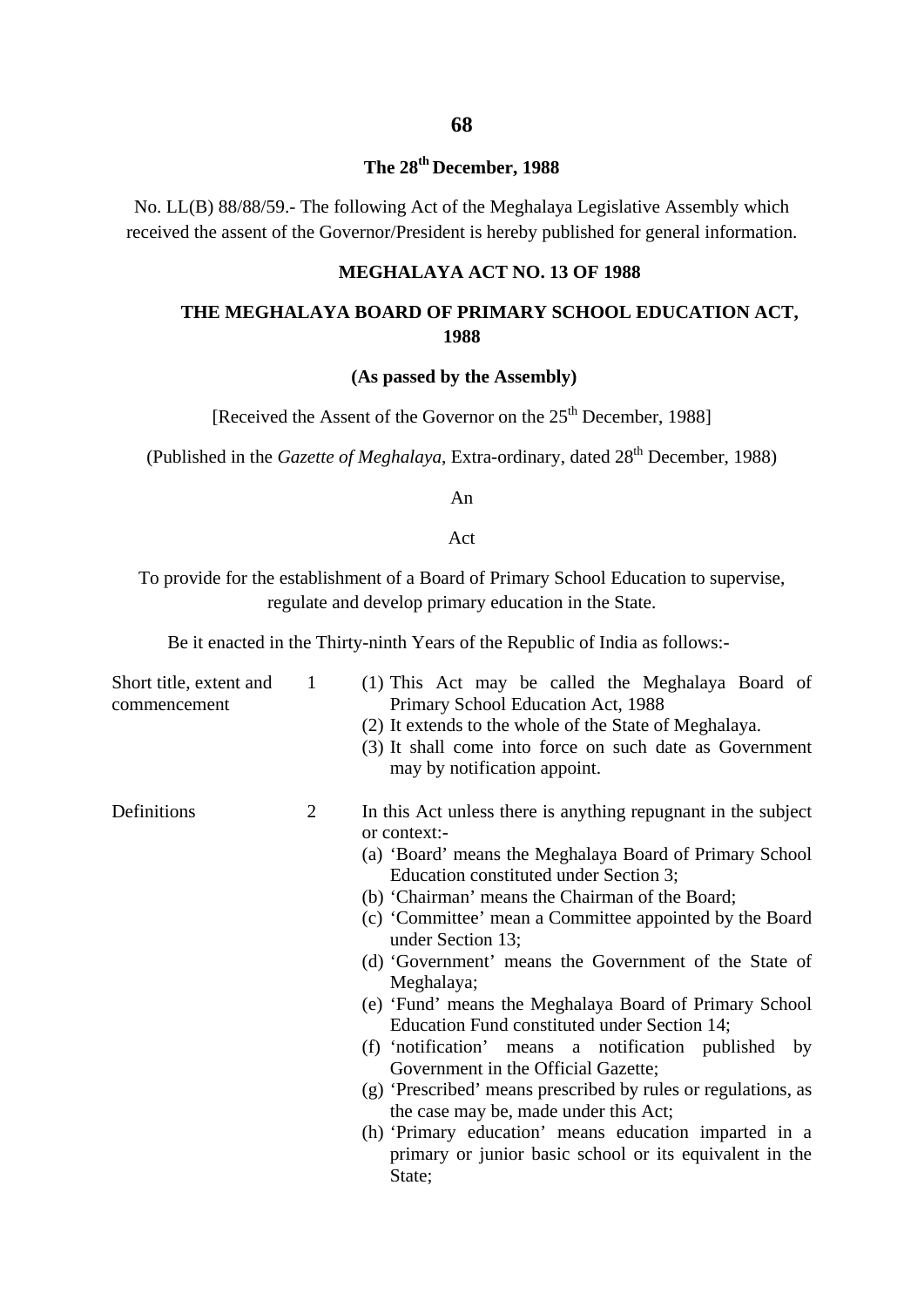- (i) 'Primary School' includes any school where primary education is imparted;
- (j) 'regulation' means regulation made by the Boards under this Act;
- (k) 'rules' means rules made by Government under this Act;
- (l) 'Secretary' means the Secretary of the Board, and
- (m)'section' means a section of this Act.
- (1) Government shall as soon as may be after the compencement of this Act, establish by notification, a Board to be known as the Meghalaya Board of Primary School Education to supervise, regulate and develop primary education in the State in accordance with the provision of this Act.
- (2) The Board shall be a body corporate with perpetual succession and a common seal and shall by the said name sue and be sued.
- (3) The headquarters of the Board shall be at Shillong
- (1) The Board shall consist of the following members , namely-

#### **(i) Ex-officeo members:**

- (i) The Director/Additional Director of Public Instruction (Primary Education) as its Chairman;
- (ii) The Director, State Council for Educational Research and Training;
- (iii)The District Inspectors of Schools;
- (iv)The Secretary of the Meghalaya Board of School Education;
- (v) The Secretary of the Board.
- **(ii)** Members to be nominated by Government:
	- (vi)One officer from each of the Autonomous District Council;
	- (vii) One Principal of a Basic Training Centre; and
	- (viii) One representative from the recognised Primary School Teachers' Association of each District.
- (2) The Board may, if it thinks necessary, co-opt. Two other members, one of whom is or has been a distinguished educationist and another from amongst the linguistic minority groups in the State.
- (3) The quorum for any meeting of the Board shall be six.
- (4) Subject to the provisions of sub-section (3) no act or proceeding of the Board shall be invalid only by reason of the existence of any vacancy in the membership thereof.

Constitution and incorporation of the Board

3

4

Membership of the Board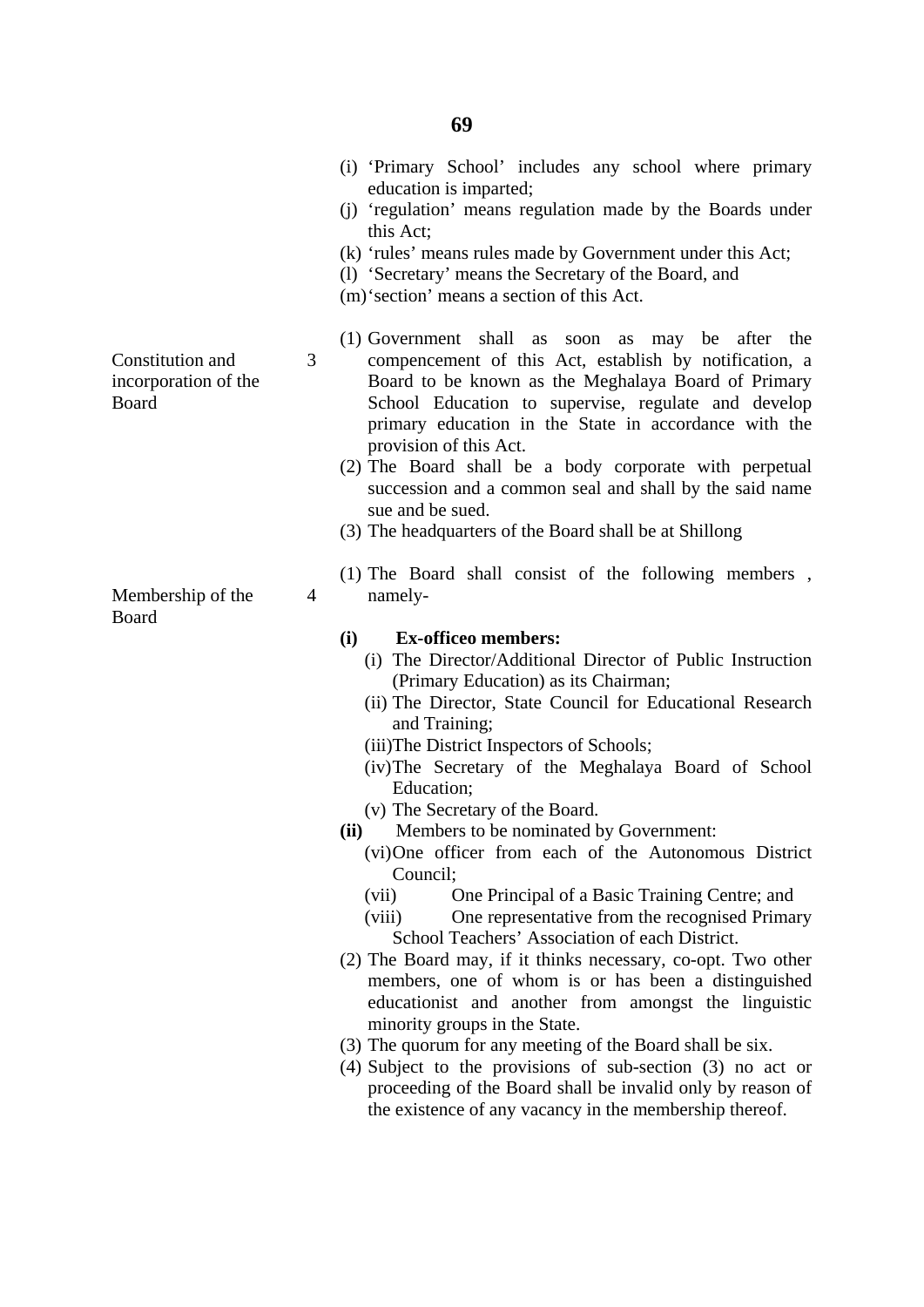| Term of office of<br>nominated members. | 5 | (1) The members nominated by Government under clause<br>(ii) of sub-section $(1)$ or co-opted under sub-section $(2)$<br>of Section 4 shall hold office for a term of three years<br>from the date of the nomination or, as the case may be,<br>co-option and shall be eligible for re-nomination or re-<br>co-option.<br>(2) Notwithstanding the expiration of their term<br>of |
|-----------------------------------------|---|----------------------------------------------------------------------------------------------------------------------------------------------------------------------------------------------------------------------------------------------------------------------------------------------------------------------------------------------------------------------------------|
|                                         |   | membership as referred to in sub-section (1) such<br>members may continue to hold office until fresh<br>appointments are made in their places.                                                                                                                                                                                                                                   |
| Disqualification from<br>membership     | 6 | (1) A person shall not be eligible to be or continue to be a<br>member of the Board or any Committee if he-                                                                                                                                                                                                                                                                      |
|                                         |   | (a) Is of unsound mind.<br>(b) Has been convicted by a court of low an offence                                                                                                                                                                                                                                                                                                   |
|                                         |   | involving moral turpitude.                                                                                                                                                                                                                                                                                                                                                       |
|                                         |   | (2) If a nominated or co-opted member of the Board or of<br>any committee appointed by it becomes subject to any<br>of the disqualifications specified in sub-section (1) his<br>membership shall thereupon cease.                                                                                                                                                               |
|                                         |   | (3) Any question relating to the eligibility or otherwise of<br>any person for membership in the Board or any<br>committee shall be referred to Government whose<br>decision shall be final.                                                                                                                                                                                     |
| Officers of the Board.                  | 7 | (1) The Chairman and the Secretary who is to be appointed<br>by Government shall be the officers of the Board.<br>$(2)$ The Board<br>may, subject to prior approval<br>- of<br>Government, appoint such other officers and staff as it<br>considers necessary for the discharged of its functions<br>and on term and conditions as may be prescribed.                            |
| Power and function of<br>the Board.     | 8 | Subject to any general or special order of the Government,<br>the Board shall have the powers to supervise, regulate and<br>develop primary education in the State and, in part                                                                                                                                                                                                  |
|                                         |   | (a) To prescribed courses of study and syllabi, including the<br>use of mother tongue in Primary Schools;<br>(b) To conduct examinations and declare the results,                                                                                                                                                                                                                |
|                                         |   | thereof;<br>(c) To award certificates, prizes, scholarships and other<br>incentives to the students;                                                                                                                                                                                                                                                                             |
|                                         |   | (d) To publish or select text or supplementary books for the<br>primary schools;<br>(e) To grant recognition of primary schools for various                                                                                                                                                                                                                                      |
|                                         |   | purposes;                                                                                                                                                                                                                                                                                                                                                                        |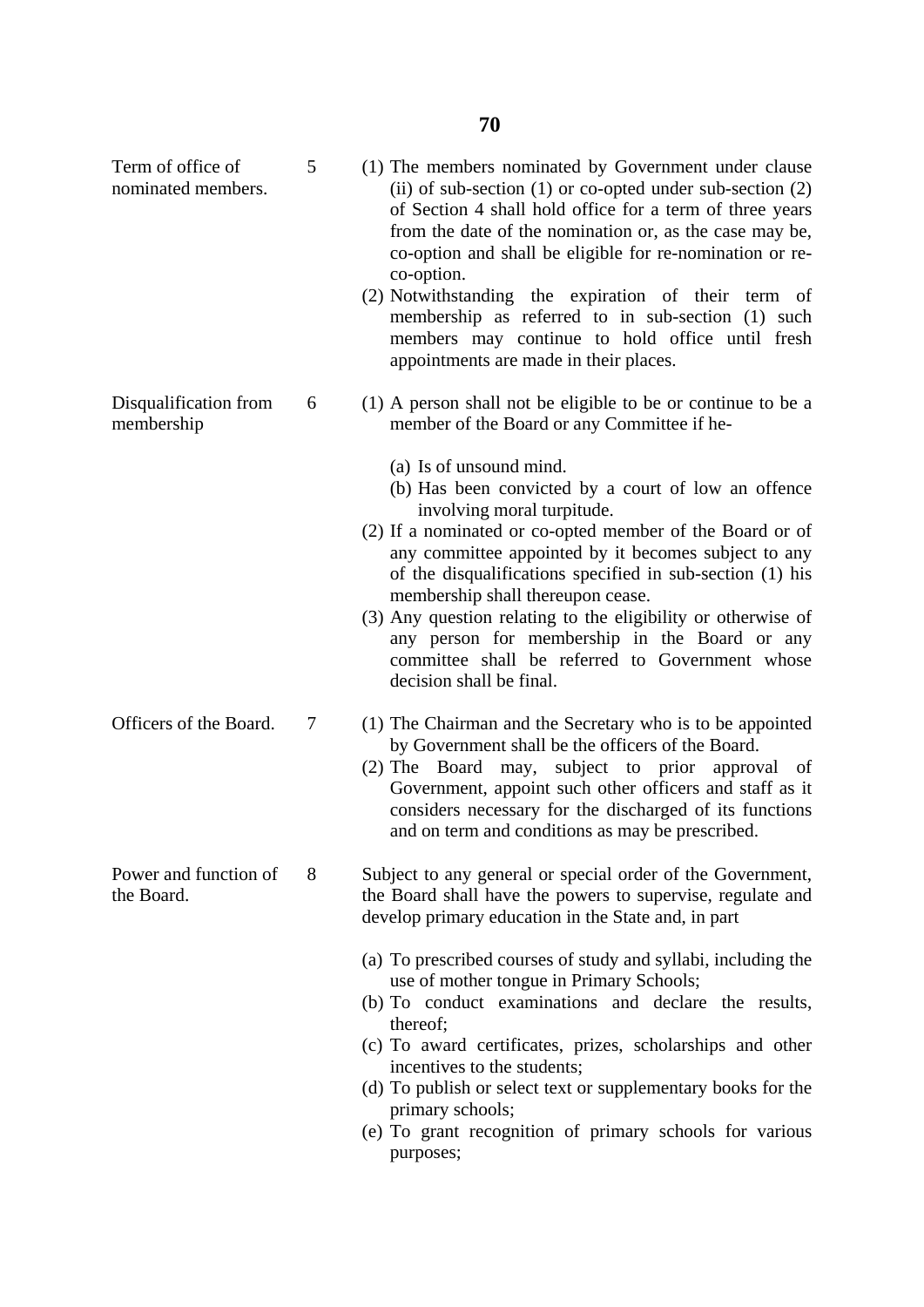|                                                            |    | (f) To advise Government on recognition and development<br>and on other matters concerning primary education<br>including matters relating to physical, moral and social<br>welfare of all students;<br>(g) To prescribed qualifications for teachers;<br>(h) To receive and administer grants from Government and<br>donations from private individual or associations;<br>(i) To hold property, movable or immovable, and to<br>dispose such property with prior approval of the<br>Government; and<br>(j) To do all such things as may be necessary for the<br>purpose of this Act or the rules or regulations framed<br>there under.                                                                                                                                                                                                                                                                                                    |
|------------------------------------------------------------|----|---------------------------------------------------------------------------------------------------------------------------------------------------------------------------------------------------------------------------------------------------------------------------------------------------------------------------------------------------------------------------------------------------------------------------------------------------------------------------------------------------------------------------------------------------------------------------------------------------------------------------------------------------------------------------------------------------------------------------------------------------------------------------------------------------------------------------------------------------------------------------------------------------------------------------------------------|
| Government to be kept<br>informed of important<br>matters. | 9  | In all important matters the Board shall keep Government<br>informed of the action it proposes to take.                                                                                                                                                                                                                                                                                                                                                                                                                                                                                                                                                                                                                                                                                                                                                                                                                                     |
| Power of the<br>Government                                 | 10 | (1) Government may call for reports or issue directions to<br>the Board on any matter concerning Primary education<br>and the Board shall comply with such direction.<br>(2) Government may by order specifying the reasons<br>thereof, suspend the execution of any resolution or order<br>of the Board of prohibit the doing of any act if it is of<br>the opinion that such resolution, order or act is beyond<br>the power or the Board or is considered undesirable to<br>be implemented.<br>(3) Government may suspend or remove a member of the<br>Board if it considers that his continuance as such<br>member is detrimental to the interests of the Board.<br>(4) Government may if it thinks fit by notification dissolve<br>supersede or reconstitute the Board and until such<br>reconstitutions the powers and functions of the Board<br>shall be exercised by such person or authority as it may<br>by notification specify. |
| Powers and duties of<br>the Chairman                       | 11 | (1) The Chairman shall have all necessary powers over the<br>administrative affairs of the Board and to ensure that its<br>decisions are duly implemented.<br>(2) When any emergency arises in the course of the<br>administrative business of the Board and the Chairman<br>is of the opinion that immediate action should be taken,<br>and which action should have been with approval of the<br>Board, the Chairman shall take such action as be deems<br>necessary and report the action so taken to the Board at<br>its next meeting.                                                                                                                                                                                                                                                                                                                                                                                                  |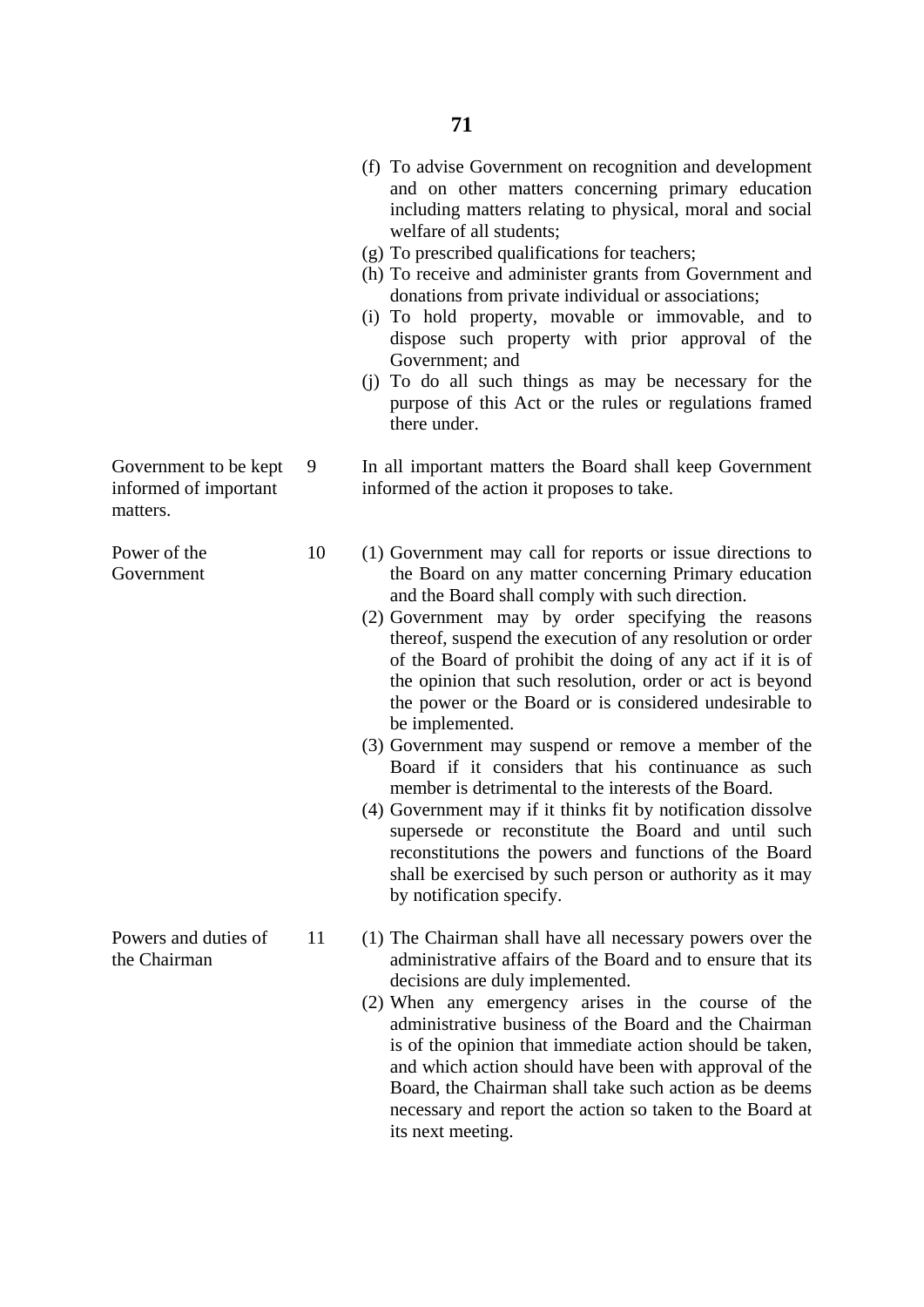| Powers and duties of<br>the Secretary | 12 | The Secretary shall be the principal administrative officer of<br>the Board performing, subject to the control of the<br>Chairman, such duties as may be entrusted by the Board.                                                                              |
|---------------------------------------|----|---------------------------------------------------------------------------------------------------------------------------------------------------------------------------------------------------------------------------------------------------------------|
| Appointment of<br>Committee.          | 13 | (1) The Board may appoint one or more of the following<br>committees for such period as it may think necessary,<br>namely-                                                                                                                                    |
|                                       |    | (a) Curriculum and syllabus Committee;<br>(b) Examination Committee;<br>(c) Academic Committee; and<br>(d) Such other Committees as may be found necessary<br>for purposes of the Board.                                                                      |
|                                       |    | (2) Each Committee shall consist of such members of the<br>Board and of such other persons not exceeding two in<br>number, as the Board may appoint.                                                                                                          |
| Constitution of a Fund                | 14 | There shall be constituted fund to be called the Meghalaya<br>Board of primary School education Fund into which all<br>moneys received by or on behalf of the Board shall be<br>credited into and expenses of the Board met from.                             |
| Custody of the Fund                   | 15 | All moneys at the credit of the Fund shall be kept in<br>Government Treasury or Banks as the Board may<br>determine.                                                                                                                                          |
| Audit of the accounts<br>of the Board | 16 | The Accounts of the Board shall be audited by the<br>Examiner of the Local Accounts of the Government and a<br>copy of the audited accounts along with the audit report<br>submitted by the Board to Government by such date as may<br>be prescribed          |
| Powers and duties of<br>the Secretary | 17 | (1) Government may by notification make rules for<br>carrying out the purposes of this Act.<br>(2) In particular and without prejudice to the generality of<br>the foregoing power such rules may provide for all or<br>any of the following matters, namely- |
|                                       |    | (a) The term and conditions of appointment of the<br>members, the Secretary and other officers and staff<br>of the Board;<br>(b) The preparation and submission of budget and<br>annual statements of accounts;<br>(c) Submission of reports to Government;   |
|                                       |    | (d) Any other matter which required to be prescribed for<br>by rules.                                                                                                                                                                                         |